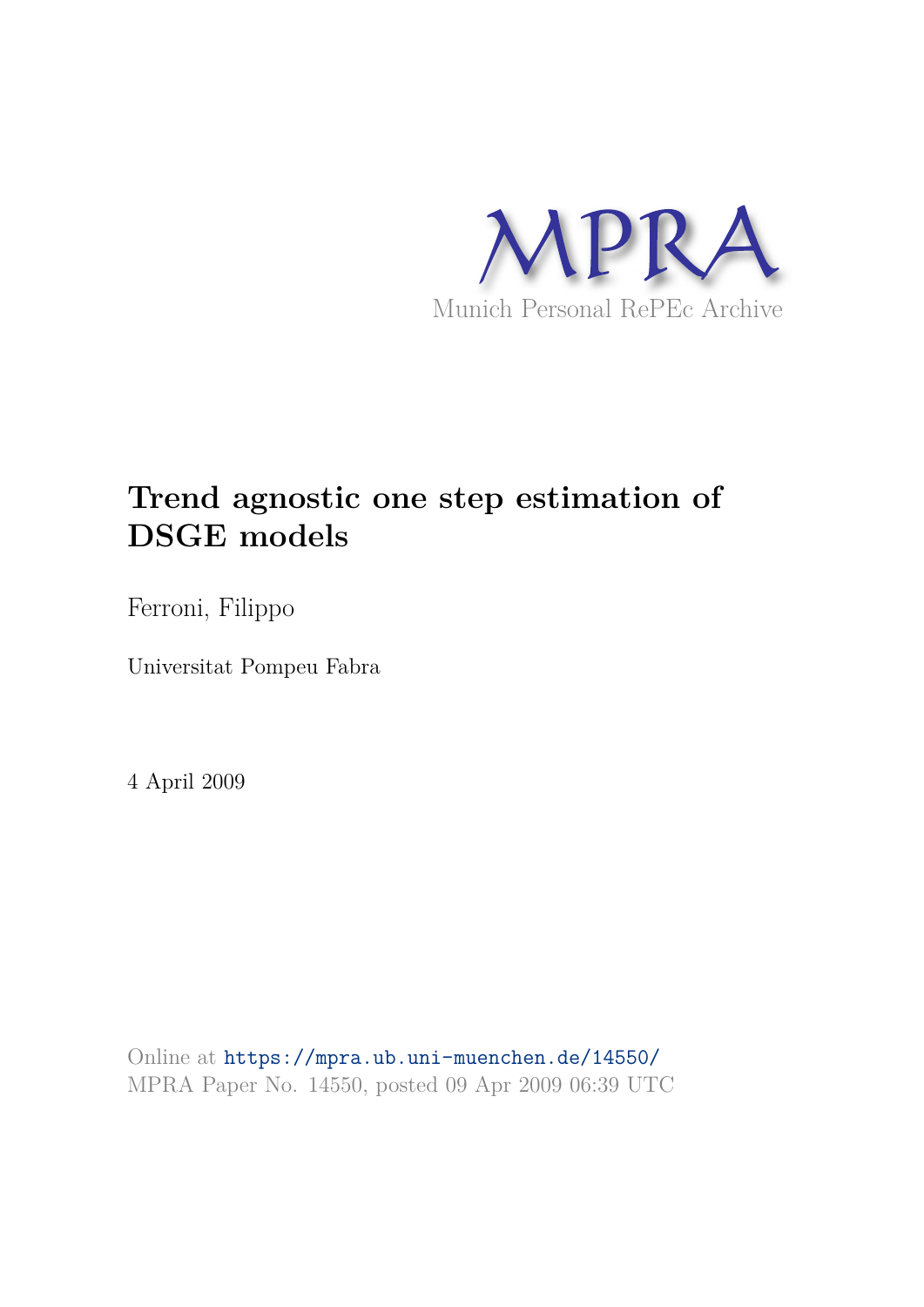# Trend agnostic one step estimation of DSGE models<sup>∗</sup>

Filippo Ferroni†

April 5, 2009

#### Abstract

DSGE models are currently estimated with a two step approach: data is first filtered and then DSGE structural parameters are estimated. Two step procedures have problems, ranging from trend misspecification to wrong assumption about the correlation between trend and cycles. In this paper, I present a one step method, where DSGE structural parameters are jointly estimated with filtering parameters. I show that different data transformations imply different structural estimates; the two step approach lacks a statistical-based criterion to select among them. The one step approach allows to test hypothesis about the most likely trend specification for individual series and/or use the resulting information to construct robust estimates by Bayesian averaging. The role of investment shock as source of GDP volatility is reconsidered.

JEL Classification: C32, E32.

Keywords: DSGE models, Filters, Structural estimation, Business Cycles.

<sup>∗</sup> I would like to thank Fabio Canova for many discussions and for his encouragement throughout this project. I acknowledge Jordi Gal´ı, Pau Rabanal, Kristoffer Nimark, Thijs van Rens, Vasco Carvalho, Anton Braun and Francesco Caprioli for their suggestions; I thank also the macro seminar participants at Universitat Pompeu Fabra. All the remaining errors are mine.

<sup>†</sup>Department of Economics, Universitat Pompeu Fabra, Carrer Ram´on Trias Fargas, 25-27, 08005 Barcelona, Spain. Office: 20.159, Jaume I building. Phone: 0034 93 542 2689. e-mail: filippo.ferroni@upf.edu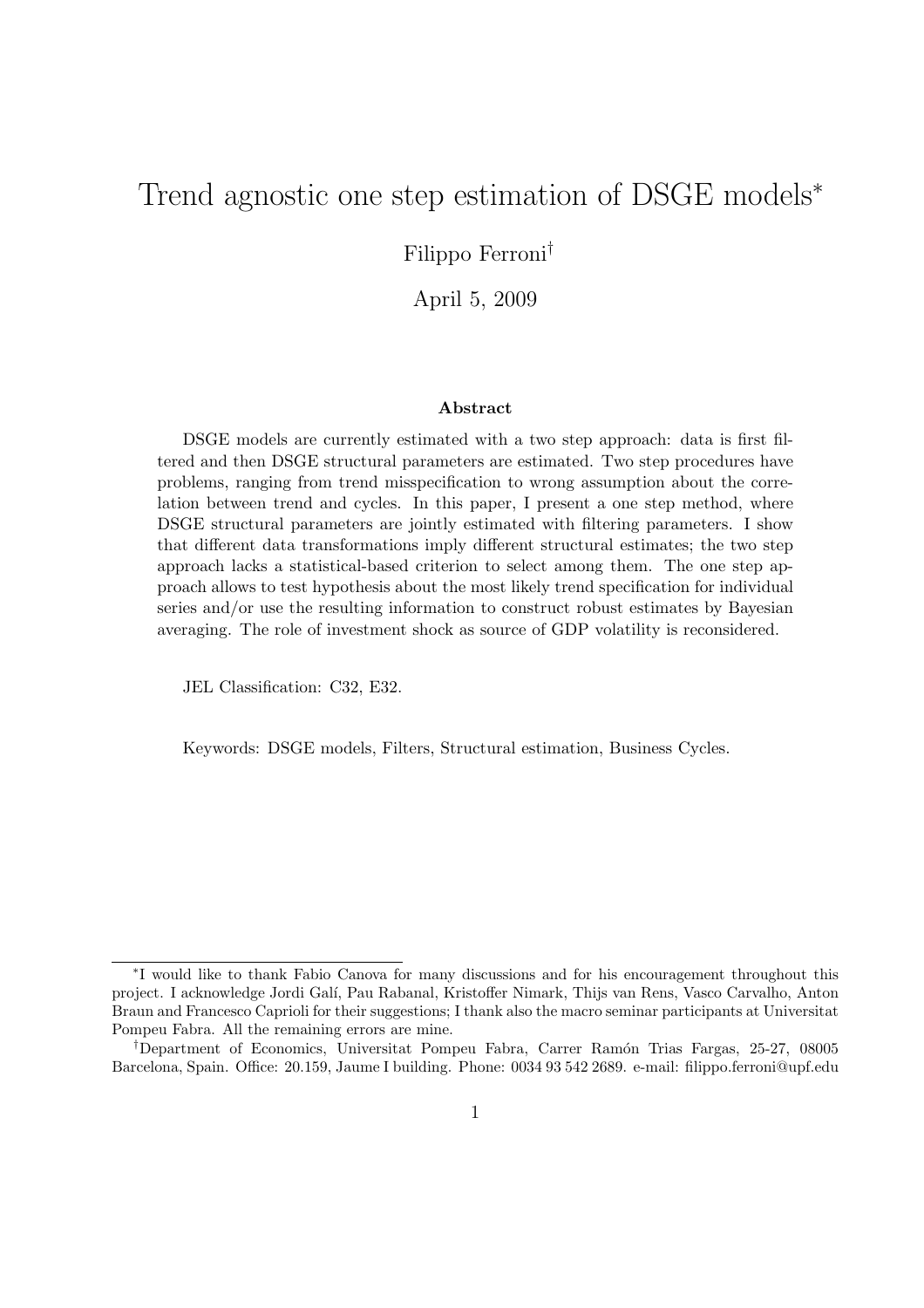# 1 Introduction

Dynamic Stochastic General Equilibrium (DSGE) models are now considered the benchmark for macro analysis. Models are much more complex than in the past and in the last 10 years there has been considerable progress in estimating deep parameters of DSGE models. These improvements allow researchers to asses the degree of fit both in and out of sample, to test counterfactual hypotheses and to evaluate policy implications. In general, DSGE models are now considered trustworthy tools for policy analysis also because of a more rigorous econometric evaluation.

The vast majority of models nowadays is intended to capture cyclical fluctuations. This attitude is reflected in the relative number of parameters that seize cyclical and non-cyclical movements: indeed, in existing DSGE models almost all the parameters are meant to describe Business Cycles fluctuations, whereas none or rather few to explain non-cyclical movements. Since data contains fluctuations which do not need to be cyclical, preliminary data transformations are required when the model is estimated. In particular, applied researchers typically employ a 'two step' procedure to estimate structural DSGE parameters: in the first step, the cyclical component is extracted from the data; in the second, DSGE structural parameters are estimated using the transformed data. The first step involves either filtering the data<sup>1</sup> or defining a model-based concept of non stationary fluctuations and transforming the data accordingly<sup>2</sup> . In either cases, two step procedures have problems. First, an improper choice of trend affects structural parameters estimates. Cogley (2001) shows that a wrong trend specification leads to strong bias in parameter estimates with likelihood based methods. Even when the reduced form of the cyclical component is correctly specified, trend misspecification is likely to results in inconsistent estimates of 'deep' parameters. On the same track, Gorodnichenko and Ng (2007) show that estimates can be severely biased when the model concept of trend is inconsistent with data or detrended data are inconsistent with the model concept of stationarity. Second, wrong assumptions about the correlation between cyclical and non-cyclical components may bias structural parameters estimates. In two step approaches, the typical assumption used to identify trend and cycles is that the two are independent, but one can easily think of theoretical and practical reasons for making them correlated (see Comin and Gertler

<sup>&</sup>lt;sup>1</sup>See Smets and Wouters (2003), Rabanal and Rubio-Ramirez (2005), Rabanal (2007), Bouakez, Cardia and Ruge-Murcia (2005), Christensen and Dib (2008), among others.

<sup>2</sup>See Smets and Wouters (2007, 2005), Del Negro, Schoerfheide, Smets and Wouters (2007), Justiniano and Primiceri (2008), Rabanal (2006), among others.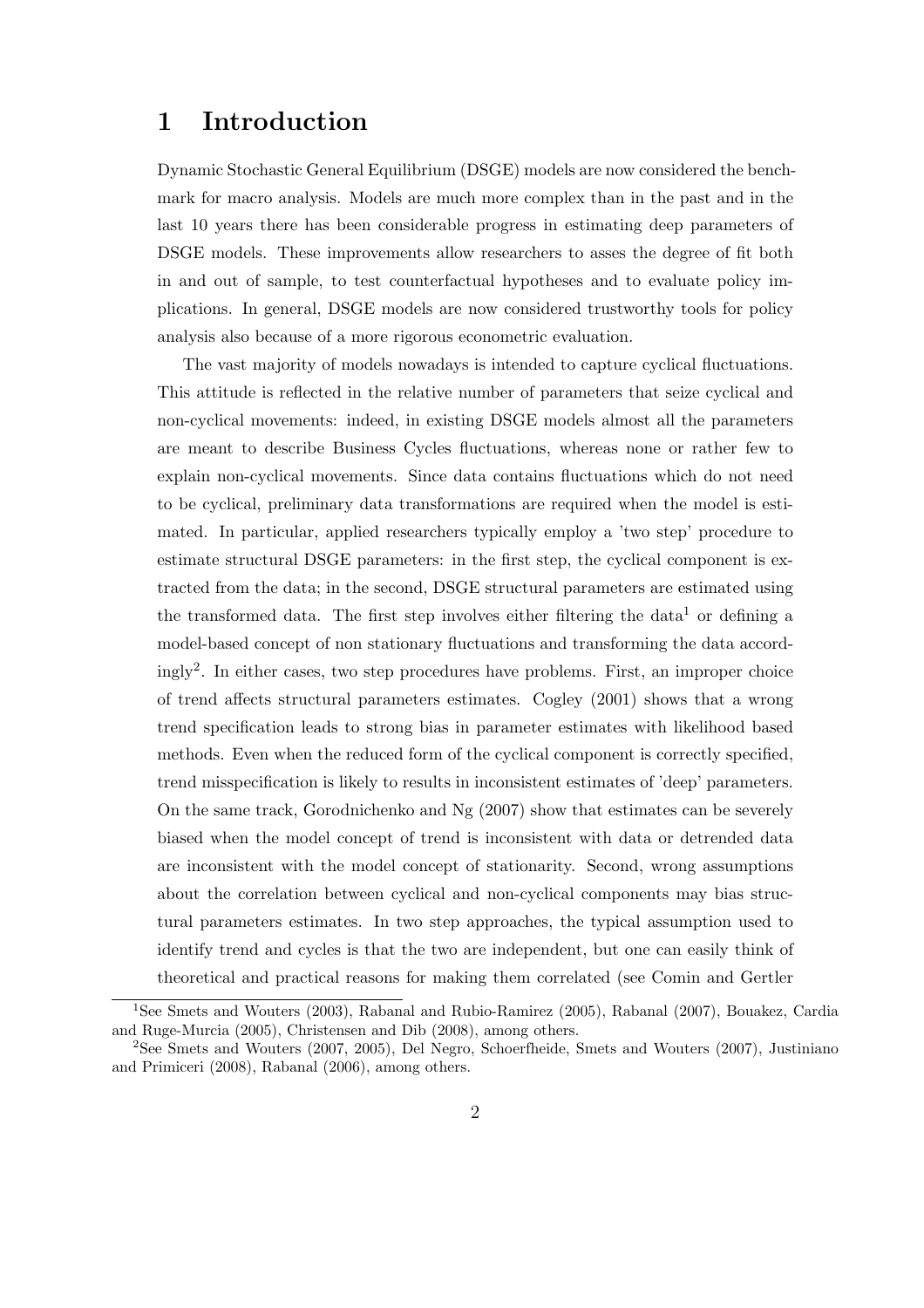(2006) or Canova, Lopez-Salido and Michelacci (2007)). Third, unless one wants to take a strong stand on the property of the model, e.g. the model is a representation of HP filtered data, the uncertainty about the filter is likely to affect structural parameter estimates.

In this paper, I propose an alternative method to estimate DSGE models, where structural parameters are jointly estimated with trend parameters. The trend specification is flexible enough to capture various low frequency movements. I refer to this as the 'one step' approach. Among other things, the one step approach has two important by-products:

1. We can test trend specification.

One could test the most likely trend specification for individual series or for a subset of them. Moreover, the setup is flexible enough to allow for potential instability in the trend parameters; if one suspects that a subsets of times series has experienced a change in its long run behavior, such a hypothesis can be tested.

2. We can construct robust structural parameters estimates via Bayesian averaging. Besides testing specifications, the one step approach is suitable to account for trend uncertainty. Given that we do not know the 'true' trend generating process, one can construct robust structural estimates by taking a weighted average of the estimates obtained with various trend specifications, with weights given by their posterior probability.

I show through Monte Carlo experiments that the one step approach has appealing properties in small samples. When trend is correctly specified, parameter bias is larger in the two step then in one step approach both in the deterministic and in the stochastic setup. The procedure displays also desirable features under misspecification. In particular, the one step estimates are robust to two types of misspecification: (a) when the trend specification is wrong, i.e. 'true' trend is deterministic and estimated as if it were stochastic (and viceversa), (b) when the assumption about the correlation between trend and cycles is wrong. The intuition for these results is as follows. The first of the two step involves the estimation of the trend parameters, and the residuals of the trend estimation are then the cycles. Thus, in the first step we are neglecting the information that the cycles have a specific structure, i.e. the solution of the DSGE model. The one step approach treats trend and cycles as unobserved states, and their parameters are jointly estimated; thus, all the information is jointly processed. Moreover, in almost all the cases the procedure is able to recover the true trend generating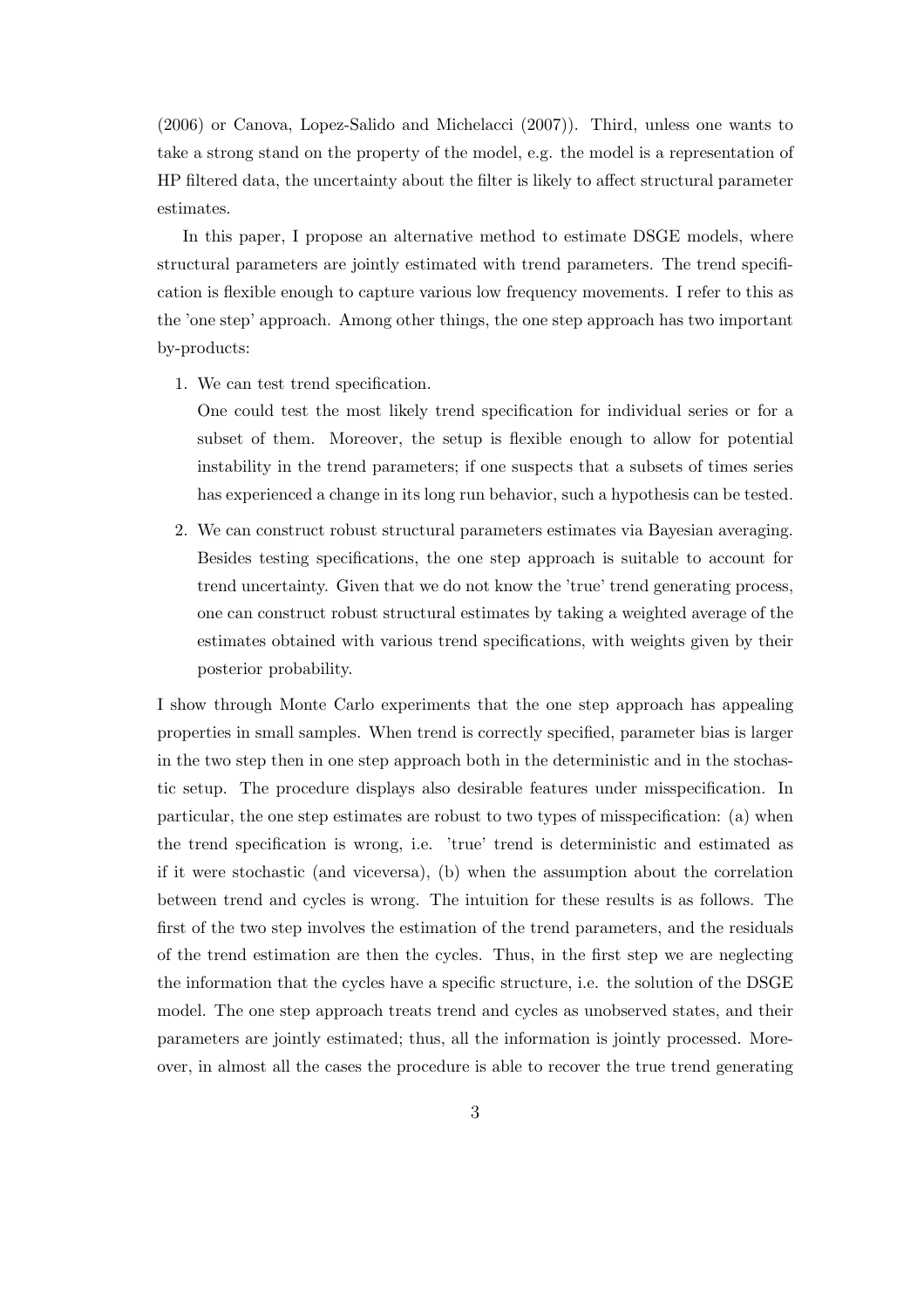process through posterior weights.

When we apply the procedure to actual data interesting results emerge. First, since different data transformations imply different cycles (see Canova (1998)), data transformation affects the estimates of structural parameters. In this respect, the estimates of the exogenous processes (persistence and magnitude) mimic the duration and the amplitude of the cyclical component: indeed, the deeper are the cycles the larger the standard deviations are, and the longer are the cyclical fluctuations the more persistent the shocks are. Moreover, different structural parameter estimates produce different implications of the model, i.e. different impulse responses or distinct contributions of the structural shocks to the volatility of the observable variables. While the two step procedure lacks a statistical-based criterion to select among them, the one step approach provides a natural benchmark to choose among different structural parameter estimates, and allows also to construct DSGE estimates robust to the trend uncertainty. Finally, applying the two approaches to a medium scale DSGE model different implications arise in terms of sources of GDP volatility at business cycles frequencies. I find that with a two step approach the main sources of GDP volatility are markup shocks, regardless of the type of filter employed. With a one step approach the GDP variance decomposition changes substantially according to trend specifications; I obtain that the most likely contribution to GDP volatility is given by investmentspecific shocks.

Since the seminal paper of Cogley (2001), few papers have analyzed the impact of trend specification on structural parameter estimates. Fukac and Pagan (2007) propose a limited information method to deal with the treatment of trend in DSGE estimations. While their analysis is confined to a single equation framework, Gorodnichenko and Ng (2007) extend the Cogley's analysis and propose a robust approach exploiting all the cross-equations restrictions of the DSGE model. They use simulated method of moments, which are prone to severe identification problems (see Canova and Sala (2006)). Even though I share with them an 'agnostic' view about the non-cyclical properties of the data, my approach differs in two respects. First, I consider 'offmodel' trends; this makes the structure able to capture not only linear deterministic and unit root trends, but also higher order integrated smooth trends. Moreover, the proposed setup is flexible enough to permit several hypothesis testing, such as testing for correlation among trends or for trend parameters instability. Second, I employ a structural times series approach and likelihood based methods, as in Canova (2008);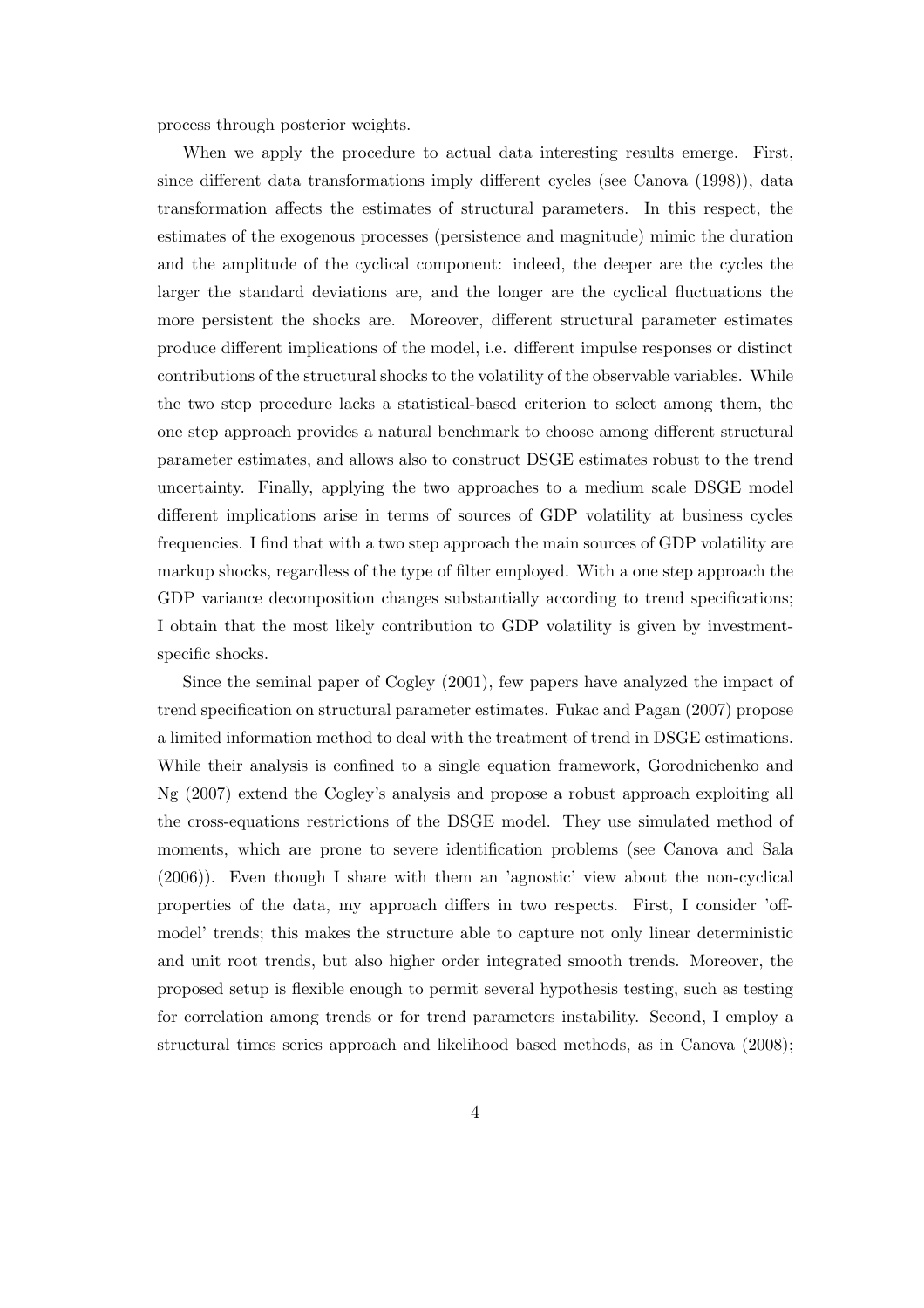this avoids any data transformation before or during estimation. While he focuses on a unique representation of the non-cyclical component that encompasses various low frequencies behavior, the proposed estimation strategy exploits the posterior weights of potentially many specifications, and by averaging across them structural parameters are robust to trend uncertainty.

The paper is organized as follows. Section 2 presents the econometric methodology with emphasis on the two approaches. In Section 3 the two procedures are confronted under various Monte Carlo experiments; results and biases are reported. Section 4 presents results and conclusions using actual data; two DSGE models are considered for estimation. A 'small' scale DSGE model is used to provide straight intuitions for the results and a more densely parameterized model is employed. Section 5 concludes.

# 2 Econometric Methodology

In this section, I develop the statistic framework I use to estimate the structural DSGE parameters. I first present the traditional two step approach, followed by the one step method I propose. The main idea of the one step approach is to compute the likelihood of a system that embodies a reduced form representation for the trend and a structural form for the cycles. More precisely, I assume that the linearized solution of the model provides a representation for the cyclical movements of the variables. These cyclical movements are combined with a parametric representation of non-cyclical fluctuations, and structural and non-structural parameters are jointly estimated. The general representation is flexible enough to allow as special cases various low frequency specifications of the trends.

I assume that we observe  $y = \{y_t\}_{t=1}^T$ , the log of a set of times series. As in Harvey, Trimbur and Dijk (2004), I assume that the data is made up of a non-stationary trend component,  $y^{\tau}$ , and a cyclical component,  $y^c$ , so that

$$
y = y^{\tau} + y^c \tag{1}
$$

I also assume that the log-linear solution of the DSGE model represents the cyclical behavior of the data, i.e.

$$
y_t^c = RR(\theta^m)x_{t-1} + SS(\theta^m)z_t
$$
\n<sup>(2)</sup>

$$
x_t = PP(\theta^m)x_{t-1} + QQ(\theta^m)z_t
$$
\n(3)

$$
z_{t+1} = NN(\theta^m)z_t + \nu_{t+1}
$$
\n<sup>(4)</sup>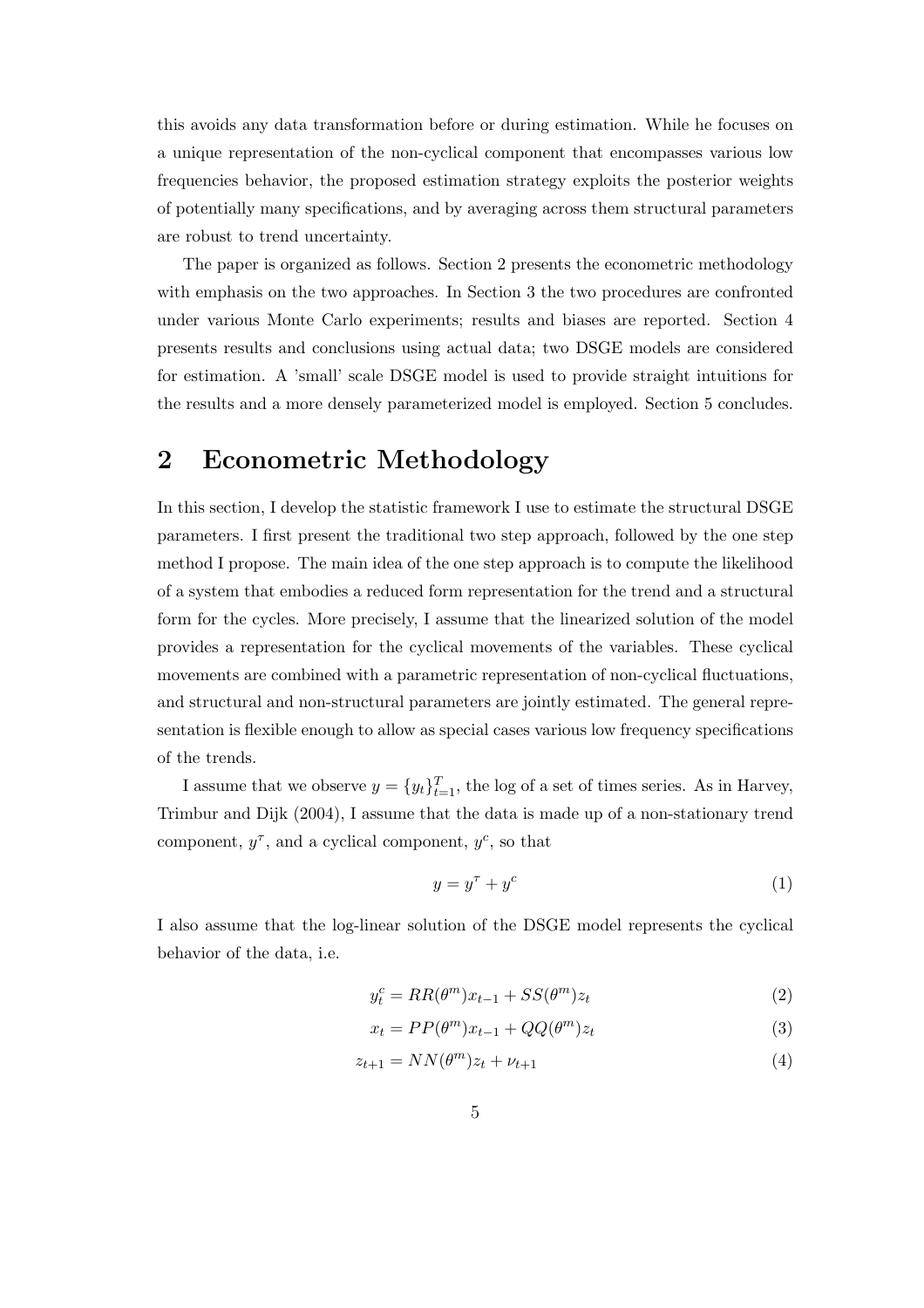where  $PP, QQ, RR, SS$  are matrices which are functions of the structural parameters of the model,  $\theta^m$ ;  $x_{t-1}$  and  $z_t$  are the state vectors of the model, endogenous and exogenous respectively.  $\nu_{t+1}$  are mutually uncorrelated zero mean innovations.

In a two step approach, the cyclical component is first extracted from the data. Then, the likelihood of the data, conditional on the DSGE model,  $M$ , is computed

$$
\mathcal{L}(y^c|\theta^m;\mathcal{M})
$$

With the one step approach, we compute the likelihood of the observed data, given a system that embodies the solution of the model and a specification for the trend, i.e.

$$
\mathcal{L}(y|\theta;\mathcal{M},\mathcal{F})
$$

where  $\theta = (\theta^m, \theta^f)$  is the joint vector of structural and filtering parameters, and  $\mathcal F$  is a functional specifications for the filter.

The likelihood of a model is usually computed using the Kalman filter after having defined a linear state space<sup>3</sup>, of the form

$$
Y_t = H(\theta)s_t + u_t \tag{5}
$$

$$
s_{t+1} = F(\theta)s_t + G(\theta)\omega_{t+1} \tag{6}
$$

where  $u_t$  and  $\omega_{t+1}$  represent the measurement and the process noise, respectively.  $u_t$  and  $\omega_{t+1}$  are uncorrelated and normally distributed with zero mean and constant covariance matrix. Equation (5) is the measurement equation, which relates a set of observable variables,  $Y_t$ , to a set of (latent) state variables,  $s_t$ . State evolves along time according to equation (6).

### 2.1 Two step approach

With the two step (2s) approach data is first filtered and then structural DSGE parameters estimated.

•  $1^{st}$  step:

Assume that  $\mathcal{F}(y_t; \tau, \mathcal{M})$  is the filter that extracts the trend  $y_t^{\tau}$  from the data, given the model  $M$ . Then, the cyclical component is

$$
y_t^c = y_t - \mathcal{F}(y_t; \tau, \mathcal{M})
$$

<sup>3</sup>Non linear state space can be found in Fernandez-Villaverde and Rubio-Ramirez (2005)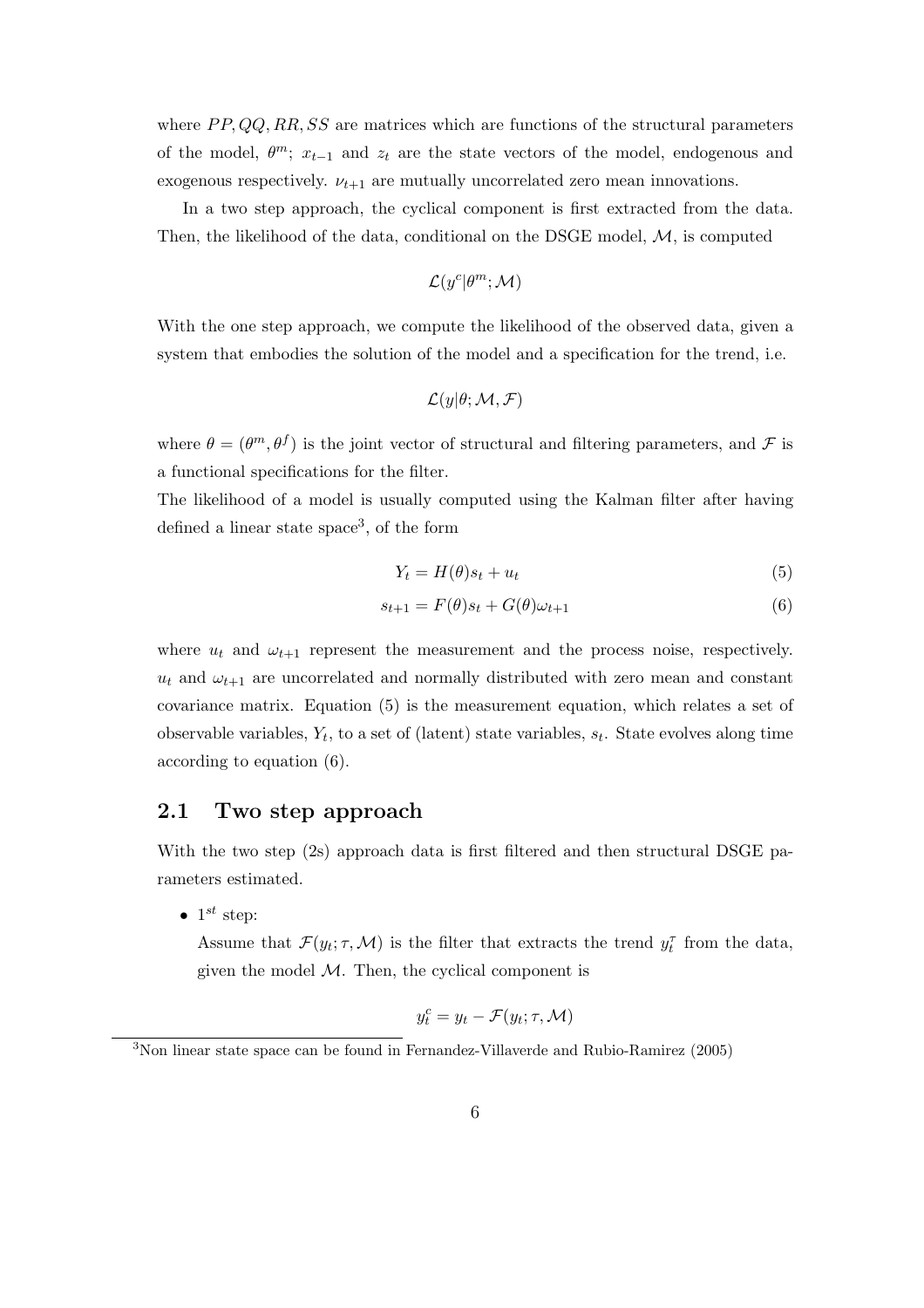Notice that when a statistical filter is used  $\mathcal{F}(y_t; \tau, \mathcal{M}) = \mathcal{F}(y_t; \tau)$ , while when a model-based filter is used  $\mathcal{F}(y_t; \tau, \mathcal{M}) = \mathcal{F}(y_t; \mathcal{M})$ . For example, a DSGE model with a unit root with drift in the technology process would imply real variables to grow at the same rate, the technology growth rate. Therefore, the modelbased filter would require to take first difference on real variables data and leave unchanged the remaining ones.

In both the one step and the two step approach, I consider only statistical filters, thus  $\mathcal{F}(y_t; \tau, \mathcal{M}) = \mathcal{F}(y_t; \tau) \equiv \mathcal{F}_{\tau}(y_t)$ . In particular, I consider three types of trends,  $\tau$ : a linear trend, a unit root and a smooth integrated trend. Therefore, the appropriate filters are a linear detrending filter, a first order difference filter, and the unobserved component (Hodrick-Prescott) filter.

•  $2^{nd}$  step:

When  $y_t^c$  is obtained, the system of equation, (2)-(4), fit the state space representation,  $(5)$  and  $(6)$ , by setting

$$
Y_t = y_t^c
$$
  
\n
$$
s_t = \begin{pmatrix} x_{t-1} & z_t \end{pmatrix}'
$$
  
\n
$$
F = \begin{pmatrix} PP & QQ \\ 0 & NN \end{pmatrix}
$$
  
\n
$$
G = \begin{pmatrix} 0 & I \end{pmatrix}'
$$
  
\n
$$
H = \begin{pmatrix} RR & SS \end{pmatrix}
$$
  
\n
$$
\omega_{t+1} = \nu_{t+1}
$$

The choice of the filter,  $\mathcal{F}(y_t; \tau, \mathcal{M})$ , affects the statistical properties of the cycles (see Canova (1998)), and consequently also the shape of the likelihood. This implies that the estimated structural parameters might be (statistically) different depending on the filter used (see Canova (2008)).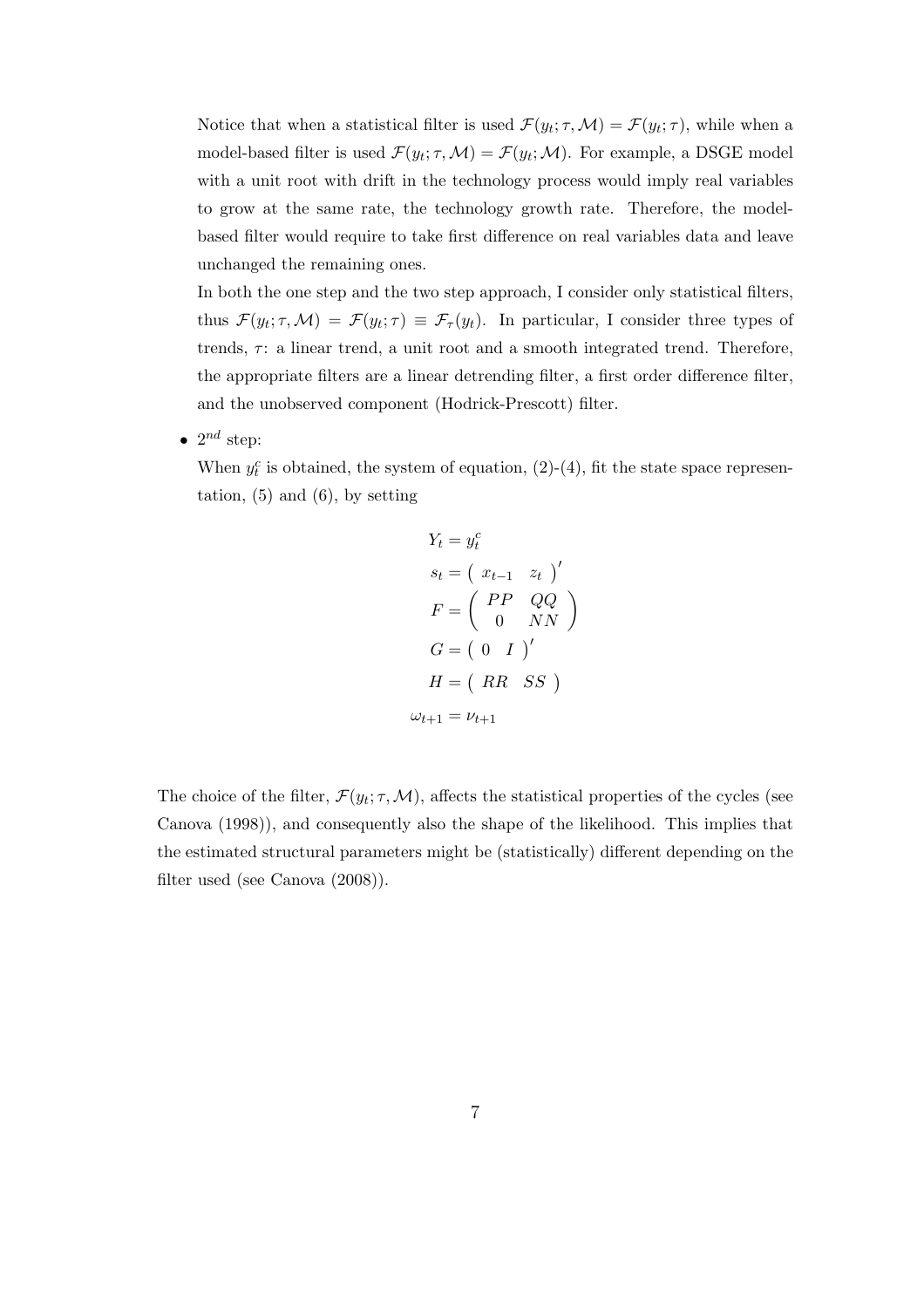### 2.2 One step approach

In the one step approach (1s) the likelihood is computed directly from the observables,  $y_t$ , that is

$$
y_t = y_t^{\tau} + y_t^c
$$
  
\n
$$
y_t^{\tau} = \mathcal{F}(y_t; \tau)
$$
  
\n
$$
y_t^c = RRx_{t-1} + SSz_t
$$
  
\n
$$
x_t = PPx_{t-1} + QQz_t
$$
  
\n
$$
z_{t+1} = NNz_t + \nu_{t+1}
$$

The following specifications fit the state space system, equations  $(5)-(6)$ . Details are reported in the appendix.

#### 2.2.1 Linear-Trend-DSGE setup

In this specification, I assume that the non-stationary component of the data is driven by a linear trend, i.e.

$$
y_t^\tau = A + B \ast t + \eta_t \tag{7}
$$

where A and B are column vectors.  $\eta_t$  is a white noise normally distributed with zero mean and variance covariance matrix,  $\Sigma_{\eta}$ . Therefore, the filter parameters to be estimated are  $\theta^{lt} = [A, B, \Sigma_{\eta}]$ . I will refer to this specification as lt-dsge setup.

#### 2.2.2 First-Difference-DSGE setup

In this specification I assume that the data displays a unit root pattern, and that

$$
y_t^\tau = \gamma + \Gamma y_{t-1} + \eta_t \tag{8}
$$

where  $\gamma$  is the drift and  $\Gamma$  is a diagonal matrix, that have zeros or ones on the main diagonal.  $\eta_t$  is a white noise normally distributed with zero mean and variance covariance matrix,  $\Sigma_{\eta}$ . Therefore, the filter parameters to be estimated are  $\theta^{fd} = [\gamma, \Sigma_{\eta}]$ . I will refer to this specification as fd-dsge setup.

#### 2.2.3 Hodrick-Prescott-DSGE setup

Here, I assume that the trend,  $y_t^{\tau}$ , is an integrated random walk, i.e.

$$
y_{t+1}^{\tau} = y_t^{\tau} + \mu_t \tag{9}
$$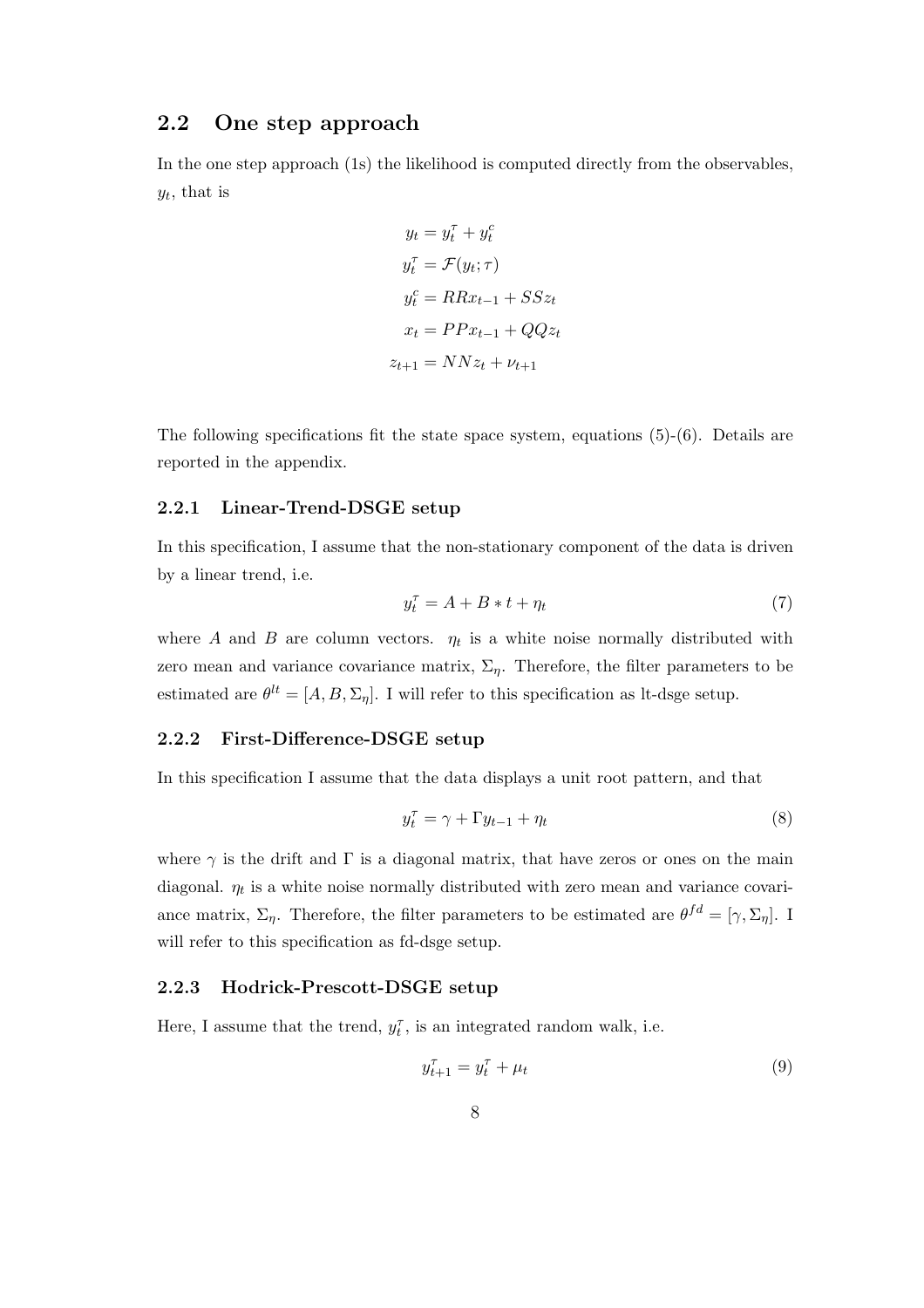$$
\mu_{t+1} = \mu_t + \zeta_{t+1} \tag{10}
$$

where  $\zeta_{t+1} \sim N(0, \Sigma_{\zeta})$ , and  $\Sigma_{\zeta}$  is diagonal. Harvey and Jaeger (1993) have shown that the HP filter is the optimal trend extractor, when the trend,  $y_t^{\tau}$ , is specified as in (9) and (10). The set of shocks,  $\omega_{t+1}$ , of the state space model is composed by the structural innovations of the model,  $\nu_{t+1}$ , and the stochastic part in the trend,  $\zeta_{t+1}$ . To make the link with the HP filter clearer, note that the ratio between the variance of innovations in trend and the variance of the cycles gives the smoothing parameter of the HP filter,  $\lambda$ . Usually, the smoothing parameter is set to 1'600 for quarterly values, but there is little reason for this choice. To account for the uncertainly in setting λ, Trimbur (2006) proposes a Bayesian HP filter where λ is estimated with a Gibbs sampler; he shows that depending on the times series  $\lambda$  can be statistically different from 1'600. In the hp-dsge set up the ratio of the variances is estimated along with the structural parameters of the DSGE model; this allows the statistical framework to be quite flexible. The filter parameters to be estimated are  $\theta^{hp} = \Sigma_{\zeta}$ . I assume that  $\Sigma_\zeta$  is diagonal, but it is straightforward to consider a general matrix (allowing for correlation among trends), or a rank deficient one (so that the non stationary component is common across series). I will refer to this specification as hp-dsge estimates.

#### 2.3 Estimation

Bayesian methods are employed to obtain the posterior distribution of the structural and non-structural parameters. For both approaches, posterior distributions are a combination of prior distribution of the parameters, and sample information, which is given by the likelihood of the model. In general, posterior distributions are computed using the Bayes theorem

$$
g(\theta|Y; \mathbb{M}) = \frac{g(\theta)\mathcal{L}(Y|\theta; \mathbb{M})}{p(Y|\mathbb{M})} \propto g(\theta)\mathcal{L}(Y|\theta; \mathbb{M})
$$

where  $\mathcal{L}(Y | \theta; \mathbb{M})$  is the likelihood of the data, Y, given a model, M;  $\theta$  is the vector of parameters of the model and  $q(\theta)$  is the prior distribution of the parameters.

In the 2-step approach, we compute the posterior distribution of the parameters conditional on filtered data,  $y^c$ , and on the DSGE model, M. Thus, M = M,  $Y = y^c$  and  $\theta = \theta^m$ , and the posterior distribution of parameters is

$$
g(\theta^m | y^c; \mathcal{M}) \propto g(\theta^m) \mathcal{L}(y^c | \theta^m; \mathcal{M})
$$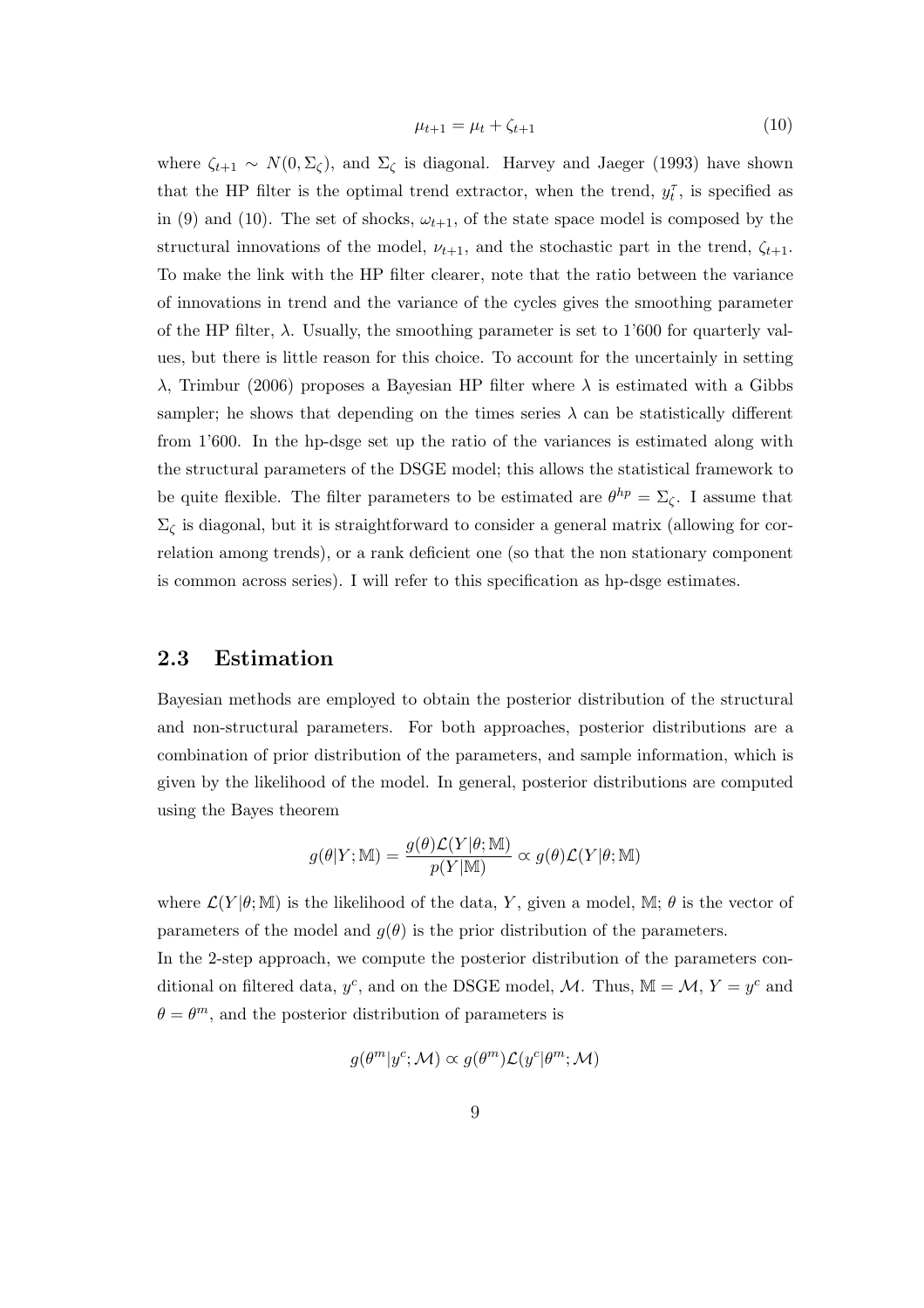In the 1-step approach, we compute the posterior distribution of the parameters conditional on the raw data, on the DSGE model and on the trend specification,  $\mathcal{F}$ . Thus,  $\mathbb{M} = \{\mathcal{M}, \mathcal{F}\}, Y = y \text{ and } \theta = (\theta^m, \theta^f), \text{ and posterior distribution of parameters is }$ 

$$
g(\theta^m, \theta^f | y; \mathcal{M}, \mathcal{F}) \propto g(\theta^m, \theta^f) \mathcal{L}(y | \theta^m, \theta^f; \mathcal{M}, \mathcal{F})
$$

Given the large number of parameters involved, we can not compute analytically the posterior distribution, and we need to use posterior simulators based on Monte Carlo Markov Chain (MCMC) methods. The main idea of MCMC simulators is to define a transition distribution for the parameters that induce an ergodic Markov chain. After a large number of iterations, draws obtained from the chain are draws from the limiting target distribution. Following Schorfheide (2000), I use the Random Walk Metropolis algorithm (RWM). Given  $\Sigma$  and prior  $g(\theta)$ , the algorithm is as follow. Starting from an initial value  $\theta_0$ , for  $\ell = 1, ..., L$ 

- 1. draw a candidate  $\theta_{\dagger} = \theta_{\ell-1} + N(0, \Sigma)$
- 2. solve the linear expectations system, equations (2)-(4), given  $\theta_i$ ; if indeterminacy or no-existence set  $\mathcal{L}(Y|\theta_\dagger;\mathbb{M}) = 0.4$
- 3. evaluate the likelihood of the system of equations (5)-(6) given  $\theta_i$  with the Kalman filter,  $\mathcal{L}(Y|\theta_\dagger;\mathbb{M})$ .
- 4. compute  $\check{g}(\theta_{\dagger}|Y;\mathbb{M}) = g(\theta_{\dagger})\mathcal{L}(Y|\theta_{\dagger};\mathbb{M})$ , and the ratio

$$
R = \frac{\breve{g}(\theta_{\dag}|Y;\mathbb{M})}{\breve{g}(\theta_{\ell-1}|Y;\mathbb{M})}
$$

5. draw u from U[0,1]; if  $R > u$  then we accept the draw and we set  $\theta^{\dagger} = \theta_{\ell}$ , otherwise set  $\theta_{\ell-1} = \theta_{\ell}$ 

Iterated a large number of times, the RWM algorithm ensures that we get to the limiting distribution which is the target distribution that we need to sample from (for further details see also Canova (2007), Ch. 9). Since the state space generated by the hp-dsge setup is not stationary, we can not use unconditional moments to start the Kalman filter and we need to start from an arbitrary point. I picked  $s_{1|0} = [y_1, 0, 0, 0]$ and  $\Omega_{1|0} = 10 * I$ , to account the uncertainty of my guess.

<sup>&</sup>lt;sup>4</sup>In the one step approach, a candidate draw  $\theta_{\dagger} = (\theta_{\dagger}^m, \theta_{\dagger}^f)$  is rejected, if  $\theta_{\dagger}^m$  implies non-existence or indeterminacy for the system (2)-(4).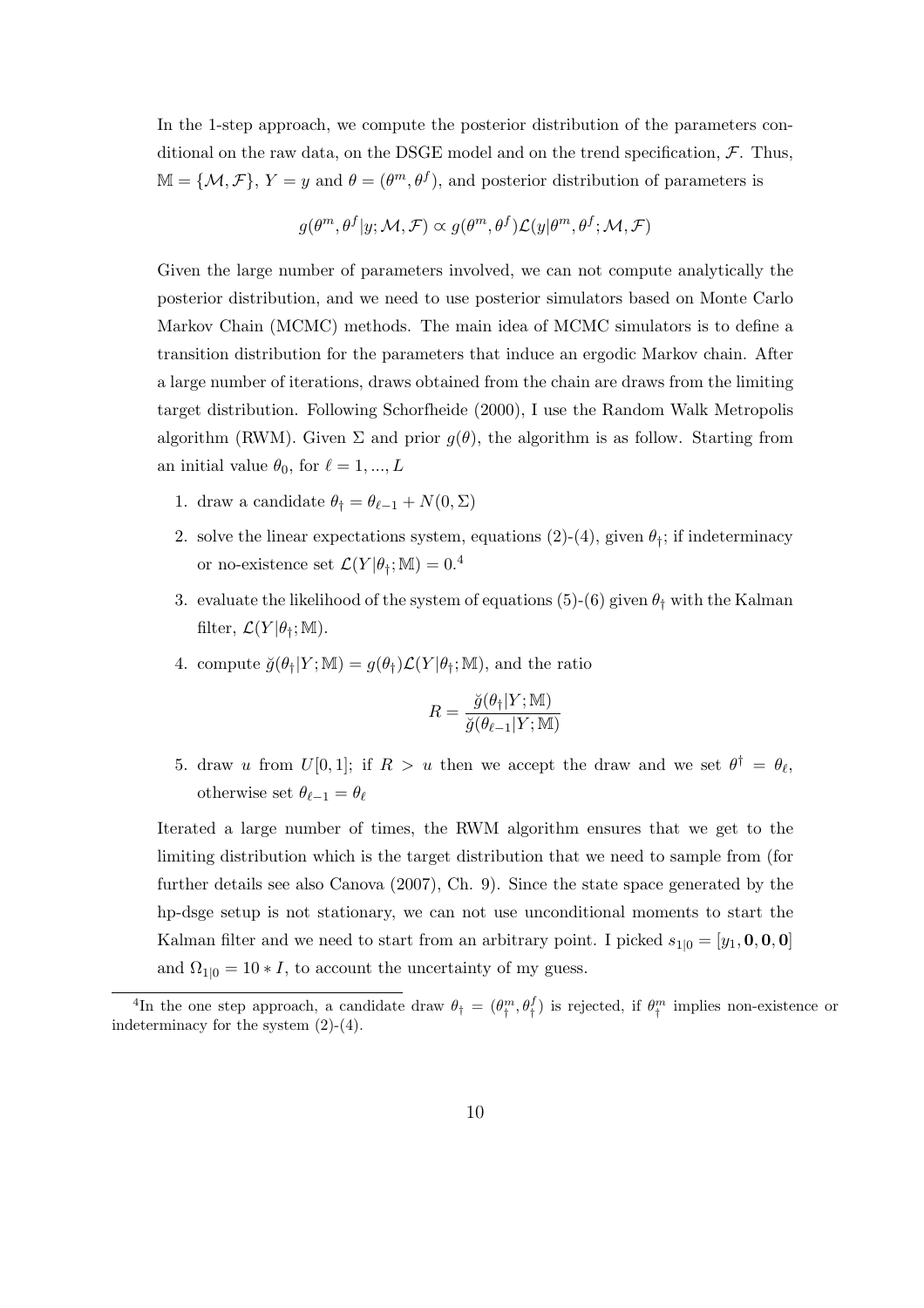#### 2.4 Advantages of the one step approach

The advantage of having the joint posterior distribution of structural and filtering parameters,  $\theta = (\theta^m, \theta^f)$ , is twofold.

First, we can evaluate which trend specifications fits the data better by calculating the relative posterior support, i.e. Posterior Odds ratio, of various specifications. The Posterior Odds ratio is constructed by comparing the Bayes Factor, which is the ratio of the predictive densities of the data conditional on different models, and prior odds, which is the ratio of prior probabilities associated to each model. The predictive density of the data, Y, conditional on the model, M, for a given prior  $g(\theta)$  is

$$
p(Y|\mathbb{M}) = \int \mathcal{L}(Y|\theta; \mathbb{M}) g(\theta) d\theta
$$

In the 1s approach, the predictive density of the data, conditional on the DSGE model,  $M$ , and on the trend specification,  $\mathcal{F}$ , is

$$
p(y|\mathcal{M}, \mathcal{F}) = \int \mathcal{L}(y|\theta; \mathcal{M}, \mathcal{F}) g(\theta) d\theta
$$

where  $\theta = (\theta^m, \theta^f)$ . Therefore, if one wishes to test different trend specifications (say a deterministic,  $\mathcal{F}_0$ , against a stochastic trend,  $\mathcal{F}_1$ ), the 1s approach allows to compute the Posterior Odds,

$$
PO_{\mathcal{F}_0,\mathcal{F}_1} = \frac{g(\mathcal{M},\mathcal{F}_0)}{g(\mathcal{M},\mathcal{F}_1)} \times \frac{p(y|\mathcal{M},\mathcal{F}_0)}{p(y|\mathcal{M},\mathcal{F}_1)} = \frac{g(\mathcal{F}_0)}{g(\mathcal{F}_1)} \times \frac{p(y|\mathcal{M},\mathcal{F}_0)}{p(y|\mathcal{M},\mathcal{F}_1)}
$$

where  $g(\mathcal{F}_0)$  and  $g(\mathcal{F}_1)$  are prior probabilities of each trend specification. With the Posterior Odds ratio and a loss function, one can test trend specifications against each others. In the 2s setup, the predictive density of the filtered data,  $y^c$ , is

$$
p(y^c|\mathcal{M}) = \int \mathcal{L}(y^c|\theta; \mathcal{M}) g(\theta) d\theta
$$

with  $\theta = \theta^m$ . Therefore, one can not test different trend specifications because the ratio between predictive density of data filtered in different way would be meaningless, since the likelihood is computed at different data point.

The second main advantage of this formulation is that we can construct estimates of the structural parameters that are robust to trend uncertainty. Given that we do not know the 'true' data generating process, trend uncertainty can be accounted for by averaging across specifications. In particular, suppose that one does not know whether the non-stationary component of the data is driven by various trend specifications,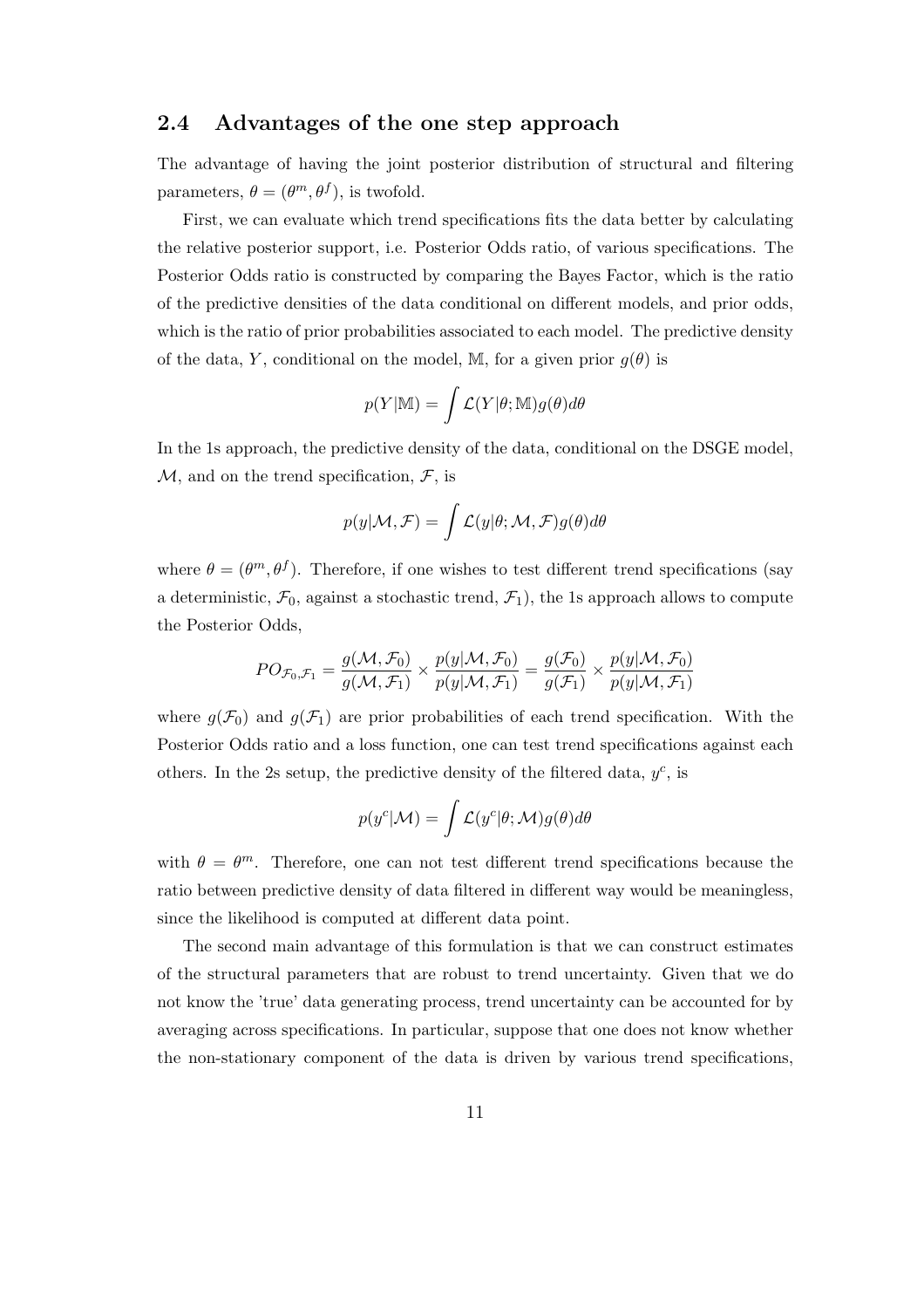$\mathcal{F}_1, \mathcal{F}_2, ..., \mathcal{F}_K$  (for example deterministic, stochastic, with correlation among trends, with common trend components, etc.). Then, one can compute

$$
g(\theta^m | y, \mathcal{M}) = \sum_{j=1}^K \frac{p(y | \mathcal{M}, \mathcal{F}_j)}{\sum_{k=1}^K p(y | \mathcal{M}, \mathcal{F}_k)} \int g(\theta^m, \theta^{f_j} | y, \mathcal{M}, \mathcal{F}_j) d\theta^{f_j}
$$

where the filtering parameters of each trend specification,  $\theta^{f_j}$ , are intergraded out. The resulting structural parameters distribution,  $g(\theta^m|y,\mathcal{M})$ , is then robust to the trend uncertainty.

### 2.5 Parameter drifts

One may suspect that, for a subset of times series, trends have changed over the sample. There is no conceptual difficulty in extending the setup we have used to allow trend parameters to be unstable. In the lt-dsge framework one could define the following specification

$$
y_t^\tau = A_t + B_t * t + \eta_t \tag{11}
$$

$$
A_{t+1} = A_t + \eta_{t+1}^A \tag{12}
$$

$$
B_{t+1} = B_t + \eta_{t+1}^B \tag{13}
$$

To test whether the trend has changed over time, one can compute the likelihood of the unstable system and compare it with the likelihood of the stable system using the Posterior Odds and a loss function.

Similarly, in fd-dsge setup we could set

$$
y_t^\tau = \gamma_t + \Gamma y_{t-1} + \eta_t \tag{14}
$$

$$
\gamma_{t+1} = \gamma_t + \eta_{t+1}^{\gamma} \tag{15}
$$

The likelihood can be computed and the stability of the trend parameters can then be tested.

# 3 Simulated Data: Parameter Bias

The aim of this section is to compare performances of the two methods in a reasonable experimental design. Using simulated data, I compare the estimates of the structural parameters using 1s and 2s methods, and measure the bias induced by the two approaches in three different situations: (1) in small samples, (2) when the trend is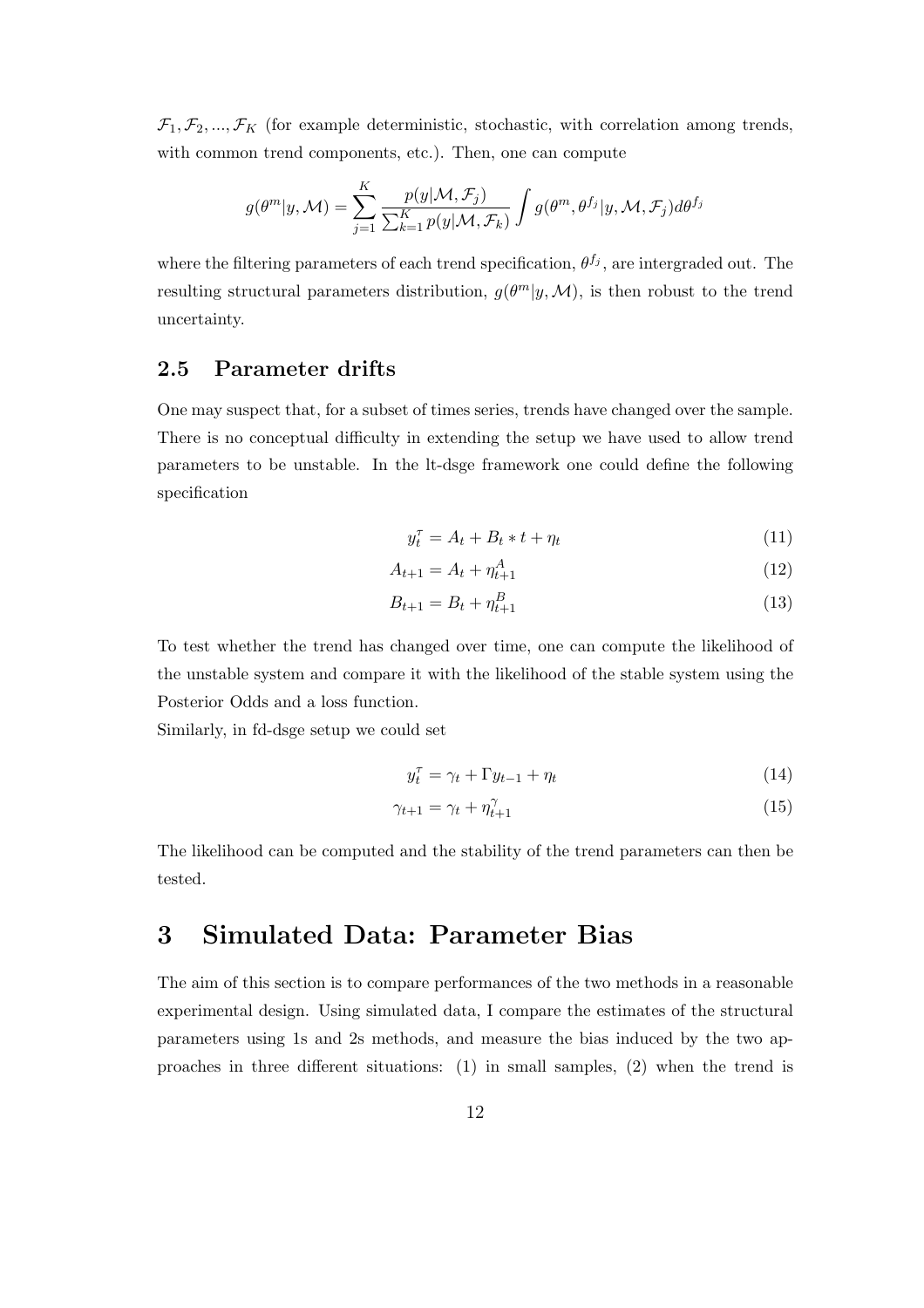misspecified, i.e. the 'true' trend is deterministic and the structural parameters estimated as if it were stochastic, and viceversa, (3) when the assumption about the correlation between trend and cycles is wrong. Overall, the results indicate that the one step approach gives estimates that are less biased on average than two step ones. Moreover, in most of the cases the one step approach is able to recover the true trend generating process. Remarkably, the structural paremeters bias is always statistically significant, meaning that in most of the cases 'deep' parameters are difficult to identify correctly, see Canova and Sala (2006).

### 3.1 The Data Generating Process

The model I use to generate the cyclical component of the data is the baseline version of the New Keynesian model where, as in Calvo (1983), producers face restrictions in the price setting process, households maximize a stream of future utility and a monetary authority sets the nominal interest rate following a simple Taylor rule. The equilibrium conditions of the prototype economy, where all variables are expressed in log deviations from the steady state, are<sup>5</sup>

$$
\lambda_t = \epsilon_t^{\chi} - \sigma_c c_t \tag{16}
$$

$$
y_t = \epsilon_t^a + n_t \tag{17}
$$

$$
mc_t = \omega_t - (y_t - n_t) \tag{18}
$$

$$
mrs_t = -\lambda_t + \sigma_n n_t \tag{19}
$$

$$
\omega_t = mrs_t \tag{20}
$$

$$
r_t = \rho_R r_{t-1} + (1 - \rho_R)(\rho_\pi \pi_t + \rho_y y_t) + \epsilon_t^r
$$
 (21)

$$
\lambda_t = E_t \lambda_{t+1} + r_t - E_t \pi_{t+1} \tag{22}
$$

$$
\pi_t = k_p(mc_t + \epsilon_t^{\mu}) + \beta E_t \pi_{t+1}
$$
\n(23)

$$
\epsilon_t^{\chi} = \rho_{\chi} \epsilon_{t-1}^{\chi} + \nu_t^{\chi} \tag{24}
$$

$$
\epsilon_t^a = \rho_a \epsilon_{t-1}^a + \nu_t^a. \tag{25}
$$

In this economy there is no capital accumulation nor government spending, thus output,  $y_t$ , is entirely absorbed by consumption, i.e.  $c_t = y_t$ . Equation (16) gives the value for the marginal utility of consumption,  $\lambda_t$ , which depends negatively on consumption since the elasticity of intertemporal substitution,  $\sigma_c$ , is positive. The shadow value of consumption is also hit by a preference shock,  $\epsilon_t^{\chi}$  $_t^{\chi}$ , which I assume

<sup>5</sup>For further details on the model see the Appendix.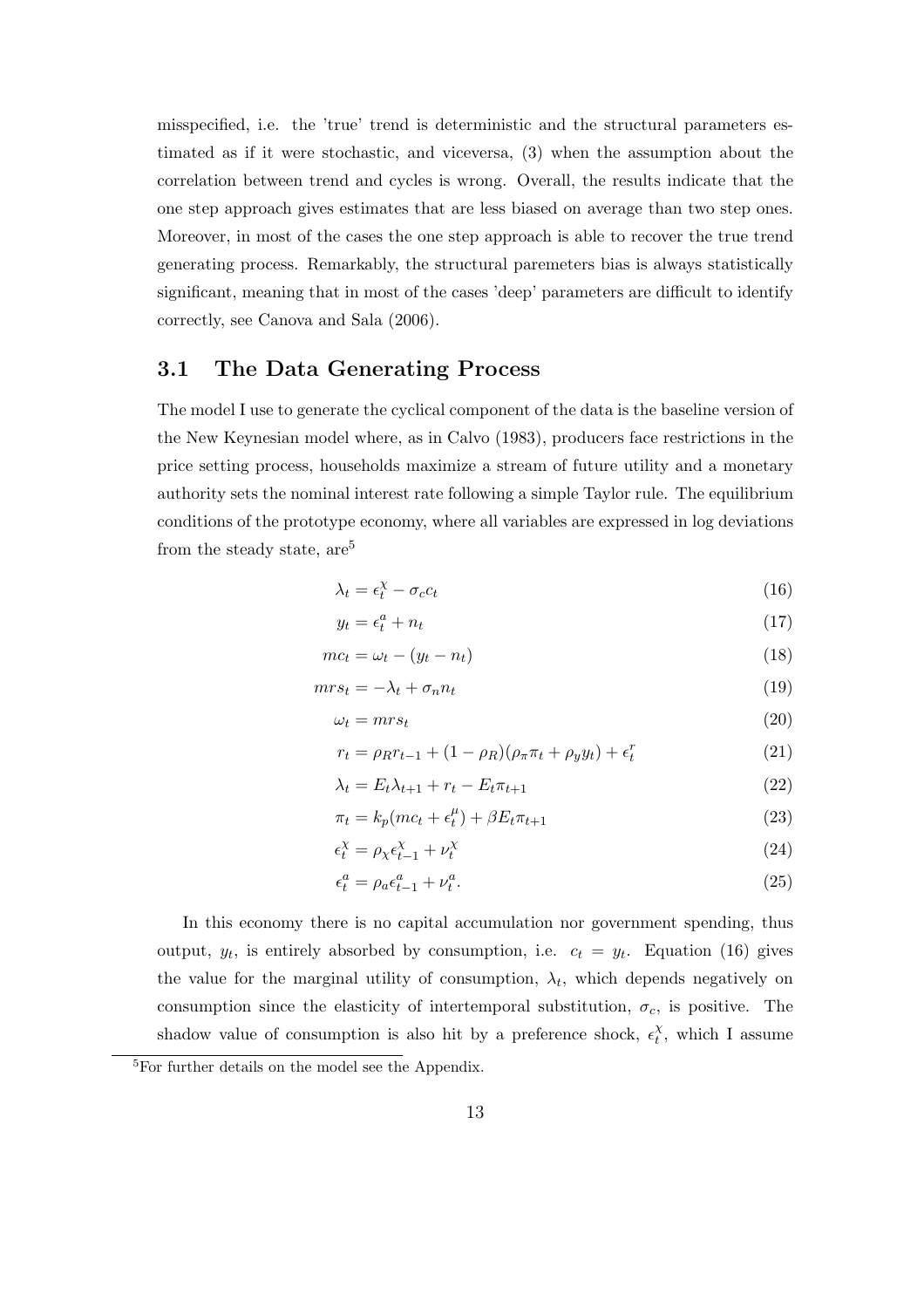to follow an  $AR(1)$  process, equation (24). Equation (17) is the constant return to scale production function, by which output is produced with labor,  $n_t$ . Total factor productivity,  $\epsilon_t^a$ , is assumed to be a stationary AR(1) process, see equation (25). The difference between real wage,  $\omega_t$ , and the marginal product of labor,  $y_t - n_t$ , defines the marginal cost,  $mc_t$ , equation (18). Since labor market is perfectly competitive and frictionless, there is no wage markup and the marginal rate of substitution,  $mrs_t$ , is equal to the real wage. The marginal rate of substitution between working and consumption depends positively on hours worked, where  $\sigma_n$  is the inverse of the Frish elasticity of labor supply. Equation (21) is the monetary rule. Equation (22) is the standard Euler equation and  $\beta$  is the time discount factor. It states that current marginal utility of consumption depends positively on its future expected value and on the ex-ante real interest rate,  $r_t - E_t \pi_{t+1}$ . Equation (23) is the New Keynesian Phillips curve obtained from the forward looking behavior of the firms. The NKP curve is hit by a cost push shock,  $\epsilon_t^{\mu}$  $t<sup>\mu</sup>$ . The cost push shock is determined by a stochastic parameter that determines the time varying markup in the goods market. The slope of the Phillips curve is  $k_p = (1 - \zeta_p) \frac{1 - \beta \zeta_p}{\zeta_p}$  $\frac{\partial \mathcal{L}_{\mathcal{P}}}{\partial \mathcal{L}_{\mathcal{P}}}$ , where  $\mathcal{L}_{\mathcal{P}}$  is the probability of keeping the price fixed. The four exogenous processes are driven by mutually uncorrelated, zero mean innovations, i.e.  $\nu_t = [\nu_t^{\chi}]$  $\mathcal{X}_t, \nu_t^a, \nu_t^r, \nu_t^\mu$  $\binom{\mu}{t}$ .

I assume that the cyclical components of GDP, hours worked, real wages and inflation,

$$
y_t^c = [y_t, n_t, \omega_t, \pi_t]
$$

are determined by the solution to (2)-(4). The structural parameters of the model,  $\theta^m$ , are

$$
\theta^m = [\beta, \sigma_c, \sigma_n, \rho_R, \rho_\pi, \rho_y, \zeta_p, \rho_\chi, \rho_a, \sigma_\chi, \sigma_a, \sigma_r, \sigma_\mu]
$$

and  $x_t$  is the vector of endogenous states,

$$
x_t = [\lambda_t, mc_t, mrs_t, r_t].
$$

Finally, the vectors of exogenous processes and of innovations are respectively

$$
z_t = [\epsilon_t^{\chi}, \epsilon_t^a, \epsilon_t^r, \epsilon_t^{\mu}]
$$
  

$$
\nu_t = [\nu_t^{\chi}, \nu_t^a, \nu_t^r, \nu_t^{\mu}].
$$

I specify two types of trends: a linear deterministic trend,

$$
y_t^\tau = A + Bt + \eta_t
$$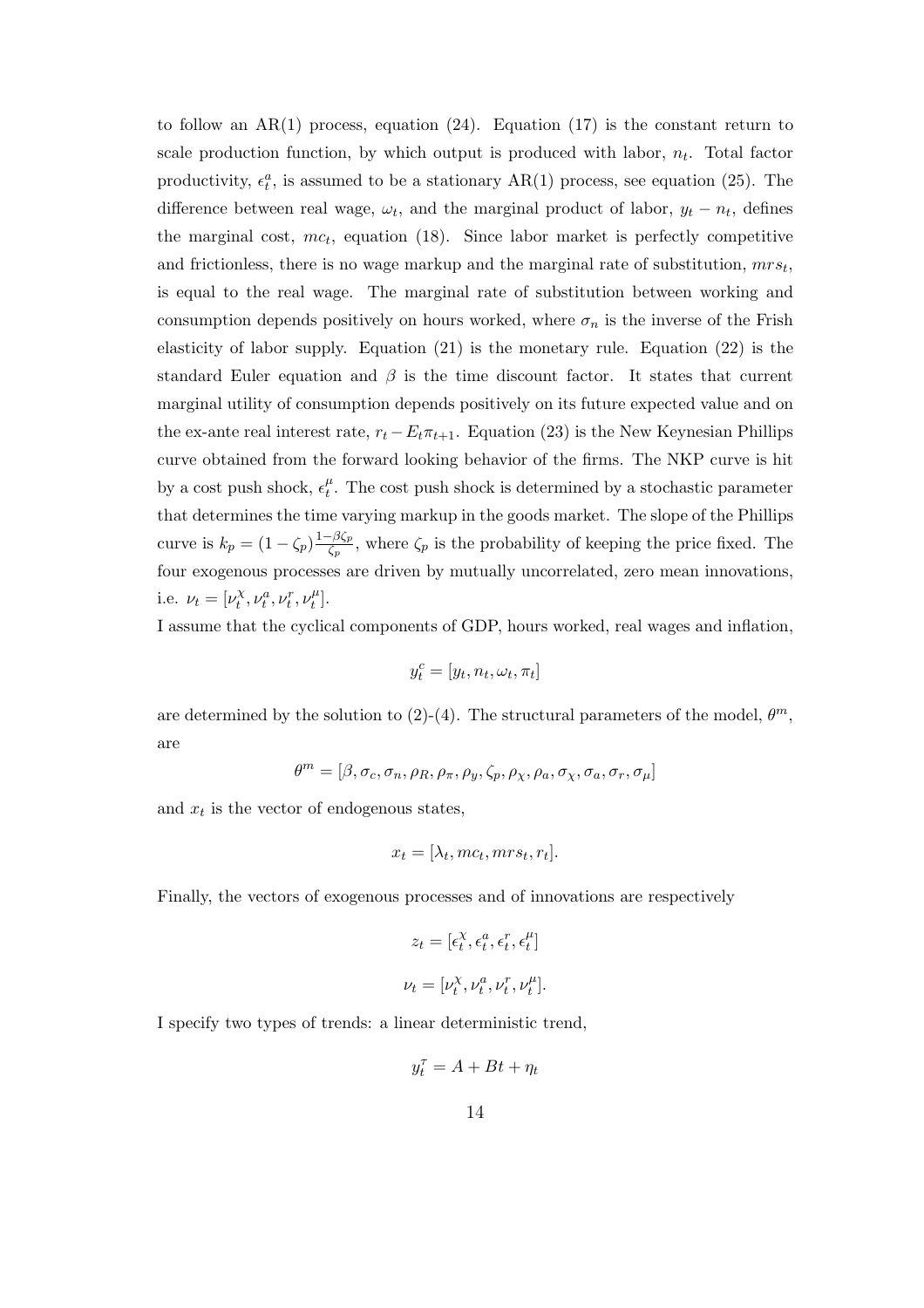and a smooth integrated trend,

$$
y_{t+1}^{\tau} = y_t^{\tau} + \mu_t
$$
  

$$
\mu_{t+1} = \mu_t + \zeta_{t+1}
$$

Therefore, the appropriate filters are a linear detrending filter and the unobserved component (Hodrick-Prescott) filter.

### 3.2 Prior Selection

Table 1 reports the priors selection of the structural parameters. I assumed Beta distribution for those parameters that must lie in the 0-1 interval, like  $\rho_R, \zeta_p, \rho_\chi, \rho_a$ . I choose a prior mean close to 0.5 for the probability of keeping the prices fixed, whereas the autoregressive parameters in the exogenous processes have prior mean close to 0.7. I employ Gamma or Inverse Gamma distributions for the parameters that must be positive, like the elasticity of consumption and leisure ( $\sigma_c$  and  $\sigma_n$ ). For the standard deviations, I use Inverse Gamma with mean close to 0.006 and standard deviation of 0.002. The remaining parameters have normal distributions.

### 3.3 Bias Computation

I generate data using four different population values, see Table 2. I consider different persistency and volatility of the shocks: 'LP' stands for low persistence, 'HP' for high persistence, 'HV' stands for high volatility, 'LV' for low volatility. For each row of Table 2, I generate two data sets with the types of trend mentioned. Each data set is composed of a vector of four times series of 300 observations; I discarded the first 140 observations and keep last 160 for estimation, which represents 40 years of quarterly data observations. The bias is calculated according to the following algorithm

- 1. for each simulated dataset,  $s = 1, ..., 8$ , I run a RWM algorithm as specified in Section 2.3 until convergence is achieved<sup>6</sup>.
- 2. I then discard the first 300,000 draws and keep randomly one every 1,000 draws,  $\theta_j^s$ , and compute

$$
bias_{\ell}^{s} = \frac{1}{L} \sum_{j=1}^{L} |\frac{\theta_{j}^{s} - \theta_{true}^{s}}{\theta_{true}^{s}}|
$$

 $6$ Convergence is achieved for all the setups roughly alter 300,000 draws, and the number of iterations is set to 600'000.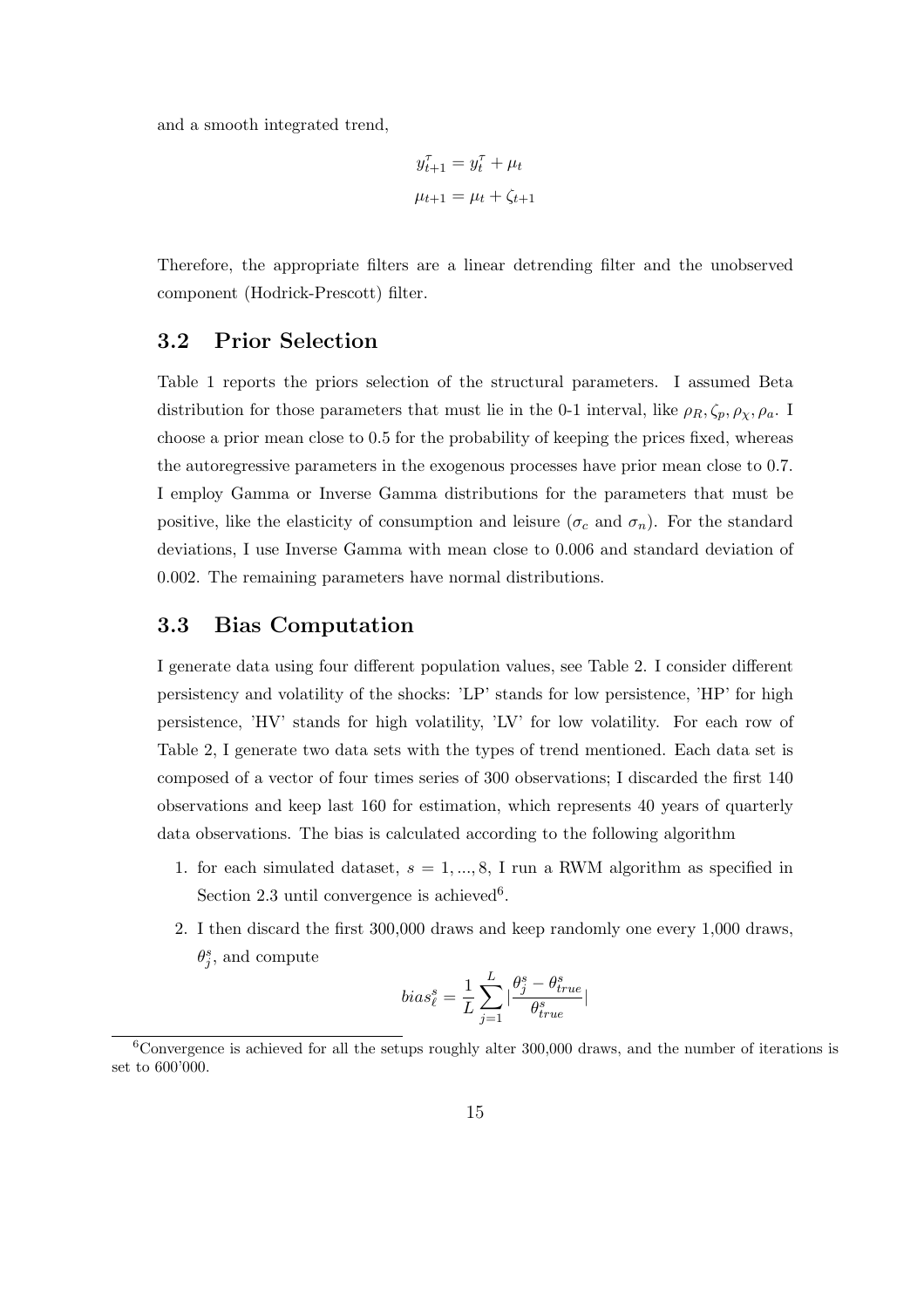with  $L = (N - 300, 000)/1,000$  and N is the number of iterations of the RWM.

3. I repeat 2. 100 times and take the average bias, i.e.  $BIAS^s = \frac{1}{10}$  $\frac{1}{100}\sum_{\ell=1}^{100} bias_{\ell}^s$ 

I am interested only in the bias of the structural parameters estimates,  $\theta^m$ . Throughout these simulations, the acceptance rate played a crucial role. I observed that the larger was the acceptance rate the larger was the bias; this is quite intuitive if we think that the acceptance rate is inversely related with the variance of the RWM algorithm. Indeed, with a small variance it becomes difficult for the algorithm to explore the entire parameters space and get close to the true values. I tried to keep the acceptance rate between 20% and 35%, as the literature suggests.

### 3.4 Bias in small samples

Tables 3 reports the bias of the 'deep' parameters estimates for the two methods with a deterministic trend. For the 2s estimates, in the first of the two steps I detrend the data with a linear trend. For the 1s step setup, I used the lt-dsge specification.

On average, the 1s method is superior to the 2s one in terms of parameter bias. In 29 cases out of 48, it turns out that the bias of the two step estimates is larger than the corresponding bias with the 1s setup. Looking at the average bias across DGP (last column of Table 3), one can notice that in 8 cases out of 12 parameters estimates are less biased in the 1s that in the 2s setup. In the 1s setup the most difficult parameters to estimate are the standard deviations, and the corresponding bias is larger for the 1s than for the 2s framework. Despite this, the average bias across parameters (last row of Table 3) is larger in the 2s setup in three cases out of four. When the trend is deterministic the superiority of the one step approach can be explained as follows. The first of the two steps involves OLS estimation of the trend parameters (slopes and intercepts), and the residual of the regression are the cycles. Small sample bias is absorbed by the cycles, and this distorts the structural parameters estimates. In the one step setup, cycles are treated as unobserved states and estimated optimally with the Kalman filter. This reduces the bias of the structural parameters estimates.

Table 4 reports the bias using the two methods, when data is generated with a stochastic trend. In the 2s setup, the first of the two steps uses the Hodrick-Prescott filter with a smoothing parameter of 1'600 to extract the stationary component of the data. The 1s approach seems to be better, in general. In 30 cases out of 48 the bias of the two step set up is larger than the hp-dsge one. Looking at the average bias across DGP, for eight parameters out of twelve the bias is smaller in the 1s than in the 2s setup.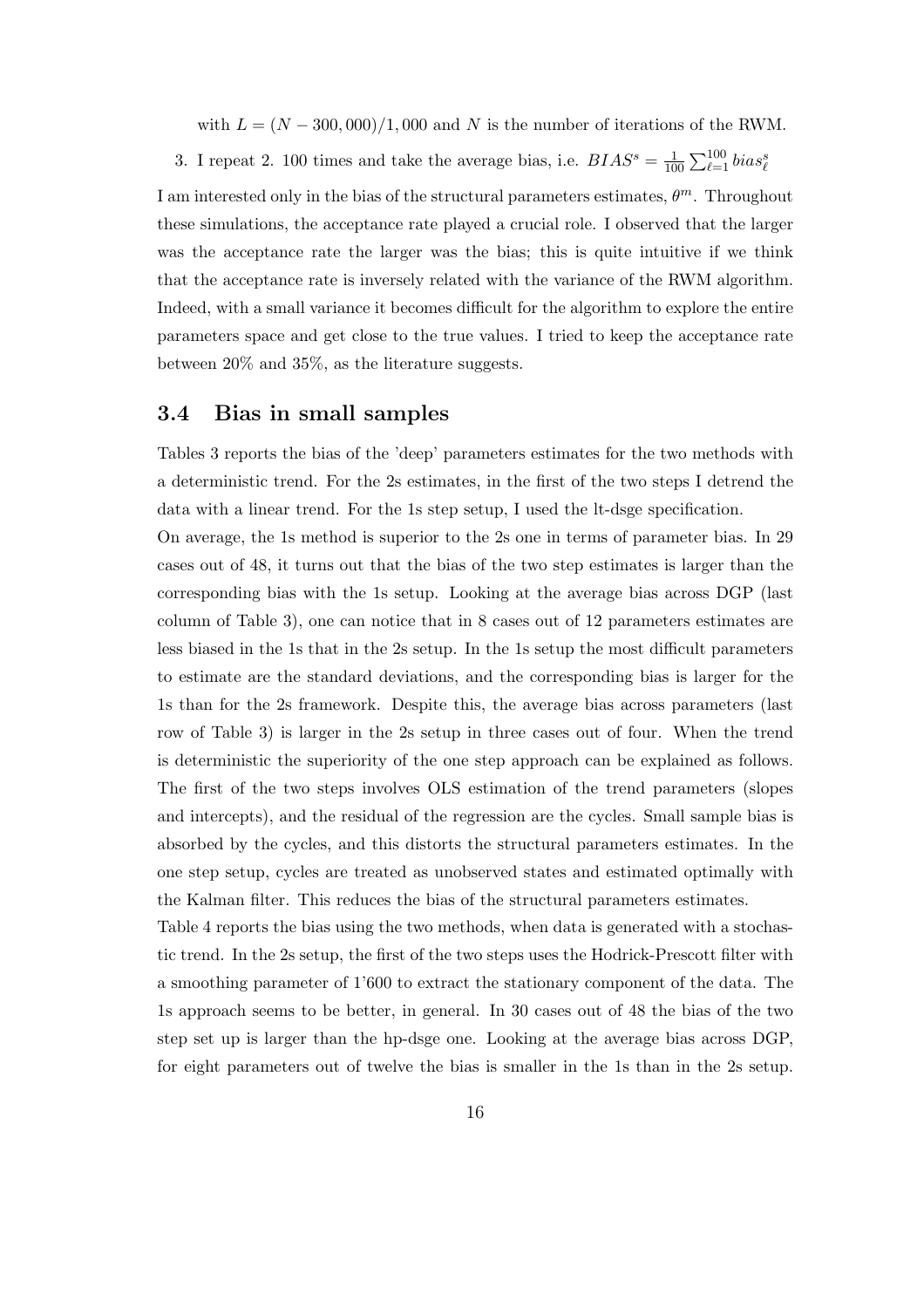Moreover, the average bias across parameters is larger for the 2s in 3 cases out 4. The intuition for this result is straightforward: in the two step case, the ratio between the variance of innovations in trend and the variance of the cycles is fixed to 1'600, which may not reflect the 'true' ratio between trend and cycles variances. In the one step approach, the smoothing parameter is jointly estimated with other parameters. Hence, biases are reduced with a 1s approach.

The relative magnitude of the bias of the two approaches depends on the length of the sample: for larger samples, the differences in bias are smaller. For example, when I repeat the baseline exercise using times series of 500 and 1000 observations (see Table 9), I find that biases are reduced, but they do not disappear. In fact, asymptotic convergence is very slow. Note that, while relative biases are considerably reduced with a deterministic trend, they are still relevant in stochastic framework.

#### 3.5 Bias under misspecifications

One may wonder whether a wrong specification of the trend or incorrect assumptions about its correlation with the cycles could affect the bias of the parameter estimates obtained with the two approaches and in which direction. To examine these issues, I performed Monte Carlo experiments where a) the 'true' trend is deterministic and data are estimated as if it were stochastic (and viceversa), and b) the assumption about the correlation between trend and cycles is wrong. Two interesting results emerge. First, in the one step setup structural parameter estimates are robust regardless of the exact trend specification. Second, wrong assumption about correlation between trend and cycles affects strongly the two step estimates, whereas it leaves one step estimates roughly unchanged.

Table 5 reports the parameter bias when data has a deterministic trend and the one step approach has the 'wrong' trend specification. That is, data is linearly detrended in the first of the two step, whereas the hp-dsge setup is used to estimate parameters in the one step approach. Thus, the 2s setup has the correct trend specification, whereas the 1s framework is misspecified. Despite of this, one step estimates appear to be quite reasonable. In particular, more than half of the parameter estimates are more bias in the 2s approach than in the 1s one. This is due mainly to the fact that the hp-dsge setup a very flexible structure to capture smooth trends and includes as special case a linear trend specification, see Harvey and Jaeger (1993). Similarly, when data are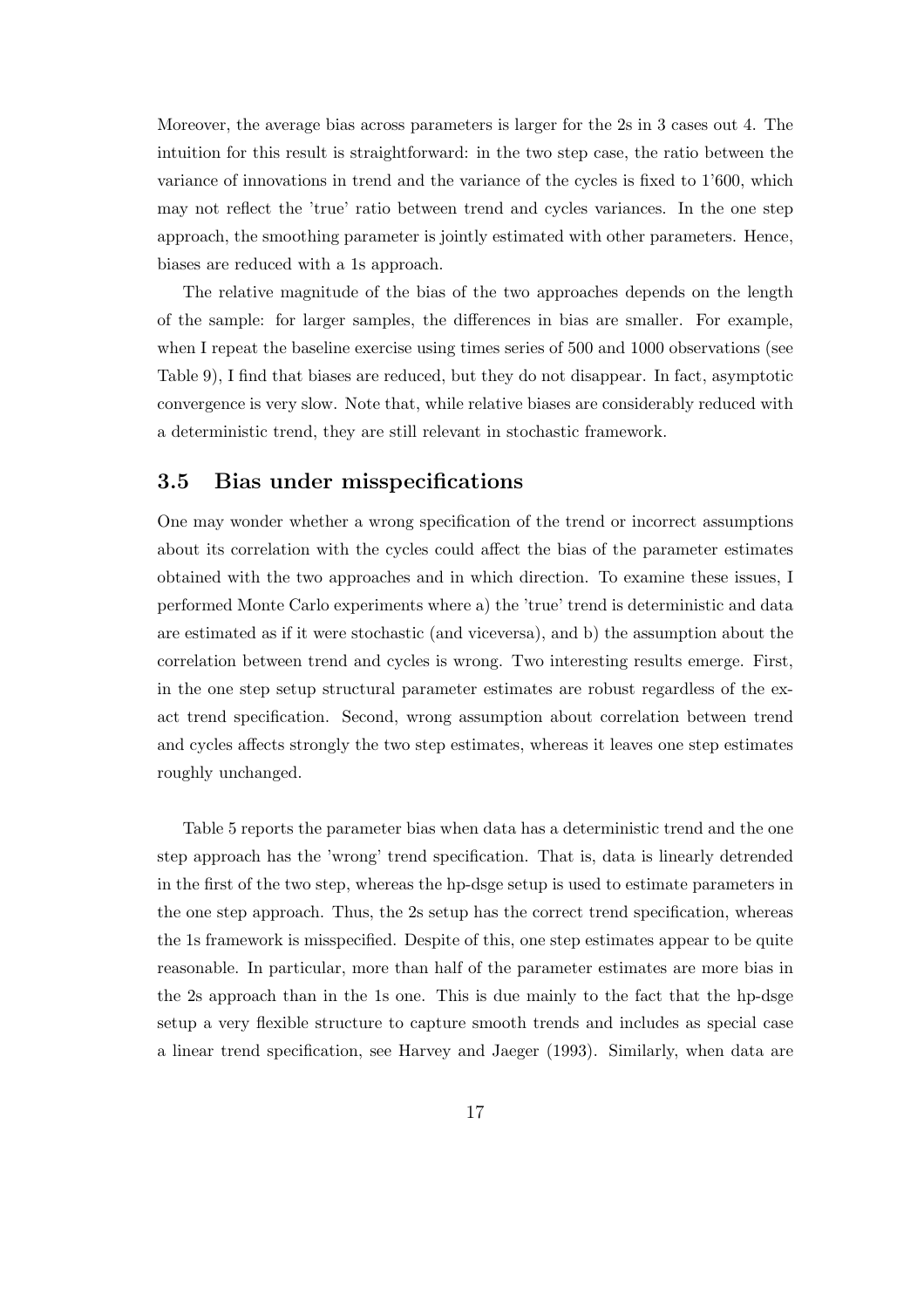simulated with a stochastic trend and the 1s approach employs a deterministic trend specification, structural parameters estimates do not seem affected much by the wrong trend specifications. Table 6, which reports the bias of both methods when trend is stochastic and 1s has a lt-dsge specification, indicates that in most of the cases parameter biases have not changed and are quite similar to Table 3. The reason for that is mainly due to the fact that the simulated data has clearly upward trend. This makes the linear deterministic trend a reasonable approximation.

As mentioned, the data I used is made of a cyclical and a non stationary component. To identify trend and cycles from the observables one typically assumes that the two are independent. Given that it is not known whether the two are independent or not, I simulate times series imposing a correlation structure between the two, and estimate the parameters as if they were uncorrelated. The aim of this exercise is to see how the procedure performs when there is misspecification in the identifying assumptions. To impose some correlation structure in the simulated data, I distinguish the case in which the trend is deterministic or stochastic. For deterministic trend, I assume that

$$
\eta_t = A_1 z_t + v_t \tag{26}
$$

where  $v_t$  is white noise ad  $A_1$  is a non zero matrix. When the trend is stochastic

$$
\zeta_t = A_1 z_t + v_t \tag{27}
$$

As before, I first consider the bias in the estimates when data has deterministic trends and then when data has stochastic ones. Tables 7 reports the bias in the structural parameters estimates for the two methods. Misspecification strongly affects the estimates of the 2s procedure whereas for the 1s case the bias do not change much relative to baseline case. In this respect, the 2 step procedure produces huge bias in estimating  $\sigma_{\chi}$ : in fact, on average the order of bias is 12 times larger in absolute value than the true parameter value. In 33 cases out of 48, 2s estimates are more biased than the corresponding value in the 1s approach. Moreover, notice that for three DGPs out of four the average bias across parameters in the 2s is double the corresponding value for the 1s. The intuition of this result is as follows. Data is generated with equations  $(1)-(4)$ ,  $(7)$  and  $(26)$ , and parameters are estimated assuming that the true DGP is given by  $(1)-(4)$ ,  $(7)$ . In the 2 step set up, we first regress the data on a linear trend and then with the residuals of the regression estimate the structural parameters. The residuals of the regression are stationary; thus, the OLS regression gives consistent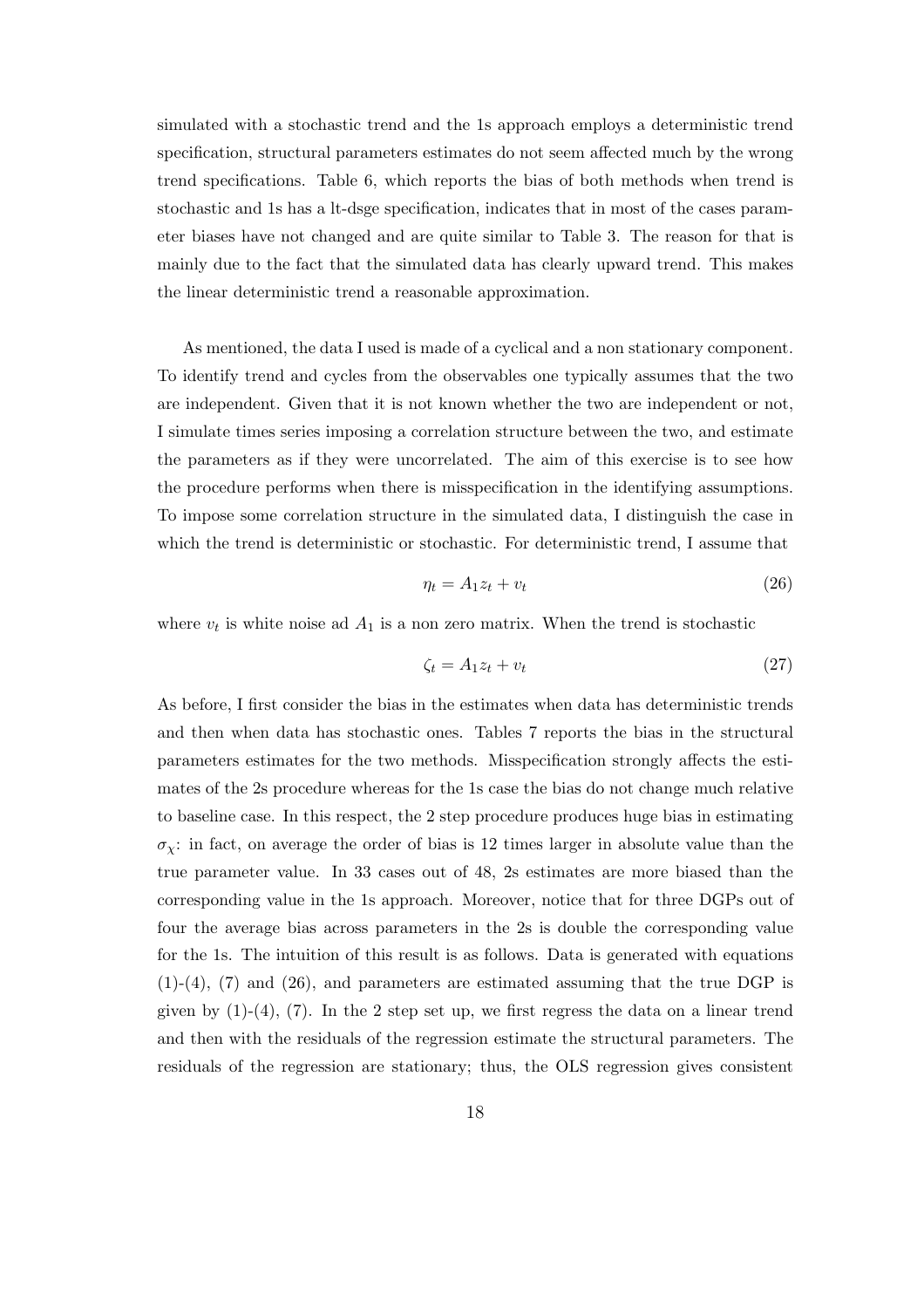estimates of  $A$  and  $B$ , the slope and the intercept of the linear trend. Hence, the error induced by the omission of equation (26) is absorbed by the residuals. This biases the structural parameters estimates. In the lt-dsge estimates, cycles are are treated as unobserved states and estimated jointly with the trend; thus, the bias is evenly split between filtering parameters and 'deep' parameters.

When data is simulated with a stochastic trend, the same conclusion applies. Table 8 suggests that in most cases parameter estimates are less biased in the 1s set up than in the two step one; in particular, in the hp-dsge setup only 16 parameters out of 48 are estimated with a larger bias that the corresponding values estimated with the 2s procedure. Once again the reason for this is that the ratio between the variances of the cycles and the trend is estimated along with the structural parameters in the one step approach.

Finally, it interesting to investigate the ability of the one step approach to recover the 'true' trend. Recall that this can be done using the Posterior Odds and a loss function. To this aim, Table 10 reports the difference between the logarithm of Posterior Odds between lt-dsge and hp-dsge specification, i.e.

$$
\ln PO_{lt,hp} = \ln p(y|\mathcal{M}, \mathcal{F}_{lt}) - \ln p(y|\mathcal{M}, \mathcal{F}_{hp})
$$

where I assume that the two specifications are equally ex ante probable. For all the setups considered I obtain positive values for  $\ln p(y|\mathcal{M}, \mathcal{F}_j)$  with  $j = lt, hp$ . Thus, when the true trend is deterministic (stochastic), the log of Posterior Odds should be positive (negative). Except in one case (out of 16), the one step approach is able to recover the true trend generating process.

## 4 Actual Data: Parameters Estimates

In this section, I compare estimates of the two approaches using real data. I first present the parameter estimates I obtain for a 'small' New Keynesian model, presented in the section 3.1. This gives us a better understanding of what the two procedures do to the data. In the next sections, I extend the analysis to a more densely parameterized model.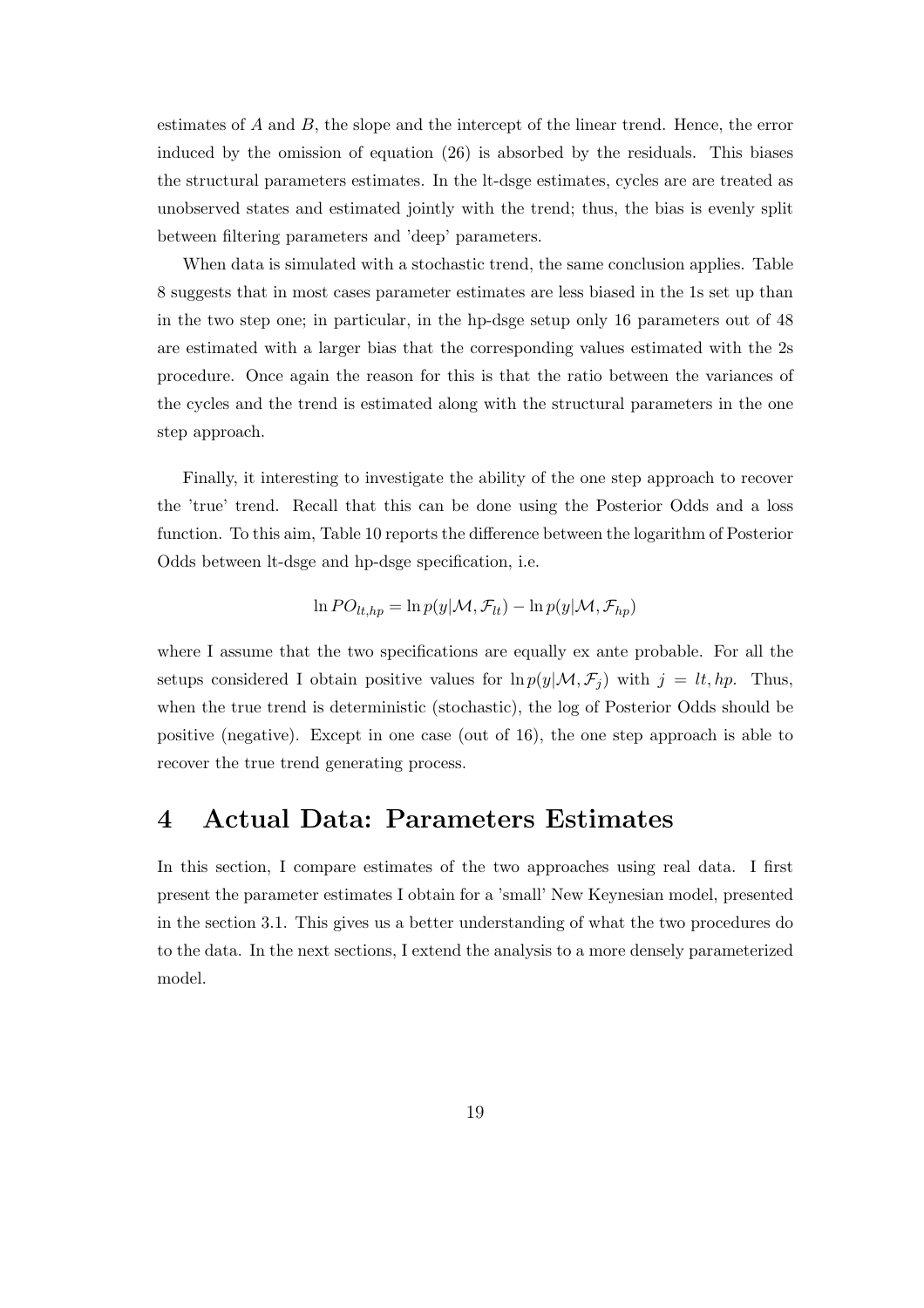### 4.1 1s and 2s Estimates of a Small NK Model

I use quarterly values of GDP, real wages, hours worked and inflation from 1964:1 to 2007:2. Times series are from the FRED database of the Federal Reserve Bank of St. Louis. Hours worked are constructed by multiplying the average hours of production workers times the ratio of total employees over the civilian population. Inflation is calculated annualizing the quarterly growth rate of the producer price index. Prior selection is the one reported in Table 1.

Table 11 reports estimates of the 'deep' parameters using 2s and 1s approaches. In the 2s setup (columns  $(1), (3), (5)$ ) many parameters estimates are statically different across different filtered data. These large differences are due to the filter used: indeed, each filter extracts cycles with properties statistically different from each other (Canova (1998)). Different cycles determines a different shape for the likelihood function, which implies statistically different estimates. For example, consider the estimates of the autoregressive coefficients. Looking at the cyclical component extracted by the filter, we can notice that linear detrended data are very persistent (see top row of Figure 1) compared to other data transformation. This occurs because a linear detrending filter do not remove entirely the low frequencies in the spectral density representation, and leaves in the spectrum a portion of fluctuations with periodicity larger than 32 quarters. This pushes upward the estimates of the persistence of the exogenous driving forces. At the same time, a persistent processes distorts the agents perception of the shocks of the economy and thus alters their optimality conditions; in particular, a persistent preference shock affects the estimates of the elasticities in the household's intra-temporal optimality condition. The direction of the contamination is not clear because behavioral parameters enters in an non-linear fashion during estimation. Similarly, a first difference filter extracts a very noisy cyclical component (bottom row of Figure 1), which pushes downward the estimates of the autoregressive coefficients and has effects upon the household's decision rules.

Moreover, the amplitude of the cycles affects the magnitude of the structural standard deviations. Comparing the three lines, we can notice that the deepest cycles are the ones given by a linear detrending filter, followed by a first difference filter and by the HP filter. The latter ranking implies a similar ordering in the magnitude of the estimates of structural standard deviations: in fact, the estimates of structural standard deviations are largest using linear detrended data, followed by the estimates obtained with first difference filtered data and by the estimates obtained with HP filtered data.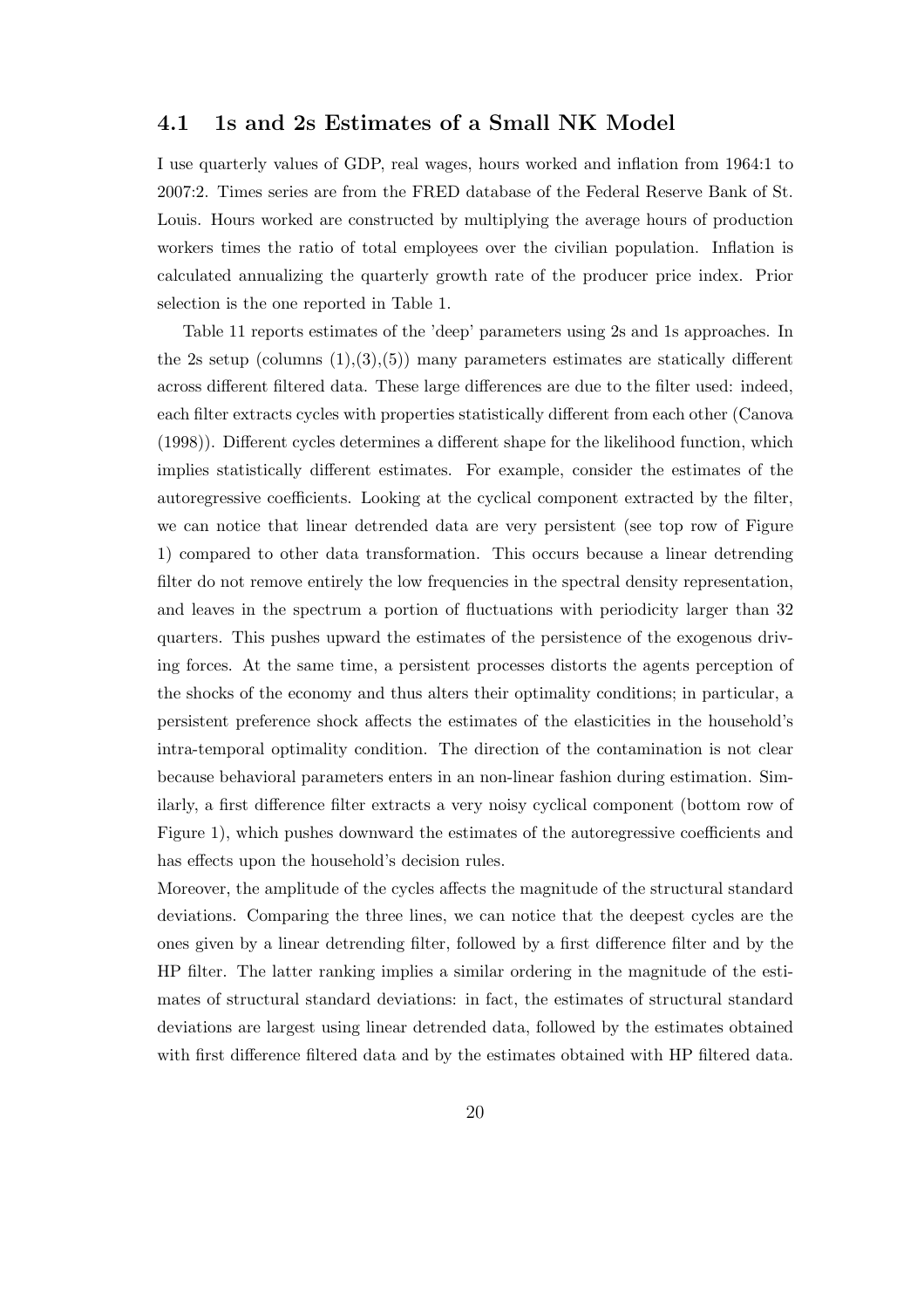Looking at columns  $(2),(4),(6)$  which contain 1s estimates, the first thing to notice is that large differences in the parameter estimates of exogenous process reduce. For example, in the 2s approach the range of the median estimates of the autoregressive parameters is 0.51-0.98 for  $\rho_{\chi}$  and 0.38-0.98 for  $\rho_{a}$ . In the 1s approach, autoregressive coefficient median estimates vary from 0.57 to 0.79 for  $\rho_{\chi}$ , and from 0.48 to 0.85 for  $\rho_a$ . In general, in the one step set up median estimates of structural parameters shrink across different trend specifications.

With different structural estimates policy implications are clearly different; for example, impulse responses look distinct. Figure 2 reports the response of GDP, employment, real wages and inflation to a one percent increase in the preference and technology shock using median estimates of the 2s approach. The solid (blue) line represents the response of a variable using linear detrended data (dotted lines give the 90% confidence interval), the dash dotted (green) line the response of a variable using first difference filtered data and the dotted (red) line the response of a variable with hp filtered data. Responses are statistically different: in most of the cases the the median values of the estimates with HP filtered or first differenced data do not fall in the 90% confidence interval of the estimates with linear detrended data. Moreover, notice that the effect of a positive demand shock to wages is completely different according to the filter used: in fact, it induces a positive reply with first difference data or a negative one with linear detrended data.

Given this outcome, which impulse responses should we choose ? Which estimates should we thrust ?

With the traditional two step method we can not answer this question, since do not have a statistical-based criterium to select among different DSGE estimates. The one step approach can easily deal with this question: one could either test trend specifications or construct robust estimates by averaging across trend specifications. The bottom part of Table 11 presents the priors, posterior densities and Posterior Odds for the three different specifications. Posterior Odds are computed with respect to the lt-dsge specification, i.e.

$$
PO_{\mathcal{F}_k, \mathcal{F}_{lt}} = \frac{g(\mathcal{F}_k)}{g(\mathcal{F}_{lt})} \times \frac{p(y|\mathcal{M}, \mathcal{F}_k)}{p(y|\mathcal{M}, \mathcal{F}_{lt})}
$$

for  $k = hp, fd$ . The first term is the ratio between prior filters probability, and the second term is the Bayes Factor; assuming equal ex ante probability to each filter, Posterior Odds and Bayes Factors coincide. Differences in posterior density of data are quite large across specifications. Data clearly prefers a specification with unit roots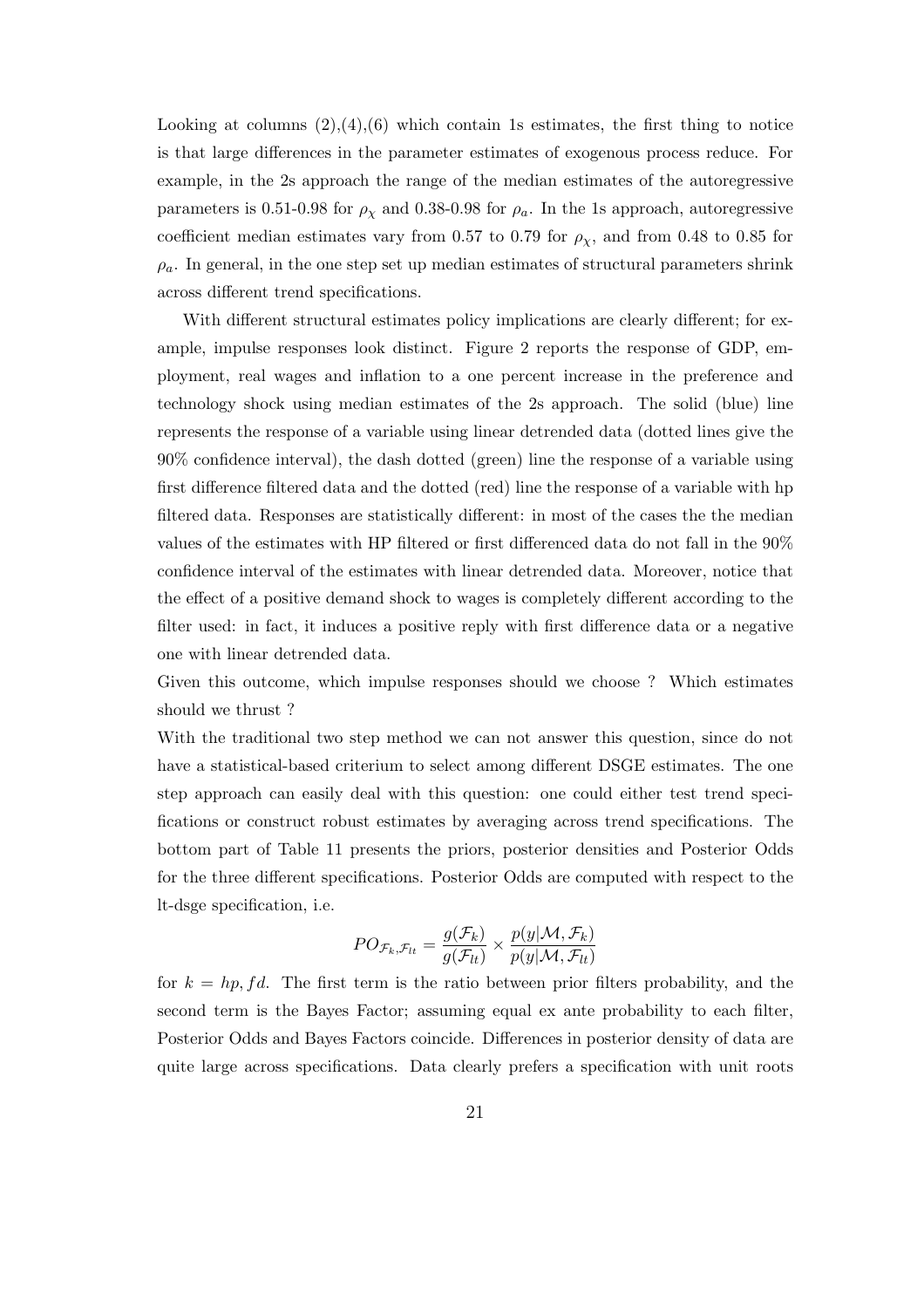in the long run dynamics. The hp-dsge specification has the lowest posterior data density; in order to choose a smooth integrated trend over a linear trend, we need a prior probability  $6.4 * 10^{13}$  (= exp(31.8)) times larger for the hp-dsge specification than the prior probability on lt-dsge setup. Comparing a linear deterministic with a unit root specification, the log of PO clearly reveals the preference of the unit root over a linear deterministic setup. In order to choose a linear over a unit root specification for the trend, we need a prior probability of  $3.6 * 10^{42}$  time larger for the lt-dsge specification than the prior probability on fd-dsge setup; therefore, I conclude that the specification with unit root improves considerably the fit relative to a linear trend or a smooth integrated trend specification. Turning to the the question of interest, Figure 3 shows the effect of an increase in the a demand and a supply shock to the variables considered using a 1s approach. Notice that responses and dynamics look more similar across different data transformations in the 1s than in the 2s setup. This is due to the fact that median estimates shrink across trend specifications in the 1s procedure. Given the results in terms of PO, the most likely impulse responses are the ones given by the fd-dsge setup.

#### 4.2 An extension

The extension to a more densely parameterized model is easy to implement. To this aim, I borrow the model of Smets and Wouters (2007) (henceforth SW) with sticky price and wages and with price and wage indexation. Despite the fact that the model is almost identical, I depart from the SW model in two aspects. First, SW assume a labor augmenting deterministic growth rate,  $\gamma^t$ , in the production function, i.e.

$$
Y_t(i) = \epsilon_t^a K_t(i)^\alpha [\gamma^t N_t(i)]^{1-\alpha}
$$

This implies that the long run dynamics are entirely determined by the parameter  $\gamma$ , which makes GDP, real wages, capital, consumption and investment grow at the same rate in the model. I assume that  $\gamma = 1$  and let the long run dynamics be determined by the trend specifications presented in Section 2.2. Second, I consider a simpler version of the Taylor rule, i.e.

$$
r_t = \rho_R r_{t-1} + (1 - \rho_R)(\rho_\pi \pi_t + \rho_y y_t) + \nu_t^r
$$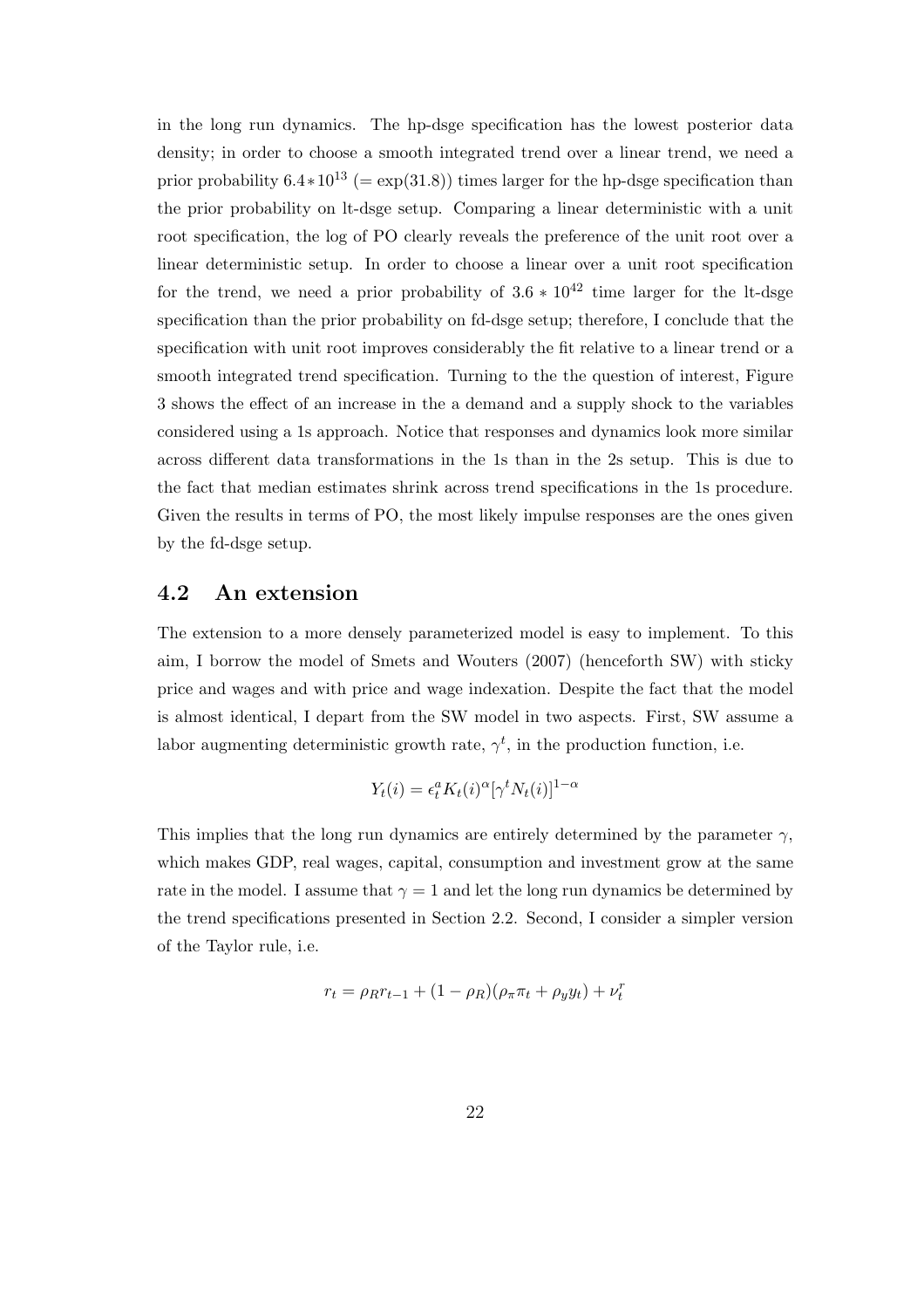The set of equations to be estimated are<sup>7</sup>

$$
y_t = \alpha \phi_p k_t + (1 - \alpha) \phi_p n_t + \phi_p \epsilon_t^a \tag{28}
$$

$$
y_t = \epsilon_t^g + c/yc_t + i/yi_t + r^k * k/yz_t \tag{29}
$$

$$
k_t = k_{t-1}^s + z_t \tag{30}
$$

$$
k_t = \omega_t + n_t - \frac{\psi}{1 - \psi} z_t \tag{31}
$$

$$
mc_t = \alpha \frac{\psi}{1 - \psi} z_t + (1 - \alpha)\omega_t - \epsilon_t^a \tag{32}
$$

$$
k_t^s = (1 - \delta)k_{t-1}^s + i/ki_t + i/k\varphi\epsilon_t^i
$$
\n(33)

$$
(1 + \beta i_p)\pi_t = \beta E_t \pi_{t+1} + i_p \pi_{t-1} + k_p mc_t + \epsilon_t^p
$$
\n(34)

$$
(1+\beta i_{\omega})\omega_t = \omega_{t-1} + \beta E_t(\omega_{t+1} + \pi_{t+1}) + i_{\omega}\pi_{t-1} + (1+\beta i_{\omega})\pi_t - k_{\omega}\mu\omega_t + \epsilon_t^{\omega}
$$
 (35)

$$
c_t = \frac{1}{1+h}(E_t c_{t+1} - h c_{t-1}) + c_1(n_t - E_t n_{t+1}) - c_2(r_t - E_t \pi_{t+1}) + \epsilon_t^b \quad (36)
$$

$$
q_t = -(r_t - E_t \pi_{t+1}) + \frac{\sigma_c (1+h)}{(1-h)} \epsilon_t^b + E_t (q_1 z_{t+1} + q_2 q_{t+1})
$$
\n(37)

$$
i_t = \frac{1}{1+\beta}i_{t-1} + \frac{\beta}{1+\beta}E_t i_{t+1} + \frac{1}{\varphi(1+\beta)}q_t + \epsilon_t^i
$$
 (38)

Variables without the time subscript are steady state values and with time subscript are deviation from the steady state.

Equation (28) is linearized version of the production function, where output,  $y_t$ , is produced using capital  $k_t$ , and labor  $n_t$ ;  $\phi_p$  captures 1 plus the fixed cost in production, and  $\alpha$  the capital share in the production. Total factor productivity,  $\epsilon_t^a$ , is assumed to be an AR(1) exogenous technology process, i.e.  $\epsilon_t^a = \rho_a \epsilon_{t-1}^a + \nu_t^a$ . Equation (29) is the feasibility constraint of the economy: it says that the total output is assimilated by an exogenous government spending process,  $\epsilon_t^g$  $t_t^g$ , investment,  $i_t$ , consumption,  $c_t$ , and by a function of the capital utilization rate,  $z_t$ . It is assumed that government spending follows an AR(1) process, i.e.  $\epsilon_t^g = \rho_g \epsilon_{t-1}^g + \nu_t^g + \rho_{ga} \nu_t^a$ . Current capital services used,  $k_t$ , are a function of the capital installed in the previous period,  $k_{t-1}^s$ , and the degree of capital utilization, equation (30). Equation (31) is derived from the firm cost minimization, which implies that the rental rate of capital is negatively related to capital-labor ratio and positively with the wage, i.e.  $r_t^k = -(k_t - n_t) + \omega_t$ . Moreover, the cost minimization by the household implies that the degree of capital utilization is a positive function of the rental rate of capital, i.e.  $z_t = \frac{1-\psi}{\psi}$  $\frac{-\psi}{\psi} r_t^k$ . Equation (32) gives an

<sup>7</sup>Details on the model assumptions and its derivation can be found on the web page of the American Economic Review.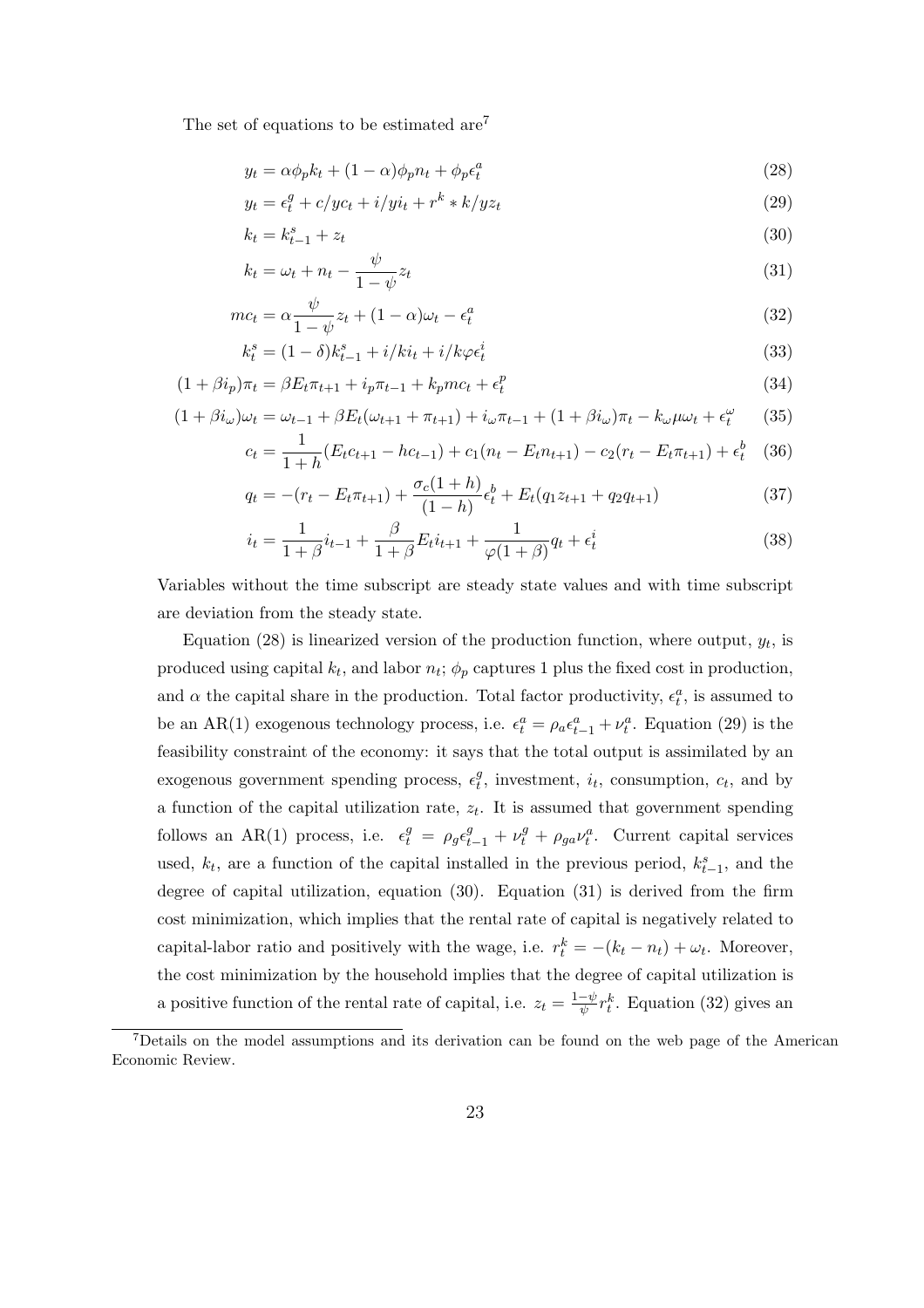$\alpha$  expression for the marginal cost,  $mc_t$ ; indeed, marginal cost is the sum of the real cost of the two factors in production,  $r_t^k$  and  $\omega_t$ , with weights given by their respective share in production, net of the total factor productivity. New installed capital is formed by the flows of investment and the net of depreciation old capital,  $(1 - \delta)k_{t-1}^s$ , equation (33); moreover, the capital accumulation is hit by the investment-specific technology disturbance  $\epsilon_t^i$ , which is assumed to follow an AR(1) process, i.e.  $\epsilon_t^i = \rho_i \epsilon_{t-1}^i + \nu_t^i$ .  $\varphi$ represents the steady state elasticity of the capital adjustment cost function. Equation (34) is the New Keynesian Phillips curve which states that current inflation depends positively on past and expected inflation, and on marginal cost. The NPK is also hit by a price markup disturbance,  $\epsilon_t^p$  $_t^p$ , which is assumed to follow an  $ARMA(1,1)$  process, i.e.  $\epsilon_t^p = \rho_p \epsilon_{t-1}^p + \nu_t^p + \mu_p \nu_t^p$  $_{t-1}^p$ . The slope of the NKP curve is given by

$$
k_p = \frac{(1 - \beta \zeta_p)(1 - \zeta_p)}{\zeta_p((\phi_p - 1)e_p + 1)},
$$

where  $\beta$  is the time discount factor,  $\zeta_p$  is the probability of keeping the prices fixed,  $e_p$ the curvature of the Kinball goods market aggregator, and the steady state markup, which in equilibrium is itself related to the share of fixed cost in production,  $\phi_p - 1$ , thought a zero profit condition. Equation (35) gives the dynamics of the real wage that moves sluggishly because of the wages stickiness and partial indexation assumption; wages responds to past and future expected real wage, to the (current, past and expected) movements of inflation. Real wage depends also on the wage markup,  $\mu\omega_t$ , with slope

$$
k_{\omega} = \frac{(1 - \zeta_{\omega})(1 - \zeta_{\omega}\beta)}{\zeta_{\omega}((\phi_{\omega} - 1)e_{\omega} + 1)},
$$

where  $(\phi_{\omega} - 1)$  is the steady state labor market markup,  $e_{\omega}$  the curvature of the labor market Kinball aggregator. The wage markup is itself the difference between the real wage and the marginal rate of substitution between working and consumption, i.e.

$$
\mu \omega_t = \omega_t - (\sigma_n n_t + \frac{1}{1+h}(c_t - h c_{t-1}))
$$

Wage equation is hit by a wage markup disturbance which is assumed to follow an ARMA(1,1) process, i.e.  $\epsilon_t^{\omega} = \rho_{\omega} \epsilon_{t-1}^{\omega} + \nu_t^{\omega} + \mu_{\omega} \nu_{t-1}^{\omega}$ . Equation (36) is the Euler equation where  $c_1 = \frac{(\sigma_c - 1)\omega^h n/c}{\sigma_c(1+h)}$  $\frac{c-1)\omega^n n/c}{\sigma_c(1+h)}$  and  $c_2 = \frac{1-h}{\sigma_c*(1+h)}$  $\frac{1-h}{\sigma_c*(1+h)}$ . The Euler equation controls the dynamics of consumption, where current consumption depends on a weighted average of past and expected consumption, expected growth in hours worked,  $n_t - E_t n_{t+1}$ , and the ex-ante real interest rate,  $r_t - E_t \pi_{t+1}$ . The dependence on past consumption is controlled by the habit in consumption parameter,  $h$ . A disturbance term is assumed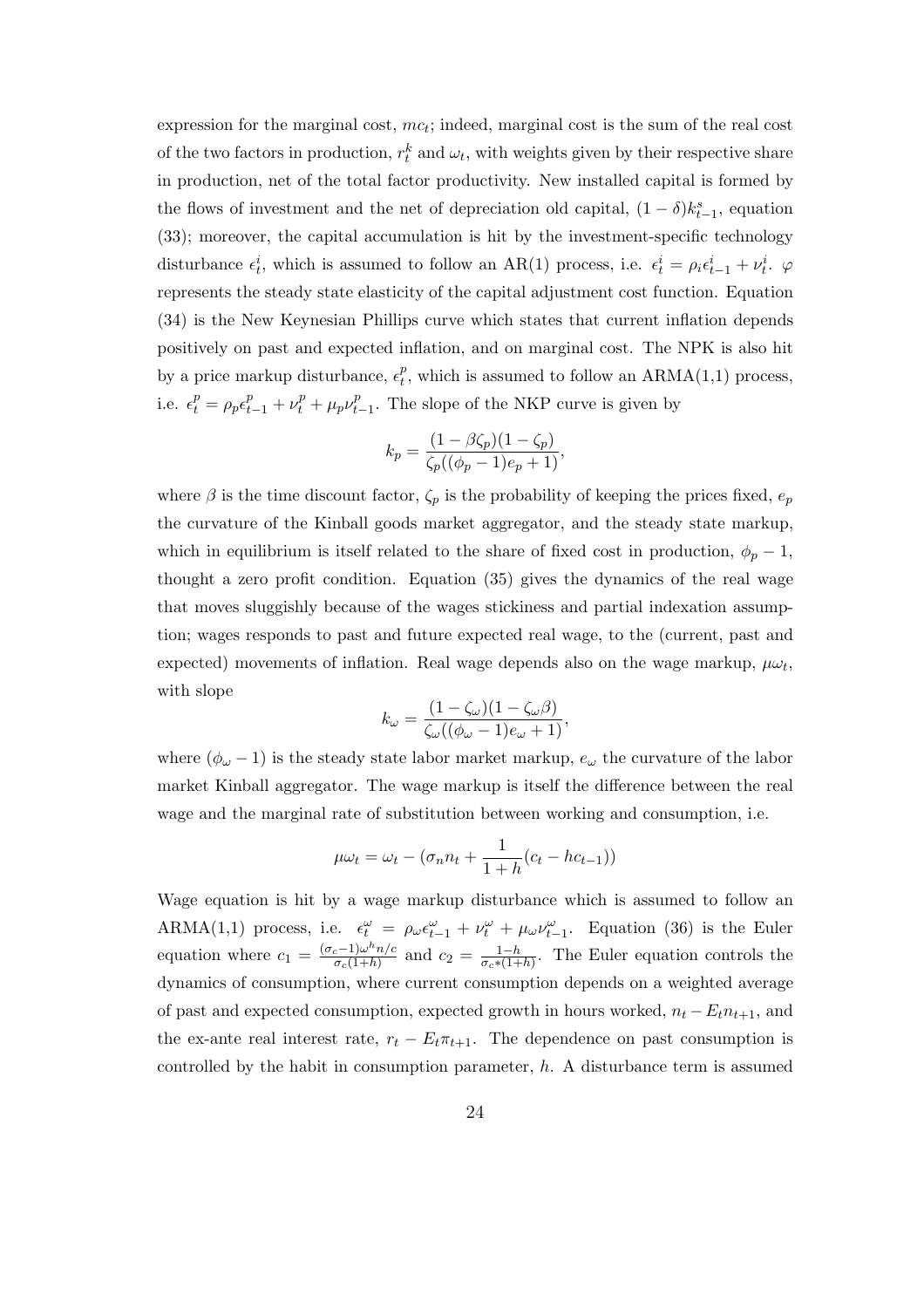to hit the Euler equation and it should be interpreted as a wedge between the interest rate controlled by the central bank and return on asset held by household. Equation (37) is the Q equation that gives the value of capital stock,  $q_t$ , where  $q_1 = \frac{r^k}{r^k+1}$  $r^k+1-\delta$ ψ  $1-\psi$ and  $q_1 = \frac{1-\delta}{r^k+1}$  $\frac{1-\delta}{r^k+1-\delta}$ . It say that the current value of capital stock depends negatively on the real interest rate and positively on expected future value of the capital stock itself and of the real rental rate on capital,  $E_t q_1 z_{t+1} = E_t \frac{r^k}{r^{k+1}}$  $\frac{r^k}{r^k+1-\delta}r_t^k$ . Finally, the last equation is the investment equation, (38), by which current value of investment depends on past and expected future value of capital and on current value of the stock of capital.

#### 4.2.1 Observables and priors

As in SW, I assume that we observe quarterly values for GDP, hours worked, consumption, investment, real wages, inflation and the nominal interest rate, i.e.

$$
y_t = [GDP_t, N_t, C_t, I_t, W_t, \Pi_t, R_t]
$$

The cyclical component,  $y_t^c$ , of the vector of observed times series evolves according to the system of equations  $(2)-(4)$  where the vector of endogenous state<sup>8</sup> is defined as

$$
x_t = [k_t, z_t^k, k_t^p, c_t, i_t, mc_t, \omega_t, \pi_t, r_t, q_t]
$$

The system is driven by vectors of exogenous processes and innovation, respectively

$$
z_t = [\epsilon_t^a, \epsilon_t^g, \epsilon_t^i, \epsilon_t^r, \epsilon_t^p, \epsilon_t^{\omega}, \epsilon_t^b]
$$
  

$$
\nu_t = [\nu_t^a, \nu_t^g, \nu_t^i, \nu_t^r, \nu_t^p, \nu_t^{\omega}, \nu_t^b]
$$

As in SW, I fix some parameters that might be difficult to identify: depreciation rate,  $\delta$ , is fixed at 0.025, the exogenous government spending-GDP ratio is set at 18%. Three other parameters are hard to identify: the steady state markup in the labor market,  $\phi_{\omega}$ , which is set to 1.5 and the curvature of the Kinball aggregator in the goods and labor market,  $e_p$  and  $e_w$ , which are both fixed at 10. Remaining parameters are estimated. Table 12 shows the set of parameters to be estimated: 18 behavioral parameters, 10 autoregressive and moving average coefficients and 7 standard deviations. In additions, I also estimate a number of filtering parameters;

 ${}^8c_t, i_t$  and  $\omega_t$  are included in the endogenous states vector because the Uhlig (1999) algorithm recognize as endogenous states variables all the variables that appear out of the expectation equations at time t and  $t-1$ .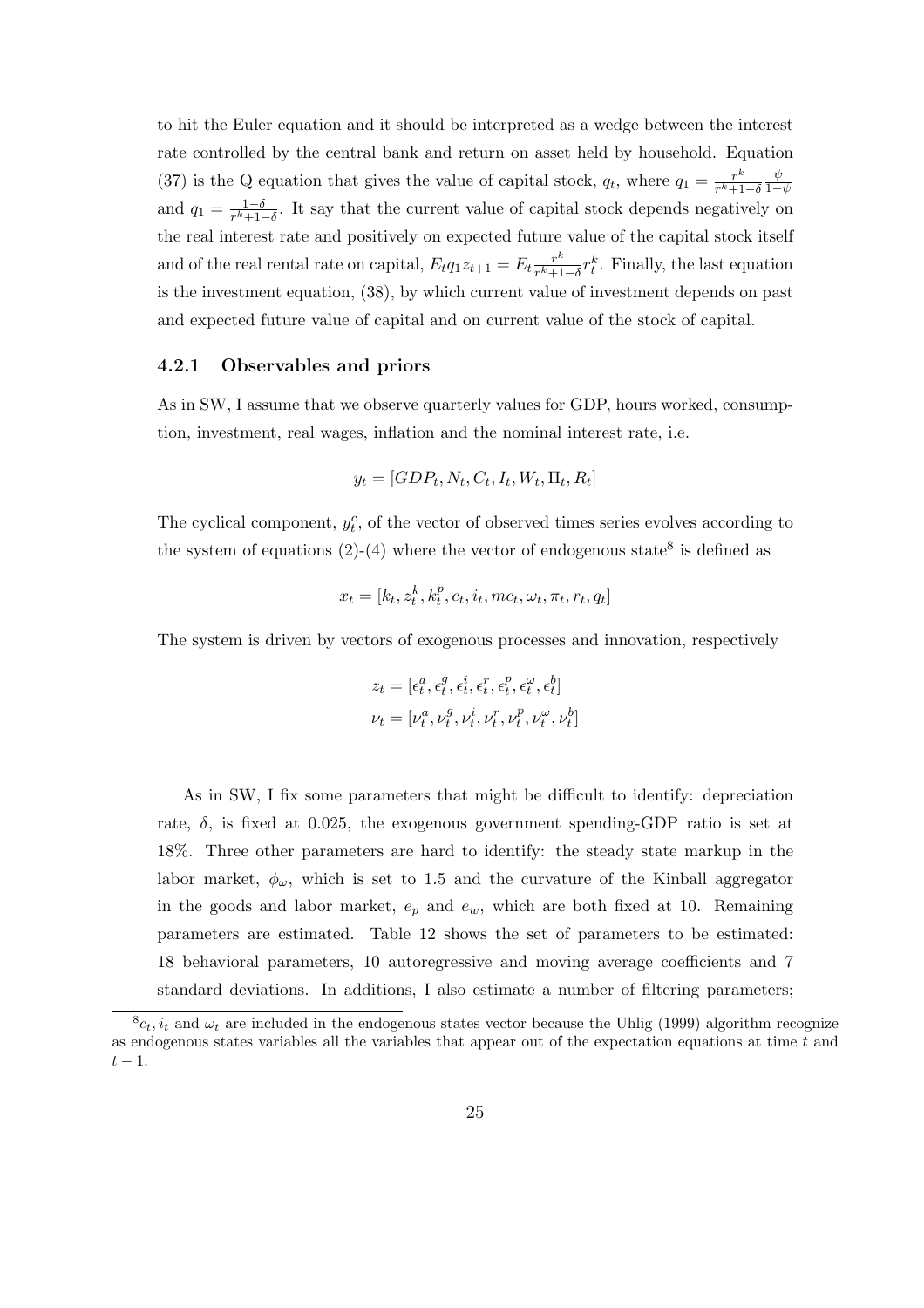7 for the hp-dsge setup and 14 for the lt-dsge and fd-dsge setup. Priors selection is similar to SW with two exceptions. I assume a rather larger prior standard deviation for price and wage indexation, 0.28 instead of 0.15. Moreover, standard deviations priors have an Inverse Gamma with mean and standard deviation of 0.5.

I use the same database of SW, which is available on the American Economic Review website, and the sample estimated goes from 1966:1 to 2004:4. I run 1,000,000 draws and I tune up the RWM variance in order to achieve a 30%-40% acceptance rate. All the routines are in MATLAB, and it takes about 12 hours to obtain one million draws.

#### 4.2.2 Model implications discussion

The main point I want to stress is that model implications are quite sensitive to data transformations. Figure 4 presents the effects of changes in the exogenous processes to output, hours worked, consumption and investment using 2s estimates. The response of hours worked to technology shock (first row) has been lively debated. Galí (1999) argued that due to the presence of nominal price rigidities positive productivity shocks leads to an immediate fall in hours. Indeed, the immediate drop in hours is common across trend specifications<sup>9</sup>, but dynamics are pretty different. While with first difference data hours need 25 quarters to revert to the steady state, with HP filter data hours worked almost immediately returns to the steady state and is positive for some quarters. The second row reports the responses to a government spending shock. The response of consumption confirms the difficulty of representative agent models $^{10}$ to replicate VAR results, where consumption increases after a positive fiscal shock (see Canova and Pappa (2007) or Mountford and Uhlig (2005)). Even thought the immediate reaction of consumption is similar across different data transformations, dynamics are different: in fact, with first difference data it seems that a positive government shock leads to a permanent drop in consumption, which is not the case for linear detrended data. Third raw displays the impulse responses to an investment shock. As in Justiniano and Primiceri (2008), investment specific shock produces positive comovements of output, investment and hours worked and a complementary behavior of consumption. Even thought the signs of the response are common across data transformation, different dynamics are implied by different trend specifications. Finally, the last row presents the response to a positive preference shock. In this case, not only the

<sup>9</sup>Consistent with SW, Francis and Ramey (2005), Gali and Rabanal (2004)

 $10$ Different results for heterogenous agents setups, see Galí, López-Salido and Vallés (2007)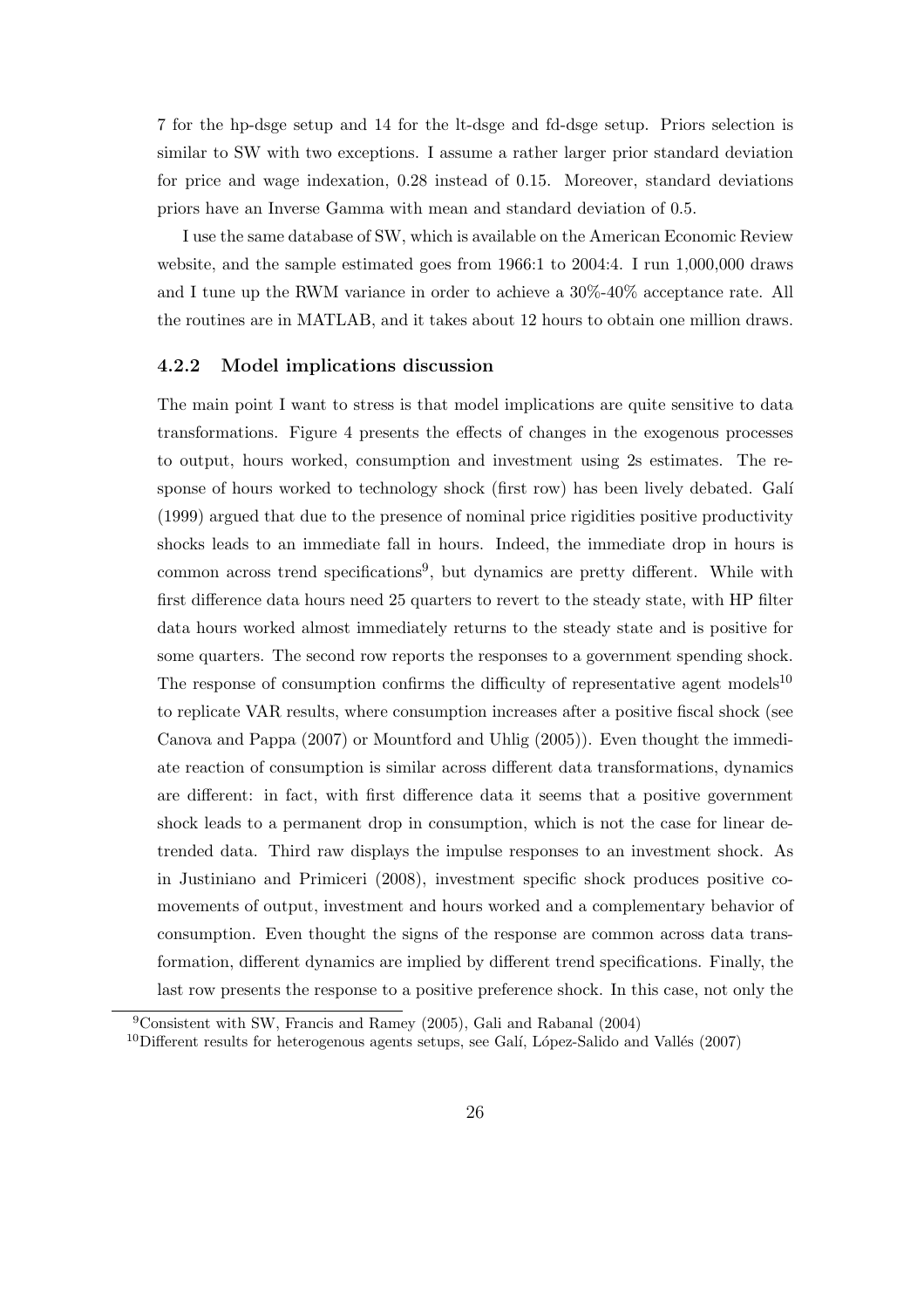dynamics also signs change completely.

Given this outcome, again the two step approach lacks a statistical-based criterion to choose, whereas the one steps approach provides posterior weights to each trend specification, which are reported in Table 13. As before, data strictly prefers a specification with unit root in the trend dynamics. Figure 6 reports the effects of changes in the exogenous processes with the one step approach. Notice that impulse responses are different from the 2s setup; this is because one and two step parameter estimates are different. Given the posterior densities, I conclude that responses with a unit root specification are by far the most likely.

One important implication of the estimated SW model is the little role of technology shocks as a driving forces of business cycles fluctuations. In general, estimated DSGE models tend to explain the volatility of output manly in terms of mark-up shocks<sup>11</sup>, giving thus more importance to nominal innovation rather than real ones. However, in the case of investment-specific shocks a striking contradiction emerges. With a VAR with a long run restriction on the relative price of capital equipment, Fisher (2006) estimates that the investment-specific shock may explain 40-60% of the volatility of output. The two step estimates confirms the predominant role of mark-up shocks in explaining the GDP volatility. Figure  $5$  reports the  $k$ -step ahead forecast error of GDP in terms of structural shocks; clearly, either price or wage mark-up shocks are the driving forces of GDP fluctuations. This implication changes in the one step setup. According to the way in which we treat the data, the relative importance of structural shocks in explaining output volatility is distinct. In fact, Figure 7 shows that with the hp-dsge setup the main source of output volatility is given by the price mark-up, whereas with the fd-dsge specification shocks to total factor productivity and investment specific shocks explain almost all the variance od GDP. Since data strictly prefers a specification with a unit root in the long run dynamics, I conclude that it is more likely that the GDP volatility can be explained mainly by investment-specific shocks, in line with the recent finding of Justiniano et al. (2008).

<sup>11</sup>In this respect, the only exception is Justiniano, Primiceri and Tambalotti (2008) where they found that investment specific shock explain 50% of the unconditional volatility of GDP.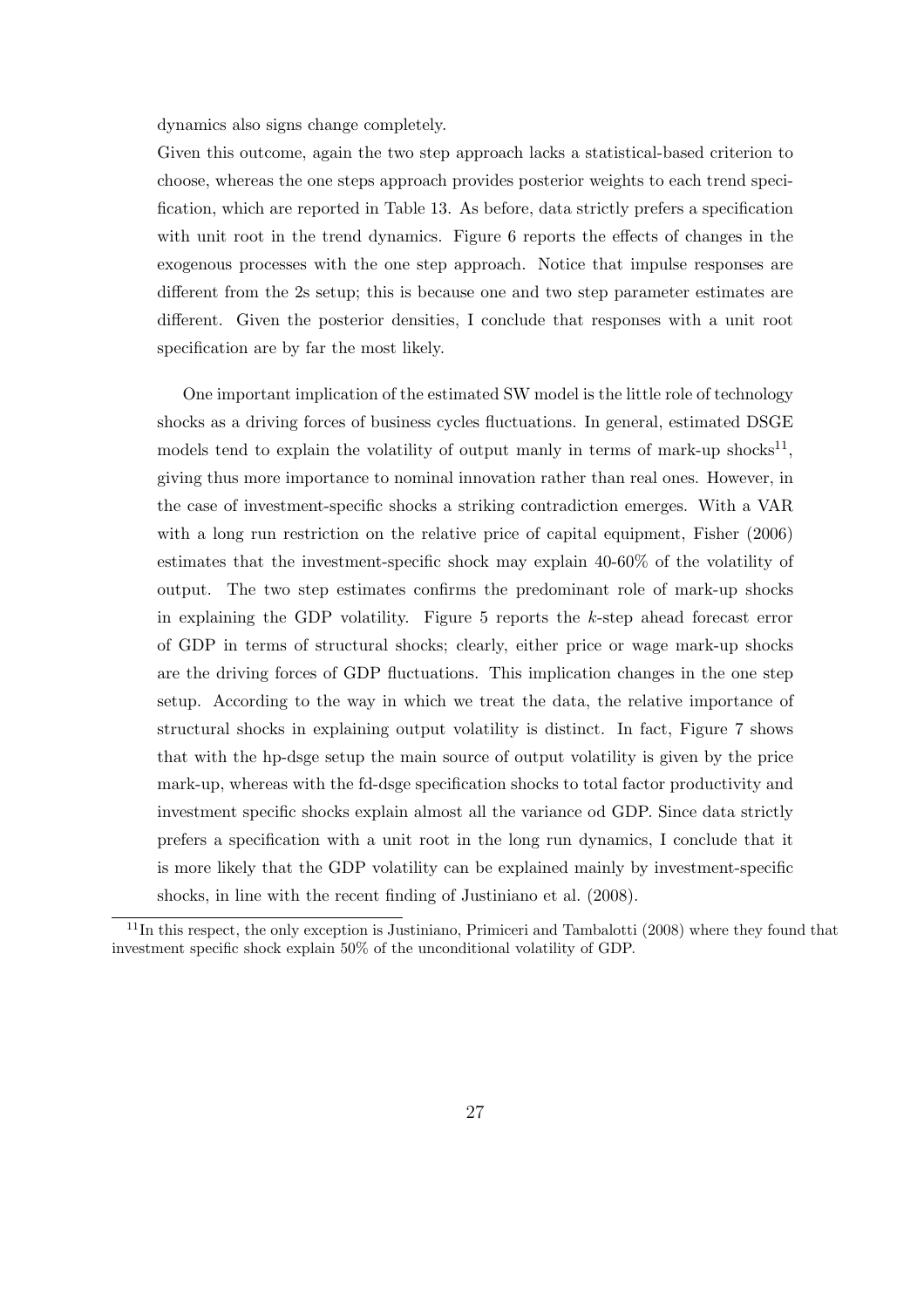# 5 Conclusion

In this paper, I propose an alternative approach to estimate DSGE structural parameters. Current DSGE estimates involve a two step procedure, where the cyclical component is first extracted from the data and then structural parameters are estimated. The method combines a reduced form representation for the long run dynamics of the data and a structural representation for the cycles so that structural and non structural parameters are jointly estimated.

The methodology has been confronted with current 2 step procedure in reasonable Monte Carlo experiments. Simulation results indicated that the one step approach has desirable properties in small samples. Moreover, the procedure showed to be robust to two types of misspecifications: (a) when the trend specification is wrong, i.e. 'true' trend is deterministic and estimated as if it were stochastic (and viceversa), (b) when there is correlation among trend and cycles and structural parameters are estimated as if they were independent. Moreover, in almost all the cases the one step approach is able to recover the 'true' trend generating process.

When the two approaches are compared with real data, interesting results emerge. Structural parameters estimates and model implications are quite sensitive to the cyclical component extraction. While two step methods lacks a statistical-based criterion to select the most likely data transformation, the one step approach provides a natural benchmark to choose among different trend specification. Finally, applying the two approaches to a medium scale DSGE model different implications arise in terms of sources of GDP volatility at business cycles frequencies. I found that the most likely contribution to GDP volatility is given by investment-specific shocks.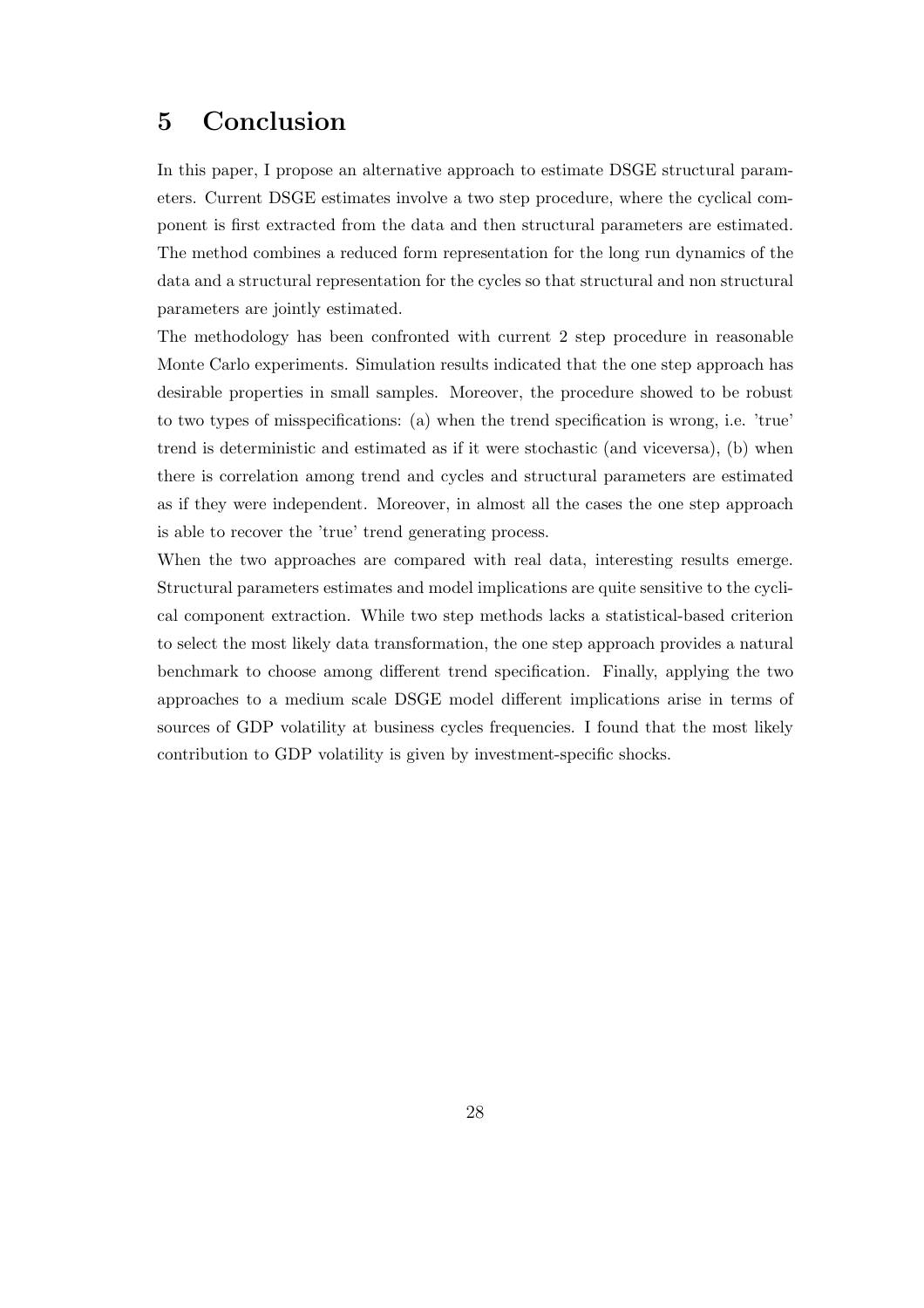# References

- Bouakez, H., Cardia, E. and Ruge-Murcia, F. J.: 2005, Habit Formation and the Persistence of Monetary Shocks, *Journal of Monetary Economics* 52, 1073–1088.
- Canova, F.: 1998, Detrending and business cycles facts., *Journal of Monetary Economics* 41, 475–512.
- Canova, F.: 2007, *Applied Macroeconomic Research*, Princeton University Press, Princeton, New Jersey.
- Canova, F.: 2008, DSGE estimation with unfiltered data, *Technical report*.
- Canova, F., Lopez-Salido, D. and Michelacci, C.: 2007, Schumpeterian technology shocks, *Technical report*, manuscript.
- Canova, F. and Pappa, E.: 2007, Price Differentials in Monetary Unions: The Role of Fiscal Shocks, *The Economic Journal* 117(520), 713–739.
- Canova, F. and Sala, L.: 2006, Back to square one: identification issues in DSGE models, *Computing in Economics and Finance 2006 196*, Society for Computational Economics.
- Christensen, I. and Dib, A.: 2008, The Financial Accelerator in an Estimated New Keynesian Model, *Review of Economic Dynamics* 11(1), 155–178.
- Cogley, T.: 2001, Estimating and testing rational expectations models when the trend specification is uncertain, *Journal of Economic Dynamics and Control* 25(10), 1485– 1525.
- Comin, D. and Gertler, M.: 2006, Medium Term Business Cycles, *American Economic Review* 96(2), 523–551.
- Del Negro, M., Schoerfheide, F., Smets, F. and Wouters, R.: 2007, On the fit and forecasting performancde of New Keynesian models, *Journal of Business and Economic Statistics* 25, 123–143.
- Fernandez-Villaverde, J. and Rubio-Ramirez, J. F.: 2005, Estimating Dynamic Equilibrium Economies: Linear versus Nonlinear Likelihood, *Journal of Applied Econometrics* 20, 891–910.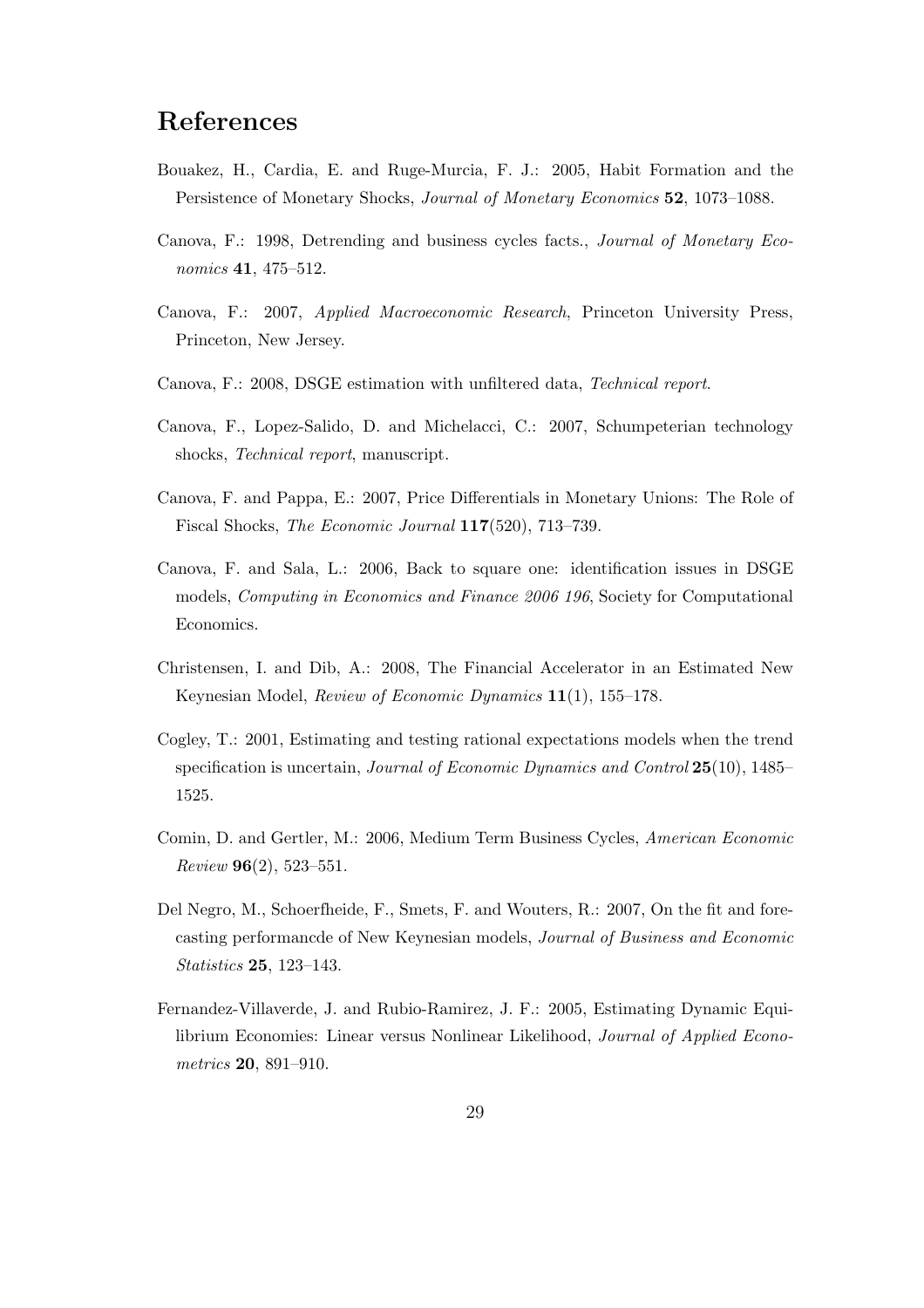- Fisher, J. D.: 2006, The Dynamic Effects of Neutral and Investment-Specific Technology Shocks, *Journal of Political Economy* 114(3), 413–451.
- Francis, N. and Ramey, V. A.: 2005, Is the Technology-Driven Real Business Cycle Hypothesis Dead?, *Journal of Monetary Economics* 52(8), 1379–1399.
- Fukac, M. and Pagan, A.: 2007, Limited Information estimation and Evaluation of DSGE models, *Economics Working Papers 6*, NCER.
- Galí, J.: 1999, Technology, Employment, and the Business Cycle: Do Technology Shocks Explain the Business Cycle, *American Economic Review* 89(1), 249–271.
- Galí, J.: 2008, *Monetary Policy, Inflation, and the Business Cycle: An Introduction to the New Keynesian Framework*, Princeton University Press, Princeton, New Jersey.
- Galí, J., López-Salido, J. D. and Vallés, J.: 2007, Understanding the Effects of Government Spending on Consumption, *Journal of the European Economic Association* 16(3), 309–327.
- Gali, J. and Rabanal, P.: 2004, Technology Shocks and Aggregate Fluctuations: How Well Does the RBS Model Fit Postwar U.S. Data?, *Working Paper 10636*, National Bureau of Economic Research.
- Gorodnichenko, Y. and Ng, S.: 2007, Estimation of DSGE models when the data are persistent.
- Harvey, A. C. and Jaeger, A.: 1993, Detrending, Stylized Facts and the Business Cycle, *Journal of Applied Econometrics* 8(3), 231–47.
- Harvey, A., Trimbur, T. and Dijk, H. v.: 2004, Bayes estimates of the cyclical component in twentieth centruy US gross domestic product.
- Justiniano, A. and Primiceri, G. E.: 2008, The Time Varying Volatility of Macroeconomic Fluctuations, *American Economic Review* forthcoming.
- Justiniano, A., Primiceri, G. E. and Tambalotti, A.: 2008, Investment Shocks and Business Cycles, *CEPR Discussion Paper 6739*.
- Mountford, A. and Uhlig, H.: 2005, What are the effects of fiscal policy shocks?, *Discussion Paper 31*, Tilburg University, Center for Economic Research.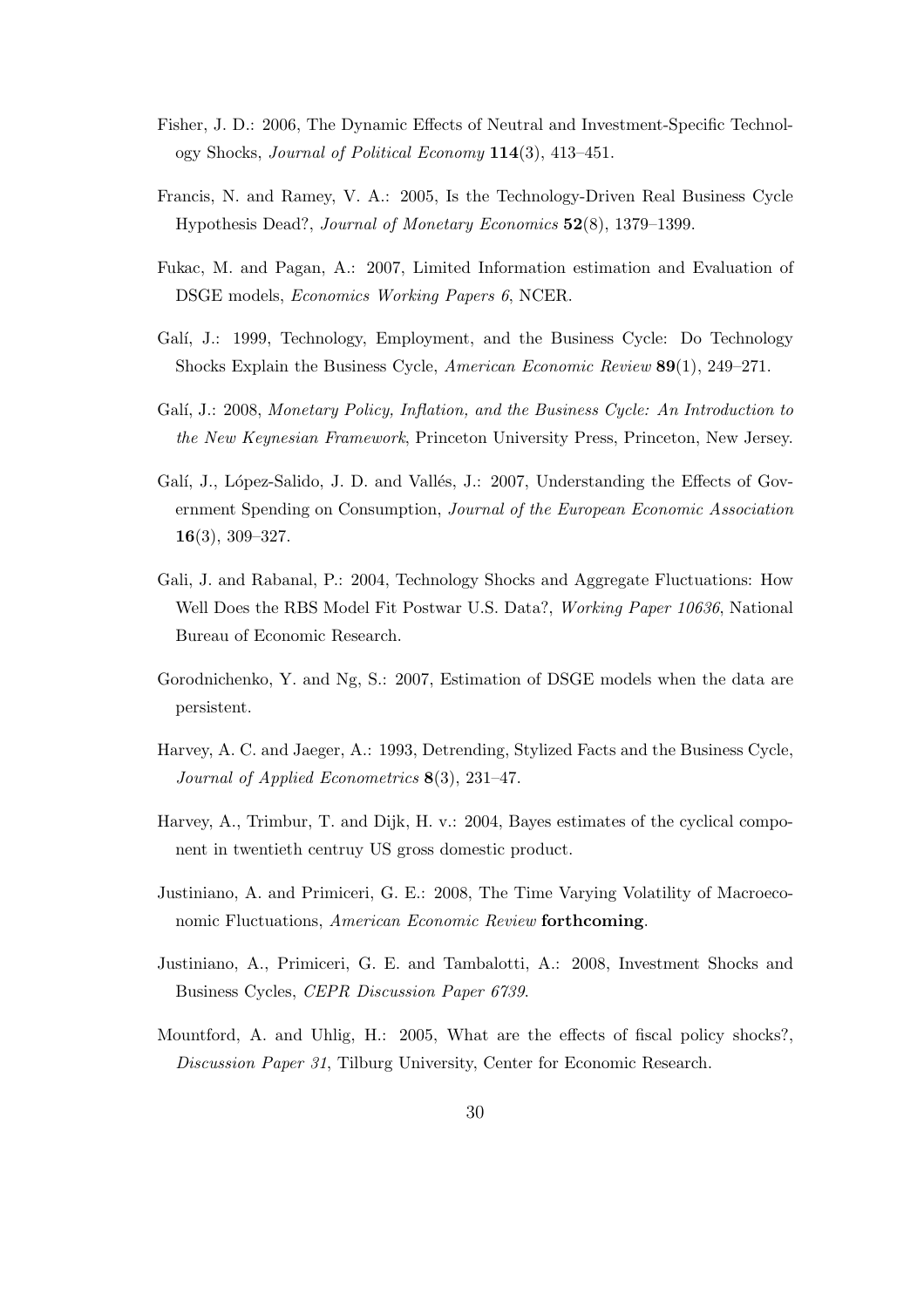- Rabanal, P.: 2006, Inflation Differentials in a Currency Union: A DSGE Perspective, *Working paper*, La Caixa.
- Rabanal, P.: 2007, Does inflation increase after a monetary policy tightening? Answers based on an estimated DSGE model, *Journal of Economic Dynamic and Control* 31, 906–937.
- Rabanal, P. and Rubio-Ramirez, J. F.: 2005, Comparing New Keynesian models of the business cycle: A Bayesian approach., *Journal of Monetary Economic* 52.
- Schorfheide, F.: 2000, Loss function-based evaluation of DSGE models, *Journal of Applied Econometrics* 15(6), 645–670.
- Smets, F. and Wouters, R.: 2003, An estimated dynamic stochastic general equilibrium model of the Euro Area, *Journal of European Economic Association* 1(5), 1123–1175.
- Smets, F. and Wouters, R.: 2005, Comparing shocks and frictions in US and euro area business cycles: a Bayesian DSGE approach, *Journal of Applied Econometrics*  $20(2)$ , 161–183.
- Smets, F. and Wouters, R.: 2007, Shocks and Frictions in US Business Cycles: A Bayesian DSGE Approach, *American Economic Review* 97(3), 586–606.
- Trimbur, T. M.: 2006, Detrending economic time series: a Bayesian generalization of the Hodrick-Prescott filter, *Journal of Forecasting* 25(4), 247–273.
- Uhlig, H.: 1999, A Toolkit for Analysing Nonlinear Dynamic Stochastic Models Easily, *Computational methods for the study of dynamic economies.*, in Marimon Scott Ed.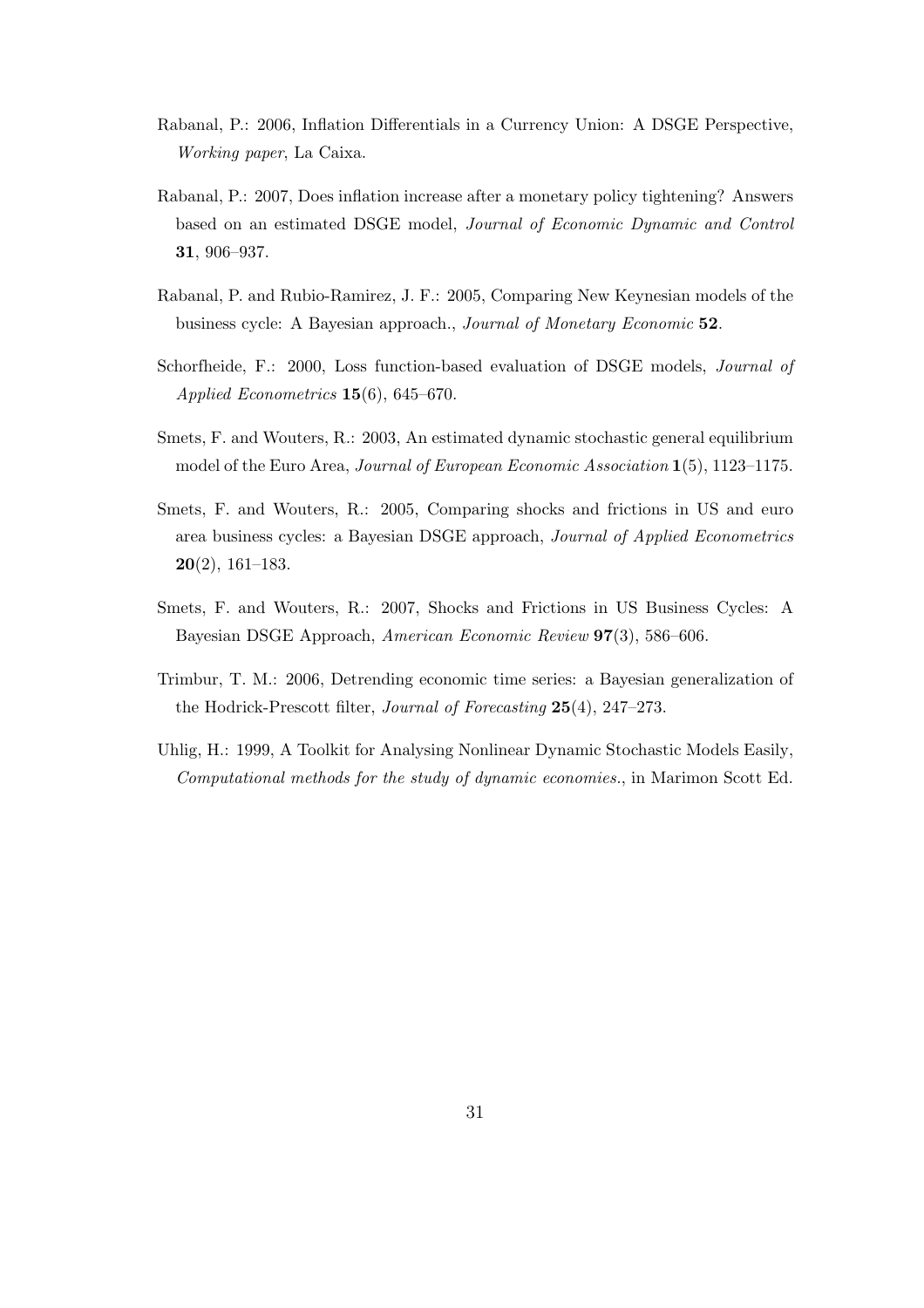# A New Keynesian model

The model is a sticky price model where as in Calvo (1983) producers face restriction in the price setting process. An accurate description about price-setting assumption can be found in Smets and Wouters (2003), or for a comprehensive overview of New Keynesian models see Galí (2008).

### A.1 Model

The representative household has a preference for variety: the consumption index is

$$
C_t = \left(\int_0^1 C_t(j)^{\frac{\epsilon_t - 1}{\epsilon_t}} dj\right)^{\frac{\epsilon_t}{\epsilon_t - 1}}
$$
\n(39)

where  $C_t(j)$  is the consumption of the good produced by firm j. As in Smets and Wouters (2003), we assume that  $\epsilon_t$  is a stochastic parameter that determines the time varying markup in the goods market. Shock to this parameter will be interpreted as 'cost-push' shock to inflation equation. We assume that  $\mathcal{M}_t \equiv \frac{\epsilon_t}{\epsilon_t - \epsilon_t}$  $\frac{\epsilon_t}{\epsilon_t-1}$  is the price markup and

$$
\mathcal{M}_t = \mu e^{\epsilon_t^{\mu}}
$$

where  $\epsilon_t^{\mu} \sim N(0, \sigma_{\mu}^2)$ . The maximization of  $C_t$  w.r.t.  $C_t(j)$  for a given total expenditure leads to a set of demand function of the type

$$
C_t(j) = \left(\begin{array}{c} P_t(j) \\ \overline{P_t} \end{array}\right)^{-\epsilon_t} C_t \tag{40}
$$

where  $P_t(j)$  is the price of the good produced by firm j. Moreover, the appropriate price deflator is given by

$$
P_t = \left(\int_0^1 P_t(j)^{1-\epsilon_t} dj\right)^{\frac{1}{1-\epsilon_t}}
$$

Conditional on such optimal behavior, it will be true that  $P_t C_t = \left[\int_0^1 P_t(j) C_t(j) dj\right]$ . The representative household faces standard intertemporal decisions by choosing a stream of consumption and leisure.

$$
E_0 \sum_{t=0}^{\infty} \beta^t \left[ X_t \frac{1}{1-\sigma_c} C_t^{1-\sigma_c} - \frac{1}{1+\sigma_n} N_t^{1+\sigma_n} \right]
$$
\n
$$
\tag{41}
$$

A demand shifter is assumed:  $X_t$  affects the consumption-leisure intertemporal tradeoff. We assume that the process is exogenous and (in logs) follows  $AR(1)$ , i.e.

$$
\epsilon_t^\chi = \rho_\chi \epsilon_{t-1}^\chi + \epsilon_t^\chi
$$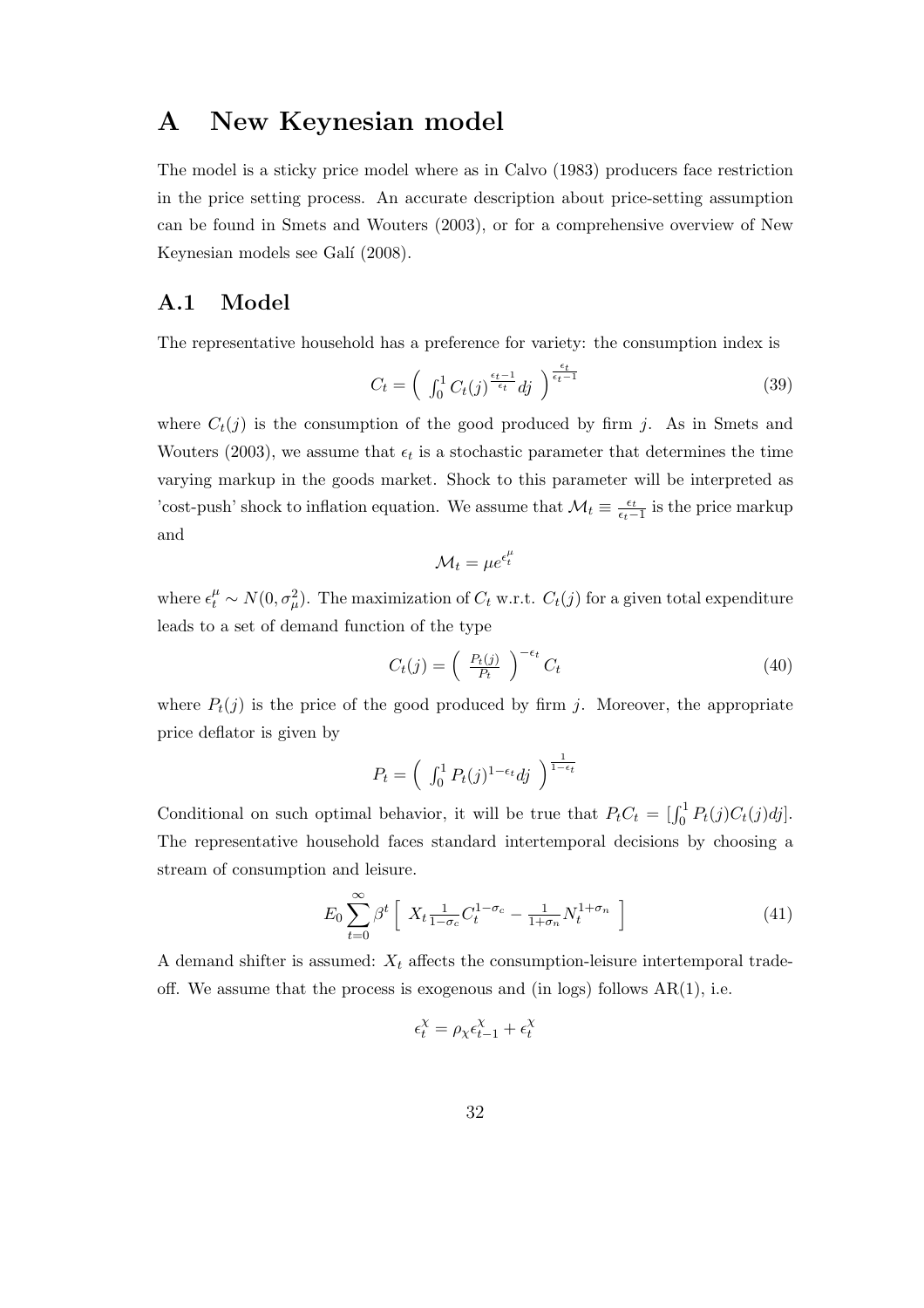where  $\epsilon_t^{\chi} = \ln X_t$  and  $\epsilon_t^{\chi} \sim N(0, \sigma_{\chi}^2)$ . Household maximizes its objective function subject to the intertemporal budget constraint,

$$
P_t C_t + b_t B_t = B_{t-1} + W_t N_t
$$
\n(42)

Household holds its financial wealth in the form of bonds,  $B_t$ . Bonds are one period securities with price  $b_t$ .  $W_t$  is nominal wage and  $N_t$  is hour worked; current income is the sum of labor income and bond income. Current income can be either consumed either used to buy bonds. Once having transformed the nominal budget constraint into real terms (dividing by  $P_t$ ), the first order conditions are:

$$
0 = X_t C_t^{-\sigma_c} - \mathcal{L}_t \tag{43}
$$

$$
0 = -N_t^{-\sigma_n} - \mathcal{L}_t \frac{W_t}{P_t} \tag{44}
$$

$$
1 = E_t \left[ \beta \frac{\mathcal{L}_{t+1}}{\mathcal{L}_t} \frac{P_{t+1}}{P_t} R_t \right] \tag{45}
$$

where  $\mathcal{L}_t$  is the lagrange multiplier associated to the budget constraint and  $R_t$  is the gross nominal rate of return on bonds  $(R_t = 1 + i_t = 1/b_t)$ .

We assume a continuum of firms, indexed by  $j \in [0,1]$ , each of which produces a differentiated good. They all face the same technology,

$$
Y_t(j) = A_t N_t(j) \tag{46}
$$

where  $A_t$  is an exogenous technology process which (in logs) follows  $AR(1)$ , i.e.

$$
\epsilon^a_t = \rho_a \epsilon^a_{t-1} + \nu^a_t
$$

where  $\epsilon_t^a = \ln A_t$  and  $\nu_t^a \sim N(0, \sigma_a^2)$ . Following the formalism proposed by Calvo (1983), each firm may reset its price only with probability  $1 - \zeta_p$  in any given period, independently of time elapsed since last adjustment. The above environment implies that the aggregate price dynamics are described by

$$
\Pi_t^{1-\epsilon_t} = \zeta_p + (1-\zeta_p)(P_t^*/P_{t-1})^{1-\epsilon_t} \tag{47}
$$

The latter equation implies that in a zero inflation steady state  $(\Pi = 1)$ , we must have  $P_t^* = P_{t-1} = P_t$ . A firm reoptimizing in period t will choose a price  $P_t^*$  that maximizes the current market value of the profits generated while that price remains effective. Formally, it solves

$$
\max_{P_t^*} \sum_{k=0}^{\infty} \zeta_p^k E_t Q_{t,t+k} \left[ P_t^* Y_{t+k|t} - T C_{t+k}(Y_{t+k|t}) \right]
$$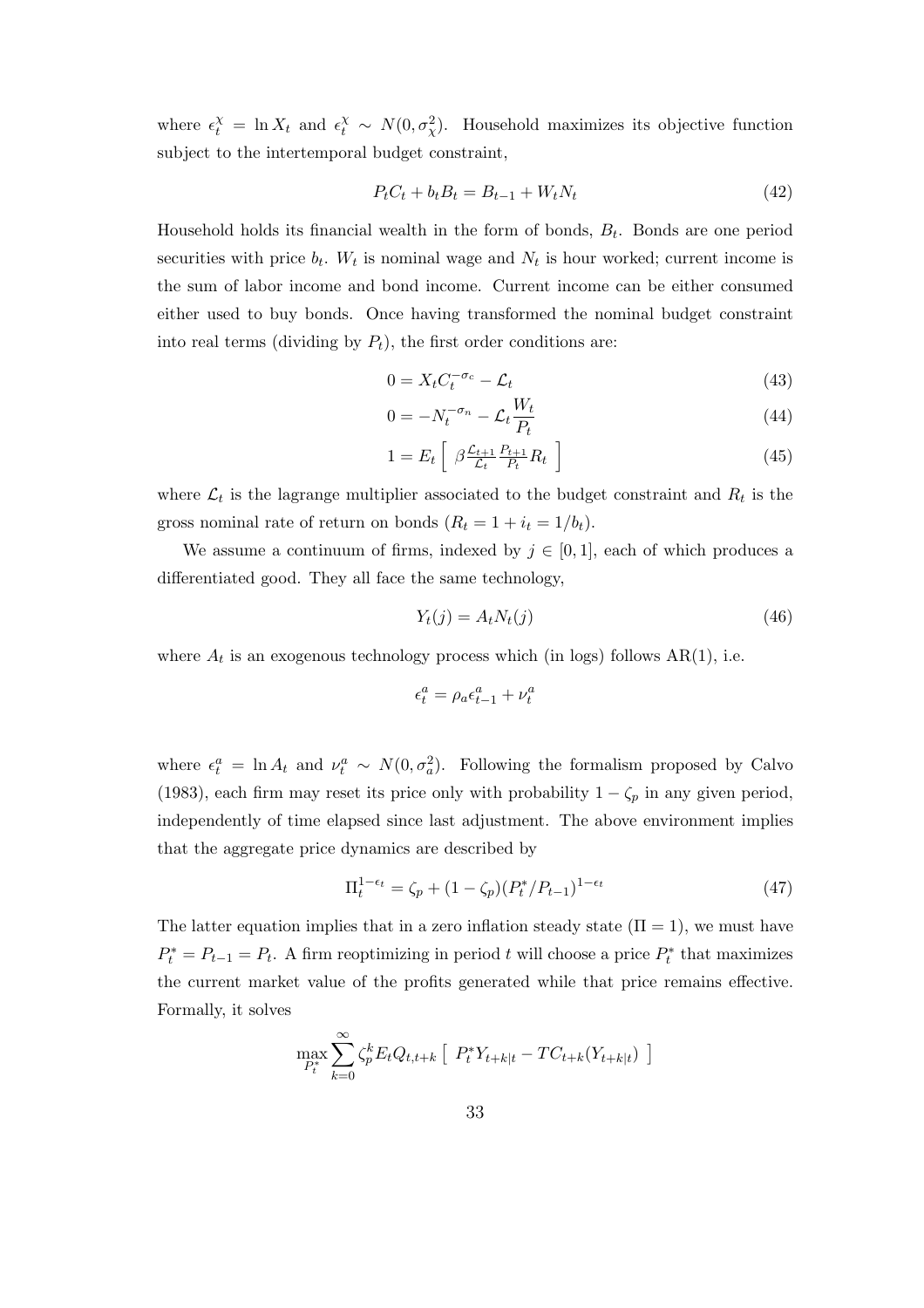subject to the sequence of demand constraints

$$
Y_{t+k|t} = \left(\begin{array}{c} P_t^* \\ \overline{P_{t+k}} \end{array}\right)^{-\epsilon_{t+k}} Y_{t+k}
$$

for  $k = 0, 1, 2, ...$  where  $Q_{t,t+k} \equiv \beta^k (C_{t+k}/C_t) (P_t/P_{t+k})$  is the stochastic discount factor for nominal profits,  $TC(.)$  is the total cost function, and  $Y_{t+k|t}$  denotes output in period  $t+k$  for a firm that last reset its price in period t. The first order conditions associated with the above program is

$$
\sum_{k=0}^{\infty} \zeta_p^k E_t Q_{t,t+k} Y_{t+k|t} \left[ P_t^* - \mathcal{M}_{t+k} M C_{t+k|t}^n \right] = 0
$$

where  $MC^n(.)$  is the nominal marginal cost; recall that  $\epsilon_t$  is the elasticity of substitution between varieties and  $\mathcal{M}_t \equiv \frac{\epsilon_t}{\epsilon_t - \epsilon_t}$  $\frac{\epsilon_t}{\epsilon_t-1}$  is the price markup. Rewriting in real terms and with  $\Pi_{t,t+k} \equiv P_{t+k}/P_t$ 

$$
\sum_{k=0}^{\infty} \zeta_p^k E_t Q_{t,t+k} Y_{t+k|t} \left[ \frac{P_t^*}{P_{t-1}} - \mathcal{M}_{t+k} M C_{t+k|t} \Pi_{t-1,t+k} \right] = 0 \tag{48}
$$

Market clearing conditions in the goods and labor market require

$$
Y_t(j) = C_t(j)
$$
  

$$
N_t = \int_0^1 N_t(j)dj
$$

Moreover, letting the aggregate output be defined as  $Y_t \equiv \left(\int_0^1 Y_t(j)^{\frac{\epsilon_t-1}{\epsilon_t}}dj\right)^{\frac{\epsilon_t}{\epsilon_t-1}}$  we have that

$$
C_t = Y_t
$$

### A.2 Log linearized Equilibrium Conditions

In what follows we shall denote small letter variables as log deviations from the steady state. The household's optimality conditions,  $(43)-(45)$ , are linearized by taking first order Taylor approximation around the steady state.

$$
0 = \epsilon_t^{\chi} - \sigma_c c_t - \lambda_t
$$
  
\n
$$
0 = \omega_t + \sigma_n n_t - \lambda_t
$$
  
\n
$$
0 = E_t[\lambda_{t+1} - \lambda_t + r_t - \pi_{t+1}]
$$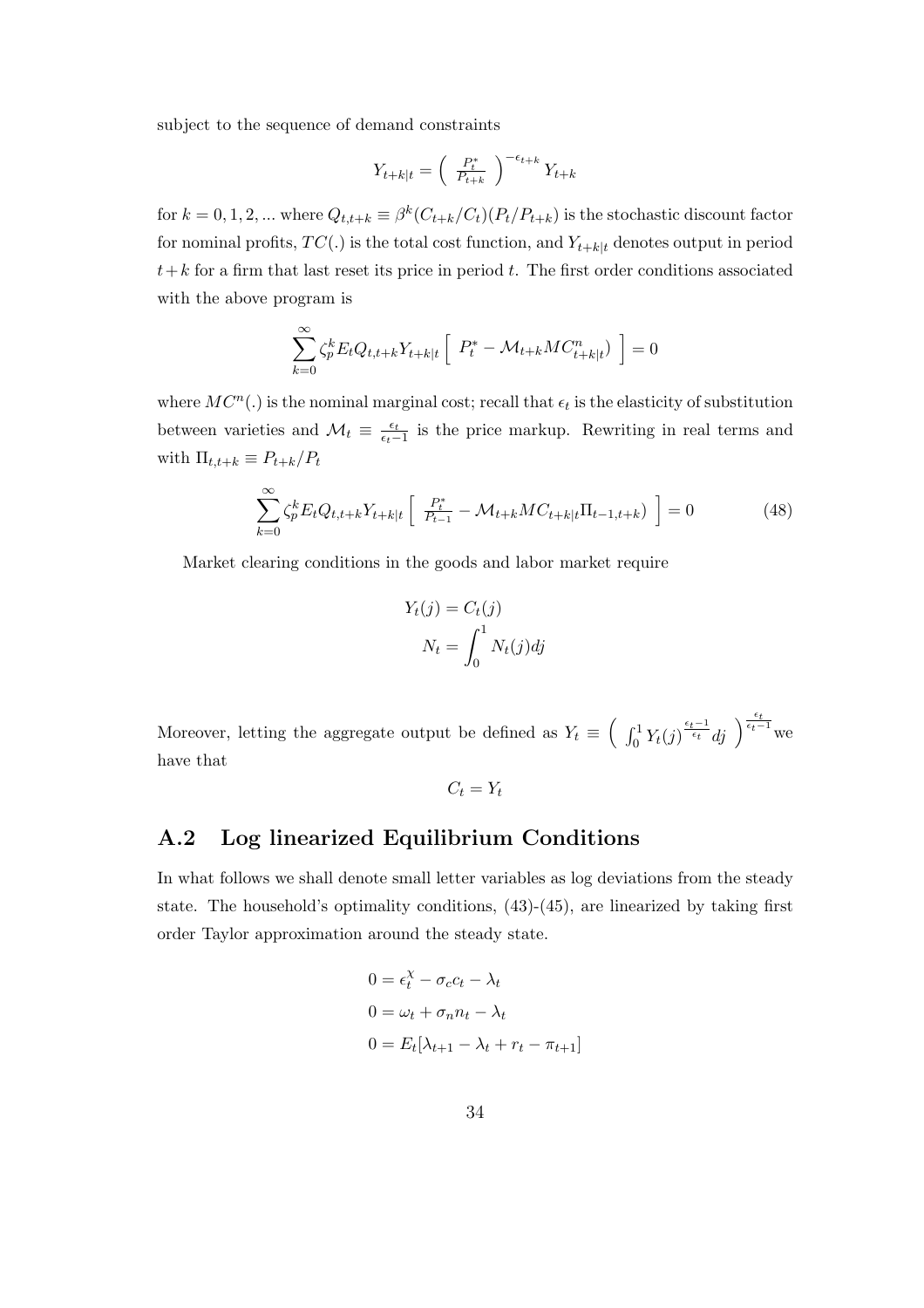where  $\omega_t \equiv \ln W_t/P_t - \ln W/P$  is the log deviation of the real wage from its steady state. From the market clearing condition we have that  $c_t = y_t$ . The log linearization of the production function leads to

$$
y_t = \epsilon_t^a + n_t
$$

The firm's marginal cost is defined as the difference between the real wage and the marginal product of labor,  $MPL_t = A_t = Y_t/N_t$ 

$$
mc_t \equiv \omega_t - mpl_t = \omega_t - y_t + n_t
$$

The log linearization of the optimal behavior of the firms, (48), leads to

$$
p_t^* - p_{t-1} = (1 - \beta \zeta_p) \sum_{k=0}^{\infty} (\beta \zeta_p)^k E_t[\epsilon_{t+k}^\mu + mc_{t+k}|_{t} + p_{t+k} - p_{t-1}]
$$

where we used the fact that at the steady state  $\mathcal{M} = 1/MC$ ,  $Q_{t+k,t} = \beta^k$ ,  $\frac{P_t^*}{P_{t-1}} = 1$ and  $\Pi_{t-1,t+k} = 1$ . Since there are constant return to scale,

$$
mc_{t+k|t} = mc_{t+k}
$$

Plugging the latter and rearranging terms we obtain

$$
p_t^* - p_{t-1} = \sum_{k=0}^{\infty} (\beta \zeta_p)^k E_t (1 - \beta \zeta_p) [\epsilon_{t+k}^{\mu} + mc_{t+k}] + \pi_{t+k}
$$

Given that  $(1 - \beta \zeta_p) < 1$ , the latter equation can be rewritten as a difference equation

$$
p_t^* - p_{t-1} = \beta \zeta_p E_t (p_{t+1}^* - p_t) + (1 - \beta \zeta_p) [\epsilon_t^\mu + mc_t] + \pi_t \tag{49}
$$

The log linearization of law of motion of price, (47), leads to

$$
\pi_t = (1 - \zeta_p)(p_t^* - p_{t-1})
$$

Combining the latter equation with (49) we obtain the new Keynesian Phillips curve,

$$
\pi_t = \beta E_t \pi_{t+1} + \kappa_p [mc_t + \epsilon_t^\mu]
$$

where

$$
\kappa_p = \frac{(1 - \beta \zeta_p)(1 - \zeta_p)}{\zeta_p}
$$

Finally, we assume that there is a monetary authority that sets the nominal interest rate following a simple Taylor rule, i.e.

$$
r_t = \rho_R r_{t-1} + (1 - \rho_R)(\rho_\pi \pi_t + \rho_y y_t) + \epsilon_t^r
$$

where  $\epsilon_t^r \sim N(0, \sigma_r^2)$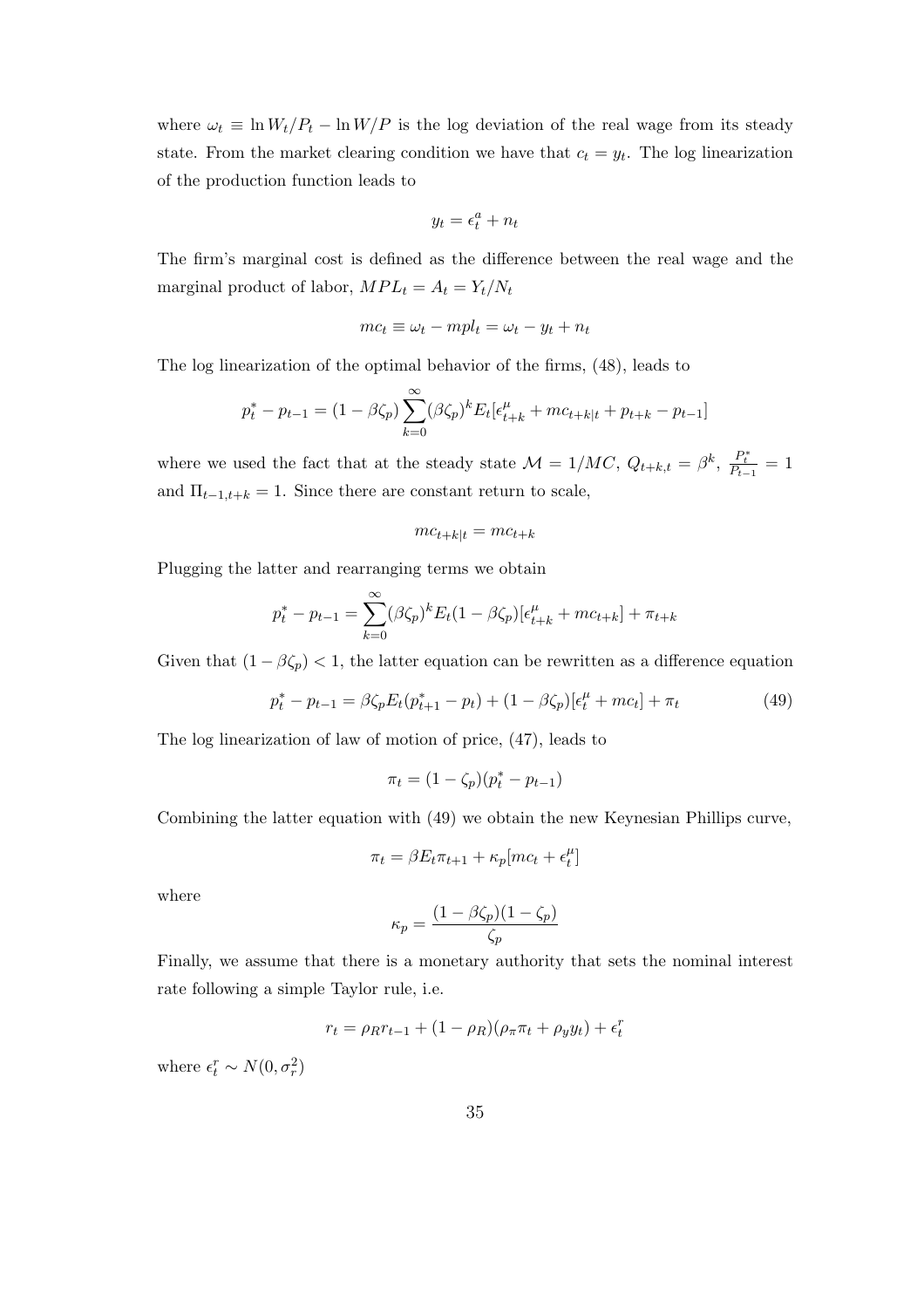# B State Spaces

Equations  $(1)$ ,  $(2)-(4)$  and  $(7)$  can be cast into the linear state space representation  $(5)-(6)$ , by setting

$$
Y_{t} = y_{t}
$$
\n
$$
s_{t} = \begin{pmatrix} 1 & t & x_{t-1} & z_{t} \end{pmatrix}'
$$
\n
$$
F = \begin{pmatrix} 0 & 0 & 0 & 0 \\ 0 & 0 & 0 & 0 \\ 0 & 0 & PP & QQ \\ 0 & 0 & 0 & NN \end{pmatrix}
$$
\n
$$
G = \begin{pmatrix} 0 & 0 & 0 & I \end{pmatrix}'
$$
\n
$$
H = \begin{pmatrix} A & B & RR & SS \end{pmatrix}
$$
\n
$$
\omega_{t+1} = \nu_{t+1}
$$

Equations  $(1),(2)-(4)$  and  $(8)$  fit the state space representation  $(5)-(6)$  by setting

$$
Y_{t} = y_{t} - \Gamma y_{t-1}
$$
\n
$$
s_{t} = \begin{pmatrix} 1 & x_{t-1} & z_{t} \end{pmatrix}'
$$
\n
$$
F = \begin{pmatrix} 0 & 0 & 0 \\ 0 & PP & QQ \\ 0 & 0 & NN \end{pmatrix}
$$
\n
$$
G = \begin{pmatrix} 0 & 0 & I \end{pmatrix}'
$$
\n
$$
H = \begin{pmatrix} -\gamma & RR & SS \end{pmatrix}
$$
\n
$$
\omega_{t+1} = \nu_{t+1}
$$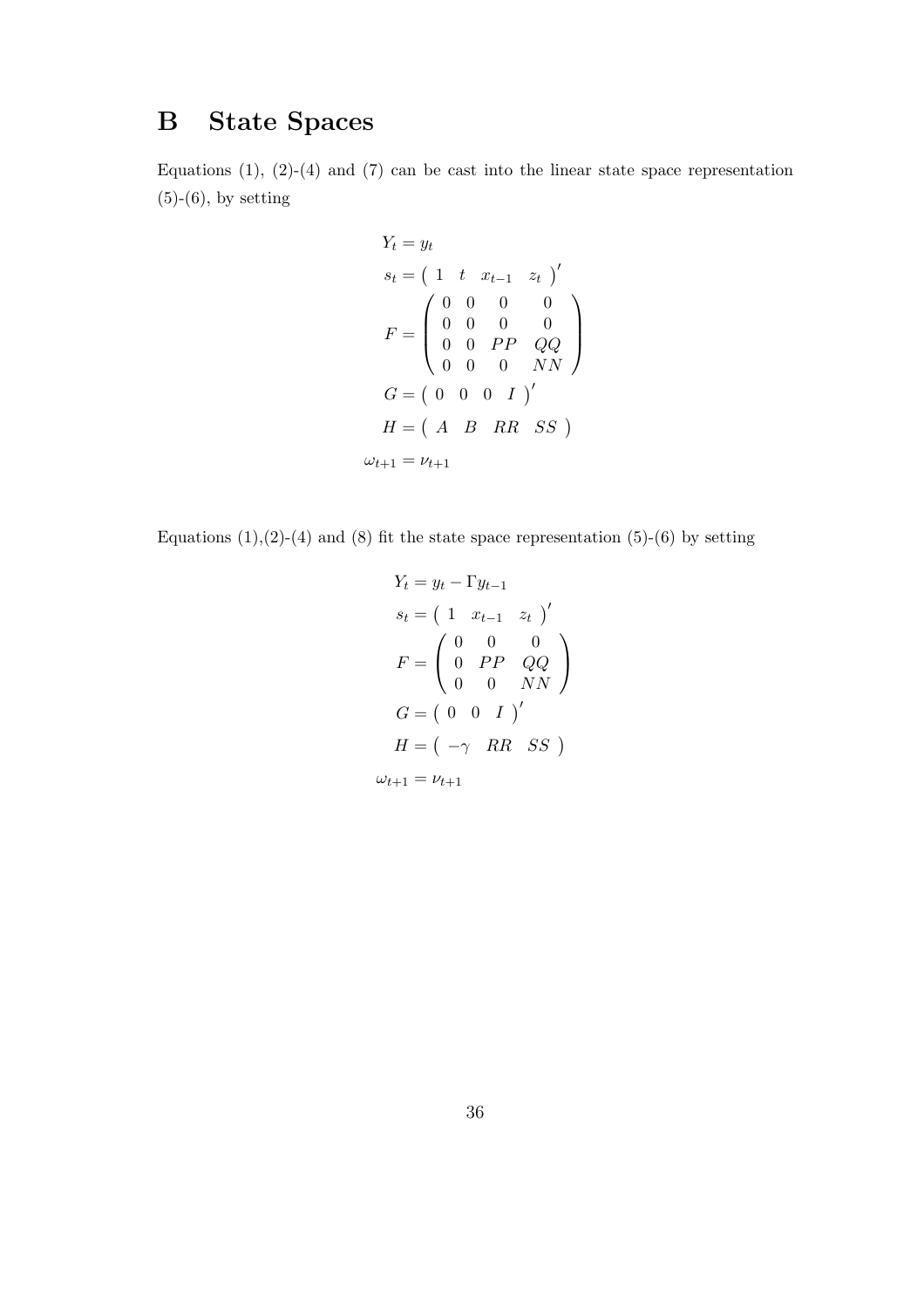Equations  $(1),(2)-(4)$  and  $(9)-(10)$  can be cast into the linear state space representation  $(5)$  and  $(6)$ , by setting

$$
Y_t = y_t
$$
  
\n
$$
s_t = \begin{pmatrix} y_t^T & \mu_t & x_{t-1} & z_t \end{pmatrix}
$$
  
\n
$$
F = \begin{pmatrix} I & I & 0 & 0 \\ 0 & I & 0 & 0 \\ 0 & 0 & PP & QQ \\ 0 & 0 & 0 & NN \end{pmatrix}
$$
  
\n
$$
G = \begin{pmatrix} 0 & 0 \\ I & 0 \\ 0 & 0 \\ 0 & I \end{pmatrix}
$$
  
\n
$$
H = \begin{pmatrix} I & 0 & RR & SS \\ I & 0 & RR & SS \end{pmatrix}
$$
  
\n
$$
\omega_{t+1} = \begin{pmatrix} \zeta_{t+1} & \nu_{t+1} \end{pmatrix}
$$

Equations  $(1),(2)-(4)$ ,  $(11)-(13)$  fit the state space representation, $(5)-(6)$ , by setting

$$
s_{t} = \begin{pmatrix} A_{t} & B_{t} & x_{t-1} & z_{t} \end{pmatrix}'
$$

$$
F = \begin{pmatrix} I & 0 & 0 & 0 \\ 0 & I & 0 & 0 \\ 0 & 0 & PP & QQ \\ 0 & 0 & 0 & NN \end{pmatrix}
$$

$$
G = \begin{pmatrix} I & 0 & 0 \\ 0 & I & 0 \\ 0 & 0 & 0 \\ 0 & 0 & I \end{pmatrix}
$$

$$
H_{t} = \begin{pmatrix} I & tI & RR & SS \\ 0 & H_{t+1} & R_{t+1} & N_{t+1} \end{pmatrix}
$$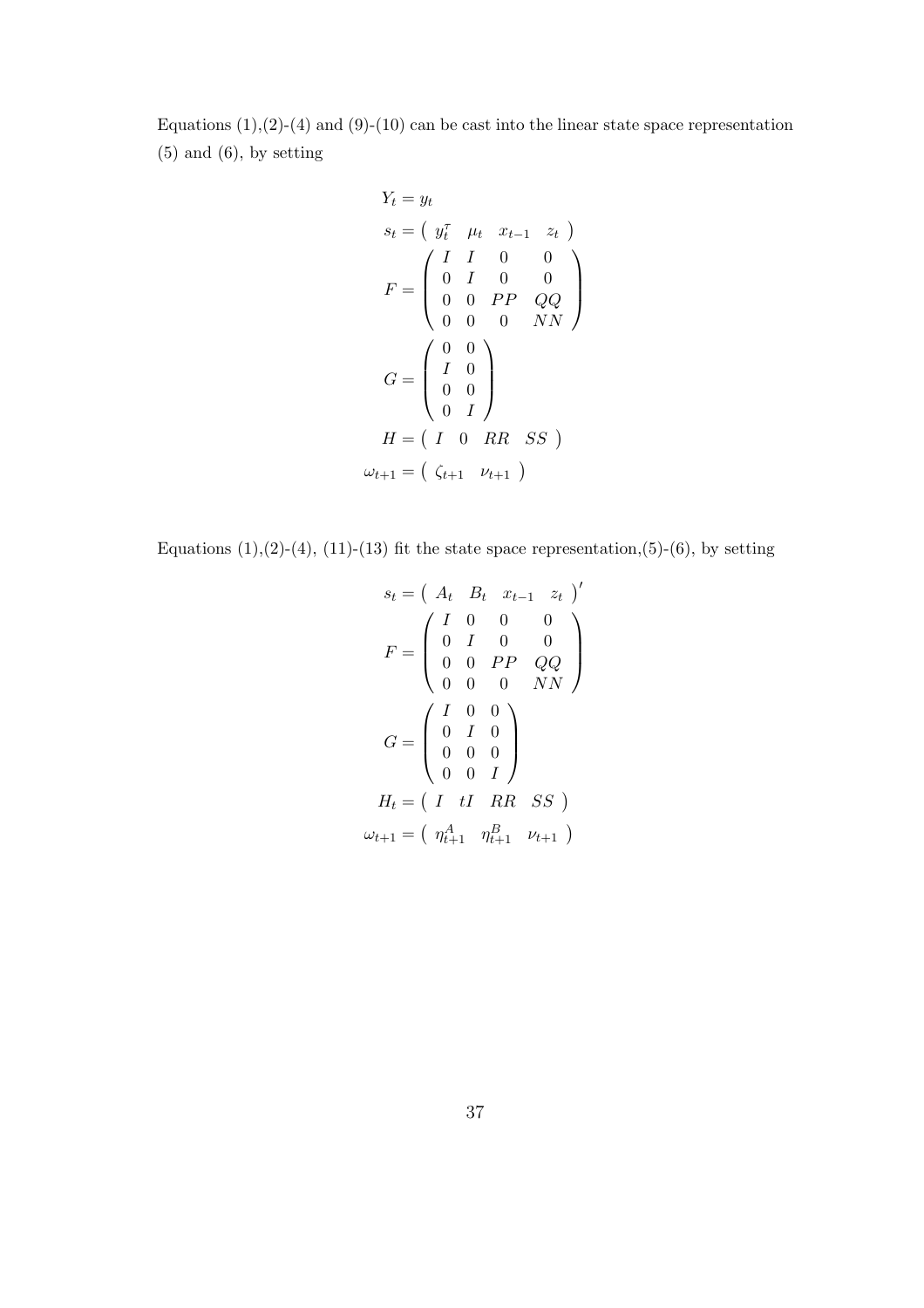Finally, equations  $(1)$ , $(2)$ - $(4)$ ,  $(14)$ - $(15)$  can be cast in a state space representation by setting

$$
Y_{t} = y_{t} - \Gamma y_{t-1}
$$
\n
$$
s_{t} = \begin{pmatrix} \gamma_{t} & x_{t-1} & z_{t} \end{pmatrix}'
$$
\n
$$
F = \begin{pmatrix} I & 0 & 0 \\ 0 & PP & QQ \\ 0 & 0 & NN \end{pmatrix}
$$
\n
$$
G = \begin{pmatrix} I & 0 \\ 0 & 0 \\ 0 & I \end{pmatrix}
$$
\n
$$
H = \begin{pmatrix} I & RR & SS \end{pmatrix}
$$
\n
$$
\omega_{t+1} = \begin{pmatrix} \eta_{t+1}^{\gamma} & \nu_{t+1} \end{pmatrix}
$$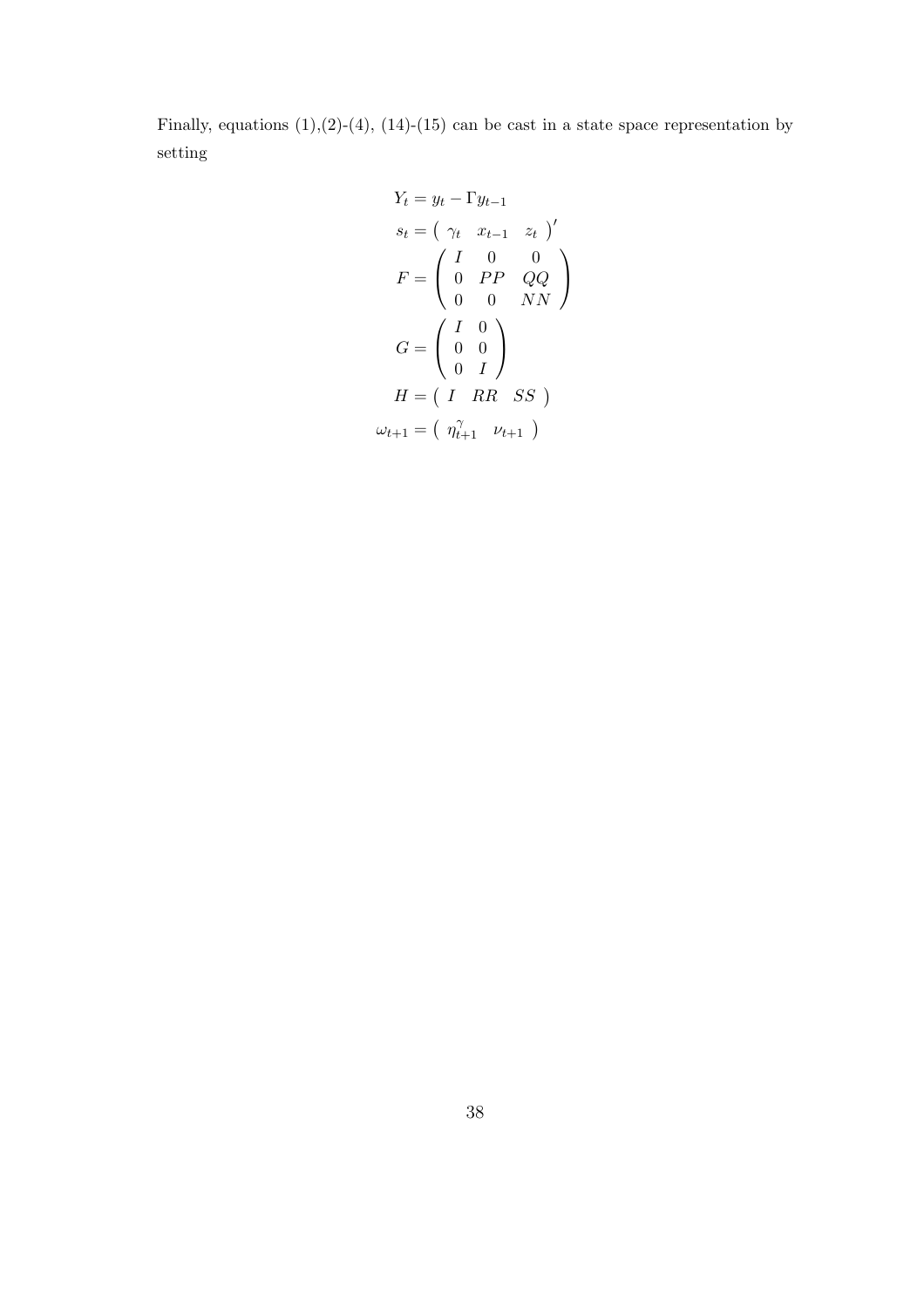| $\theta^m$                                                | Description                              | Distribution            | Mean           | <b>Standard Deviation</b> |
|-----------------------------------------------------------|------------------------------------------|-------------------------|----------------|---------------------------|
| $\sigma_c$                                                | elasticity of intertemporal substitution | $\Gamma(20,0.1)$        | $2.00\,$       | 0.45                      |
| $\sigma_n$                                                | elasticity of labor supply               | $\Gamma(30,0.1)$        | 3.00           | 0.55                      |
| $\rho_R$                                                  | AR in the monetary rule                  | B(6,6)                  | 0.50           | 0.14                      |
| $\rho_\pi$                                                | response to inflation in monetary rule   | N(1.5, 0.1)             | 1.50           | 0.10                      |
| $\rho_y$                                                  | response to GDP in monetary rule         | N(0.4, 0.1)             | 0.40           | 0.10                      |
| $\zeta_p$                                                 | prob of keeping the price fixed          | B(6,6)                  | 0.50           | 0.14                      |
| $\rho_\chi$                                               | AR in the preference process             | B(18,8)                 | 0.69           | 0.09                      |
| $\rho_a$                                                  | AR in the technology process             | B(18,8)                 | 0.69           | 0.09                      |
| $\sigma_{\chi}$                                           | sd preference                            | $\Gamma^{-1}(10, 0.05)$ | 0.0056         | 0.002                     |
| $\sigma_a$                                                | sd technology                            | $\Gamma^{-1}(10, 0.05)$ | 0.0056         | 0.002                     |
| $\sigma_r$                                                | sd monetary policy                       | $\Gamma^{-1}(10, 0.05)$ | 0.0056         | 0.002                     |
| $\sigma_{\underline{\mu}}$                                | sd markup                                | $\Gamma^{-1}(10, 0.05)$ | 0.0056         | 0.002                     |
|                                                           |                                          |                         |                |                           |
| $\theta^{lt}$                                             |                                          |                         |                |                           |
|                                                           | intercept                                | N(0, 0.09)              | $\theta$       | 0.09                      |
|                                                           | slope                                    | N(0, 0.09)              | $\overline{0}$ | 0.09                      |
| $\overline{A_j}$<br>$B_j$<br>$\sigma_j^{\eta}$            | trend sd                                 | $\Gamma^{-1}(10, 0.05)$ | 0.0056         | 0.002                     |
| $\theta^{hp}$                                             |                                          |                         |                |                           |
| $\overline{\sigma}_j^{\zeta}$                             | trend sd                                 | $\Gamma^{-1}(10, 0.05)$ | 0.0056         | 0.002                     |
| $\theta^{fd}$                                             |                                          |                         |                |                           |
|                                                           | drift                                    | N(0, 0.09)              | $\overline{0}$ | 0.09                      |
| $\begin{array}{c}\gamma_j \\ \sigma_j^{\eta} \end{array}$ | trend sd                                 | $\Gamma^{-1}(10, 0.05)$ | 0.0056         | 0.0020                    |

Table 1: Prior Distribution for the parameters  $\theta$ 

|  |  |  | $\theta$   $\sigma_c$ $\sigma_n$ $\rho_r$ $\rho_{\pi}$ $\rho_y$ $\zeta_p$ $\rho_{\chi}$ $\rho_z$ $\sigma_{\chi}$ $\sigma_z$ $\sigma_r$ $\sigma_{\mu}$ |  |  |  |
|--|--|--|-------------------------------------------------------------------------------------------------------------------------------------------------------|--|--|--|
|  |  |  | LP   $1.00$ $1.00$ $0.50$ $1.10$ $0.50$ $0.80$ $0.40$ $0.40$ $0.90$ $0.60$ $0.70$ $0.80$                                                              |  |  |  |
|  |  |  | $HP$ 3.00 2.00 0.40 1.70 0.33 0.61 0.90 0.70 0.78 0.54 0.20 0.57                                                                                      |  |  |  |
|  |  |  | HV 2.50 2.20 0.35 2.00 0.40 0.40 0.60 0.60 0.95 0.98 0.75 0.89                                                                                        |  |  |  |
|  |  |  | LV   3.00 3.00 0.40 2.20 0.30 0.70 0.80 0.70 0.85 0.56 0.21 0.38                                                                                      |  |  |  |

Table 2: Structural parameters: Population values. 'LP' stands for low persistence, 'HP' for high persistence, 'HV' stands for high volatility, 'LV' for low volatility.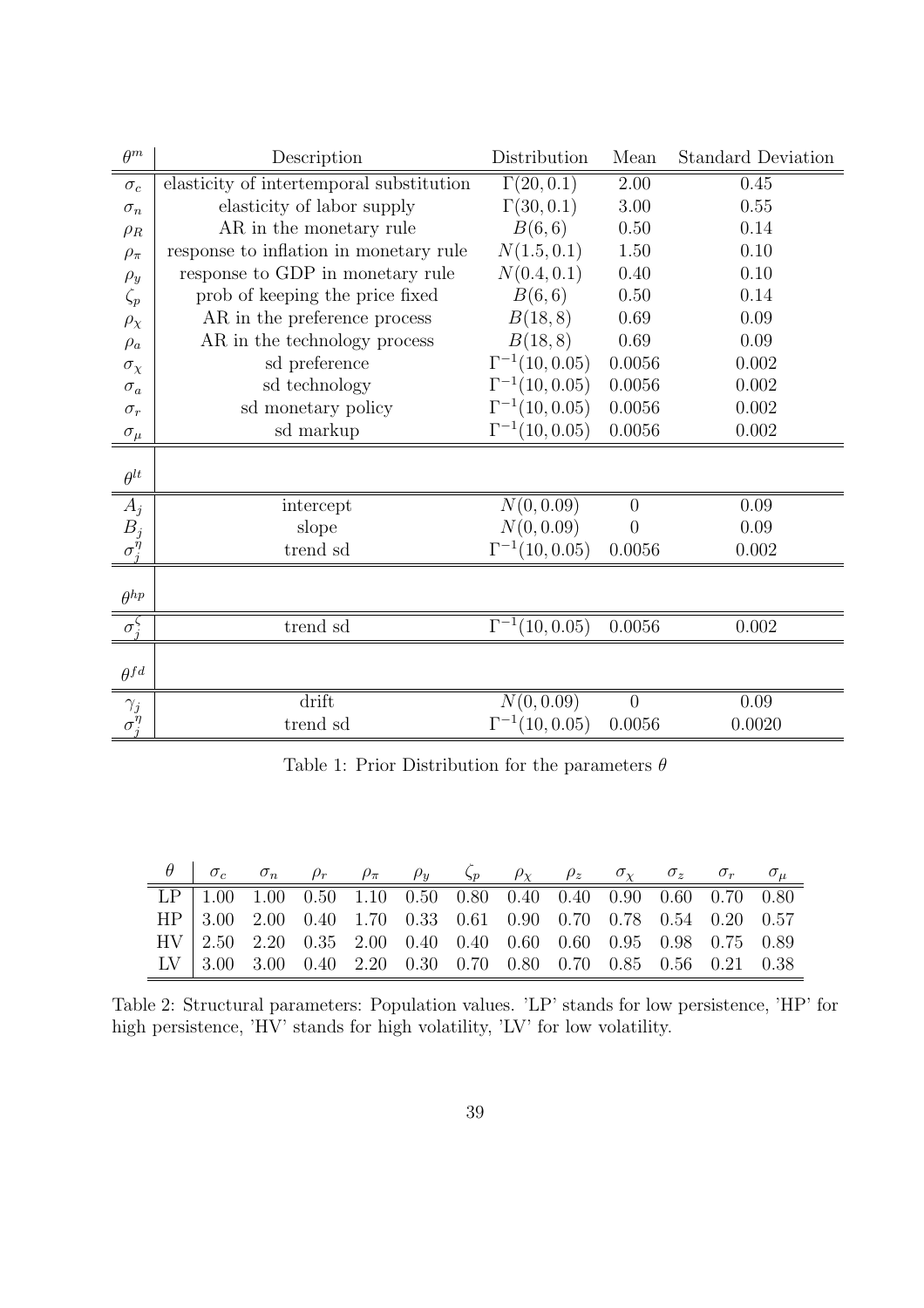| TV              | LP     |                | HP     |                | <b>HV</b> |        | LV     |                | Average  |                |
|-----------------|--------|----------------|--------|----------------|-----------|--------|--------|----------------|----------|----------------|
|                 | 2s     | 1s             | 2s     | 1s             | 2s        | 1s     | 2s     | 1s             | 2s       | 1s             |
| $\sigma_c$      | 439    | 381            | 161    | 64             | 172       | 87     | 124    | 47             | $224\,$  | 145            |
|                 | (0.11) | (0.14)         | (0.03) | (0.05)         | (0.05)    | (0.06) | (0.03) | (0.05)         |          |                |
| $\sigma_n$      | 57     | 22             | 30     | 33             | 19        | 46     | 38     | 61             | 36       | 41             |
|                 | (0.12) | (0.14)         | (0.05) | (0.07)         | (0.06)    | (0.07) | (0.04) | (0.04)         |          |                |
| $\rho_r$        | 88     | 79             | 84     | 73             | 85        | 67     | 85     | 77             | 85       | 74             |
|                 | (0.05) | (0.05)         | (0.04) | (0.08)         | (0.07)    | (0.07) | (0.06) | (0.07)         |          |                |
| $\rho_\pi$      | 43     | 55             | 16     | $\overline{4}$ | 24        | 17     | 38     | 19             | 30       | 24             |
|                 | (0.02) | (0.03)         | (0.01) | (0.02)         | (0.01)    | (0.01) | (0.01) | (0.01)         |          |                |
| $\rho_y$        | 21     | 12             | 103    | 70             | 79        | 15     | 74     | 87             | 69       | 46             |
|                 | (0.05) | (0.06)         | (0.06) | (0.09)         | (0.06)    | (0.07) | (0.08) | (0.09)         |          |                |
| $\zeta_p$       | 14     | $\overline{7}$ | 49     | 16             | 129       | $77\,$ | $30\,$ | $\overline{4}$ | 55       | 26             |
|                 | (0.02) | (0.04)         | (0.03) | (0.05)         | (0.04)    | (0.07) | (0.03) | (0.04)         |          |                |
| $\rho_{\chi}$   | 10     | 33             | 41     | 37             | 46        | 15     | 47     | 26             | 36       | $28\,$         |
|                 | (0.06) | (0.07)         | (0.02) | (0.03)         | (0.04)    | (0.05) | (0.03) | (0.03)         |          |                |
| $\rho_a$        | 69     | 58             | 29     | 24             | 10        | 21     | 18     | 20             | $32\,$   | $31\,$         |
|                 | (0.06) | (0.07)         | (0.03) | (0.04)         | (0.04)    | (0.04) | (0.04) | (0.04)         |          |                |
| $\sigma_{\chi}$ | 70     | 13             | 36     | 228            | 44        | 262    | 39     | 48             | 47       | 138            |
|                 | (0.19) | (0.50)         | (0.34) | (2.84)         | (0.77)    | (2.94) | (0.37) | (1.05)         |          |                |
| $\sigma_a$      | 79     | 41             | 36     | 80             | 9         | 173    | 46     | 50             | 42       | 86             |
|                 | (0.13) | (0.41)         | (0.38) | (1.21)         | (0.39)    | (1.59) | (0.29) | (0.84)         |          |                |
| $\sigma_r$      | 71     | 21             | 28     | 113            | 9         | 184    | 20     | 239            | 32       | 139            |
|                 | (0.18) | (0.56)         | (0.49) | (1.45)         | (0.40)    | (1.72) | (0.72) | (2.01)         |          |                |
| $\sigma_\mu$    | 35     | 118            | 332    | 411            | 932       | 566    | 925    | 728            | 556      | 456            |
|                 | 0.91)  | 2.38)          | (2.57) | 4.03)          | (6.78)    | (5.32) | 6.37)  | 8.21)          |          |                |
| Average         | 83     | 70             | 79     | 96             | 130       | 127    | 124    | 117            | $\theta$ | $\overline{0}$ |

Table 3: Bias comparison between 2 step and 1 step. Data is generated with the population values of Table 2 and with a deterministic trend. The bias values are expressed in % terms, with the standard deviations in parenthesis in  $\%$  as well.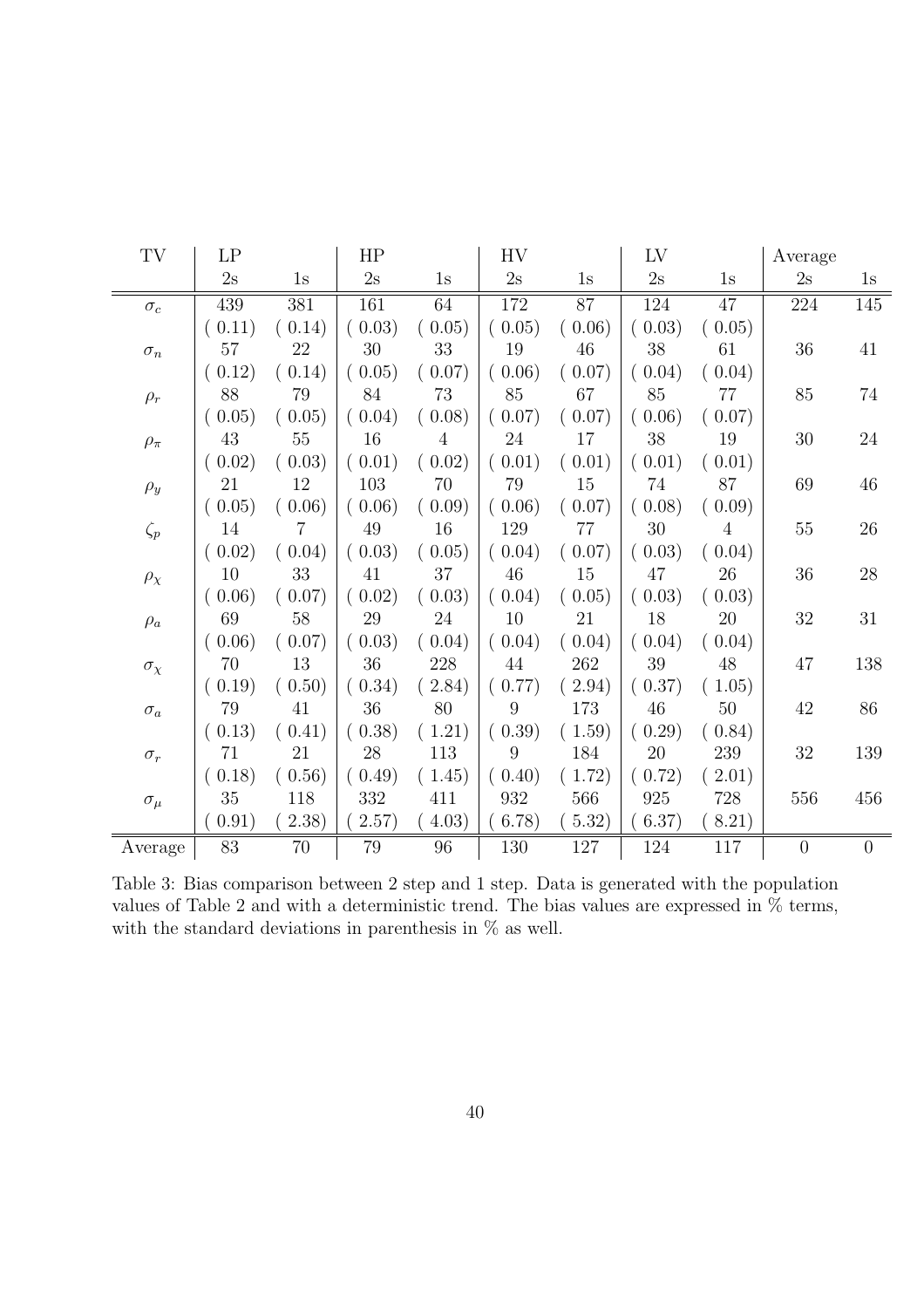| TV            | LP             |                | HP     |        | <b>HV</b> |        | LV     |        | Average  |                |
|---------------|----------------|----------------|--------|--------|-----------|--------|--------|--------|----------|----------------|
|               | 2s             | 1s             | 2s     | 1s     | 2s        | 1s     | 2s     | 1s     | 2s       | 1s             |
| $\sigma_c$    | 336            | 248            | 120    | 42     | 132       | 98     | 145    | 50     | 184      | 110            |
|               | (0.13)         | (0.11)         | (0.04) | (0.03) | (0.05)    | (0.04) | (0.04) | (0.04) |          |                |
| $\sigma_n$    | 54             | 14             | 29     | 40     | 19        | 36     | 16     | 55     | 29       | 36             |
|               | (0.13)         | (0.10)         | (0.05) | (0.05) | (0.06)    | (0.04) | (0.04) | (0.03) |          |                |
| $\rho_r$      | 83             | 71             | 83     | 73     | 81        | 62     | 84     | 71     | 83       | 69             |
|               | (0.04)         | (0.04)         | (0.05) | (0.05) | (0.06)    | (0.06) | (0.06) | (0.05) |          |                |
| $\rho_\pi$    | 44             | 37             | 15     | 13     | 17        | 19     | 24     | 29     | 25       | 24             |
|               | (0.02)         | (0.02)         | (0.01) | (0.01) | (0.01)    | (0.01) | (0.01) | (0.01) |          |                |
| $\rho_y$      | 28             | $\overline{5}$ | 121    | 89     | 74        | 76     | 50     | 98     | 68       | 67             |
|               | (0.05)         | (0.04)         | (0.07) | (0.05) | (0.05)    | (0.05) | (0.07) | (0.06) |          |                |
| $\zeta_p$     | $\overline{4}$ | 10             | 34     | 41     | 80        | 106    | 16     | 22     | 34       | 45             |
|               | (0.03)         | (0.02)         | (0.03) | (0.03) | (0.05)    | (0.06) | (0.03) | (0.02) |          |                |
| $\rho_{\chi}$ | 10             | 83             | 23     | 8      | 6         | 9      | 13     | 8      | 13       | $27\,$         |
|               | (0.07)         | (0.05)         | (0.02) | (0.02) | (0.04)    | (0.03) | (0.03) | (0.02) |          |                |
| $\rho_a$      | 28             | 118            | 24     | 26     | 42        | 48     | 6      | 27     | 25       | $55\,$         |
|               | (0.06)         | (0.05)         | (0.04) | (0.03) | (0.03)    | (0.03) | (0.03) | (0.03) |          |                |
| $\sigma_\chi$ | 75             | 77             | 89     | 74     | 89        | 77     | 89     | 76     | 86       | 76             |
|               | (0.15)         | (0.23)         | (0.06) | (0.22) | (0.07)    | (0.20) | (0.06) | (0.20) |          |                |
| $\sigma_a$    | 90             | $82\,$         | 89     | 81     | 93        | 89     | 89     | 82     | 90       | 83             |
|               | (0.07)         | (0.12)         | (0.07) | (0.14) | (0.05)    | (0.09) | (0.06) | (0.13) |          |                |
| $\sigma_r$    | 90             | 86             | 70     | 53     | 76        | 62     | 70     | 56     | 77       | 64             |
|               | (0.06)         | (0.10)         | (0.16) | (0.33) | (0.13)    | (0.24) | (0.21) | (0.31) |          |                |
| $\sigma_\mu$  | 76             | 30             | 51     | 22     | 71        | 45     | 20     | 46     | 55       | 36             |
|               | (0.18)         | (0.44)         | (0.30) | (0.54) | (0.19)    | (0.42) | (0.45) | (0.88) |          |                |
| Average       | $77\,$         | 72             | 62     | 47     | 65        | 61     | $52\,$ | $52\,$ | $\theta$ | $\overline{0}$ |

Table 4: Bias comparison between 2 step and 1 step. Data is generated with the population values of Table 2 and with a stochastic trend. The bias values are expressed in % terms, with the standard deviations in parenthesis in  $\%$  as well.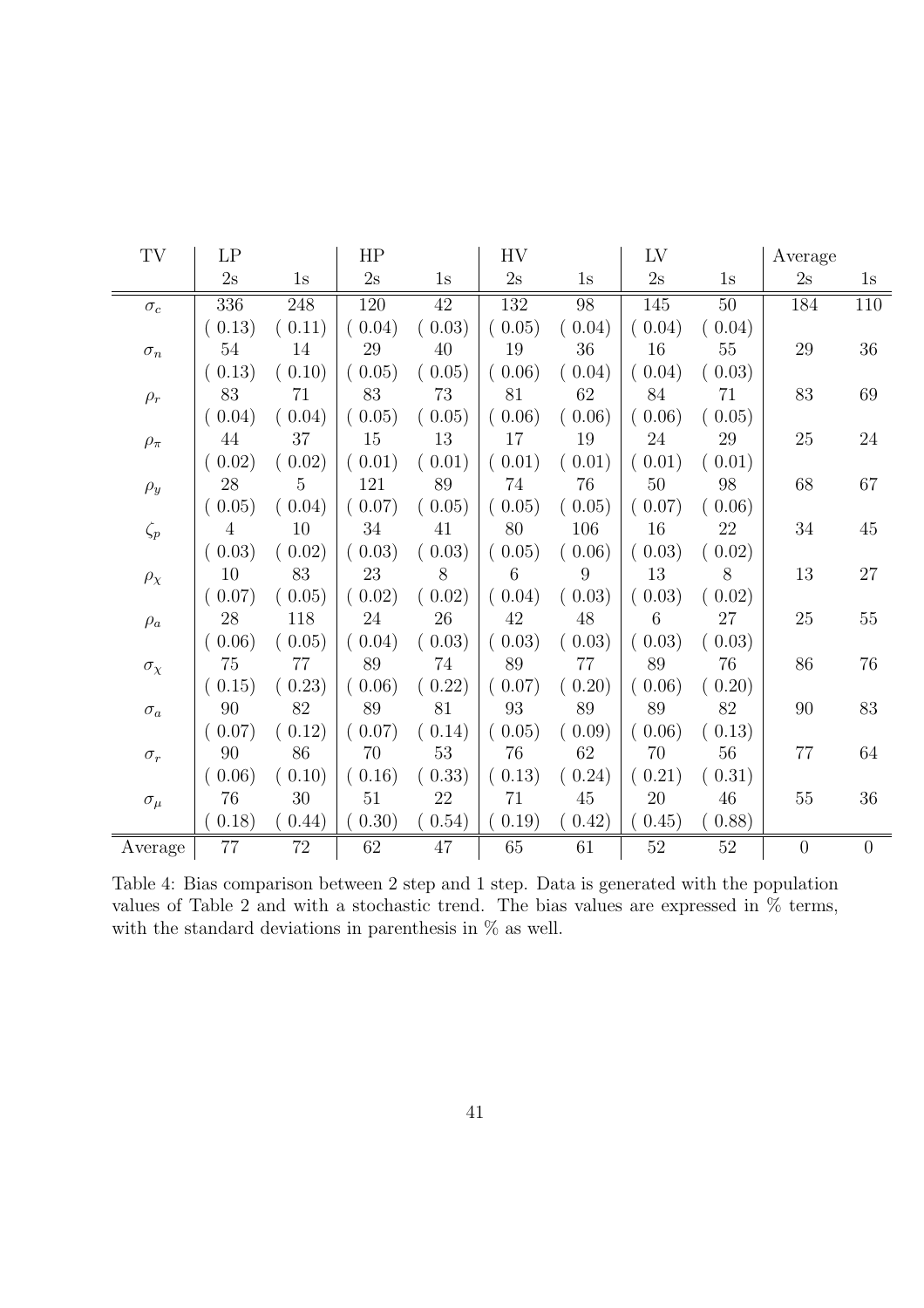| TV              | $\operatorname{LP}$ |        | HP     |        | HV            |        | LV     |        | Average          |          |
|-----------------|---------------------|--------|--------|--------|---------------|--------|--------|--------|------------------|----------|
|                 | 2s                  | 1s     | 2s     | 1s     | $2\mathrm{s}$ | 1s     | 2s     | 1s     | 2s               | 1s       |
| $\sigma_c$      | 439                 | 383    | 161    | 42     | 172           | 62     | 124    | 39     | 224              | 131      |
|                 | (0.11)              | (0.09) | (0.03) | (0.03) | (0.05)        | (0.04) | (0.03) | (0.03) |                  |          |
| $\sigma_n$      | 57                  | 41     | 30     | 42     | 19            | 47     | 38     | 65     | 36               | 49       |
|                 | (0.12)              | (0.08) | (0.05) | (0.04) | (0.06)        | (0.04) | (0.04) | (0.03) |                  |          |
| $\rho_r$        | 88                  | 78     | 84     | 73     | 85            | 59     | 85     | 64     | 85               | 69       |
|                 | (0.05)              | (0.04) | (0.04) | (0.05) | (0.07)        | (0.05) | (0.06) | (0.04) |                  |          |
| $\rho_\pi$      | 43                  | 32     | 16     | 22     | 24            | 26     | 38     | 35     | 30               | $29\,$   |
|                 | (0.02)              | (0.01) | (0.01) | (0.01) | (0.01)        | (0.01) | (0.01) | (0.01) |                  |          |
| $\rho_y$        | 21                  | 15     | 103    | 88     | 79            | 60     | 74     | 95     | 69               | 64       |
|                 | (0.05)              | (0.04) | (0.06) | (0.05) | (0.06)        | (0.05) | (0.08) | (0.06) |                  |          |
| $\zeta_p$       | 14                  | 10     | 49     | 40     | 129           | 118    | 30     | 26     | 55               | 48       |
|                 | (0.02)              | (0.02) | (0.03) | (0.03) | (0.04)        | (0.04) | (0.03) | (0.03) |                  |          |
| $\rho_\chi$     | 10                  | 96     | 41     | 36     | 46            | 18     | 47     | 4      | 36               | $38\,$   |
|                 | (0.06)              | (0.05) | (0.02) | (0.02) | (0.04)        | (0.03) | (0.03) | (0.02) |                  |          |
| $\rho_a$        | 69                  | 122    | 29     | 14     | 10            | 47     | 18     | 31     | 32               | 53       |
|                 | (0.06)              | (0.04) | (0.03) | (0.03) | (0.04)        | (0.03) | (0.04) | (0.02) |                  |          |
| $\sigma_{\chi}$ | 70                  | 35     | 36     | 90     | 44            | 121    | 39     | 13     | 47               | 65       |
|                 | (0.19)              | (0.59) | (0.34) | (1.76) | (0.77)        | (1.83) | (0.37) | (0.49) |                  |          |
| $\sigma_a$      | 79                  | 63     | 36     | 13     | 9             | 71     | 46     | 11     | 42               | 40       |
|                 | (0.13)              | (0.27) | (0.38) | (0.57) | (0.39)        | (1.13) | (0.29) | (0.41) |                  |          |
| $\sigma_r$      | 71                  | 56     | 28     | 20     | 9             | 54     | 20     | 84     | 32               | 53       |
|                 | (0.18)              | (0.37) | (0.49) | (0.81) | (0.40)        | (1.13) | (0.72) | (1.31) |                  |          |
| $\sigma_{\mu}$  | 35                  | 164    | 332    | 541    | 932           | 847    | 925    | 996    | 556              | 637      |
|                 | 0.91)               | (1.14) | 2.57)  | 3.90)  | (6.78)        | 5.29)  | 6.37)  | 6.26)  |                  |          |
| Average         | 83                  | 91     | 79     | 85     | 130           | 128    | 124    | 122    | $\boldsymbol{0}$ | $\theta$ |

Table 5: Bias comparison under misspecification. Data is generated with the population values of Table 2 and with a deterministic trend. For the 1s I consider the stochastic trend specification, for the 2s a linear trend specification is used. The bias values are expressed in  $\%$  terms, with the standard deviations in parenthesis in  $\%$  as well.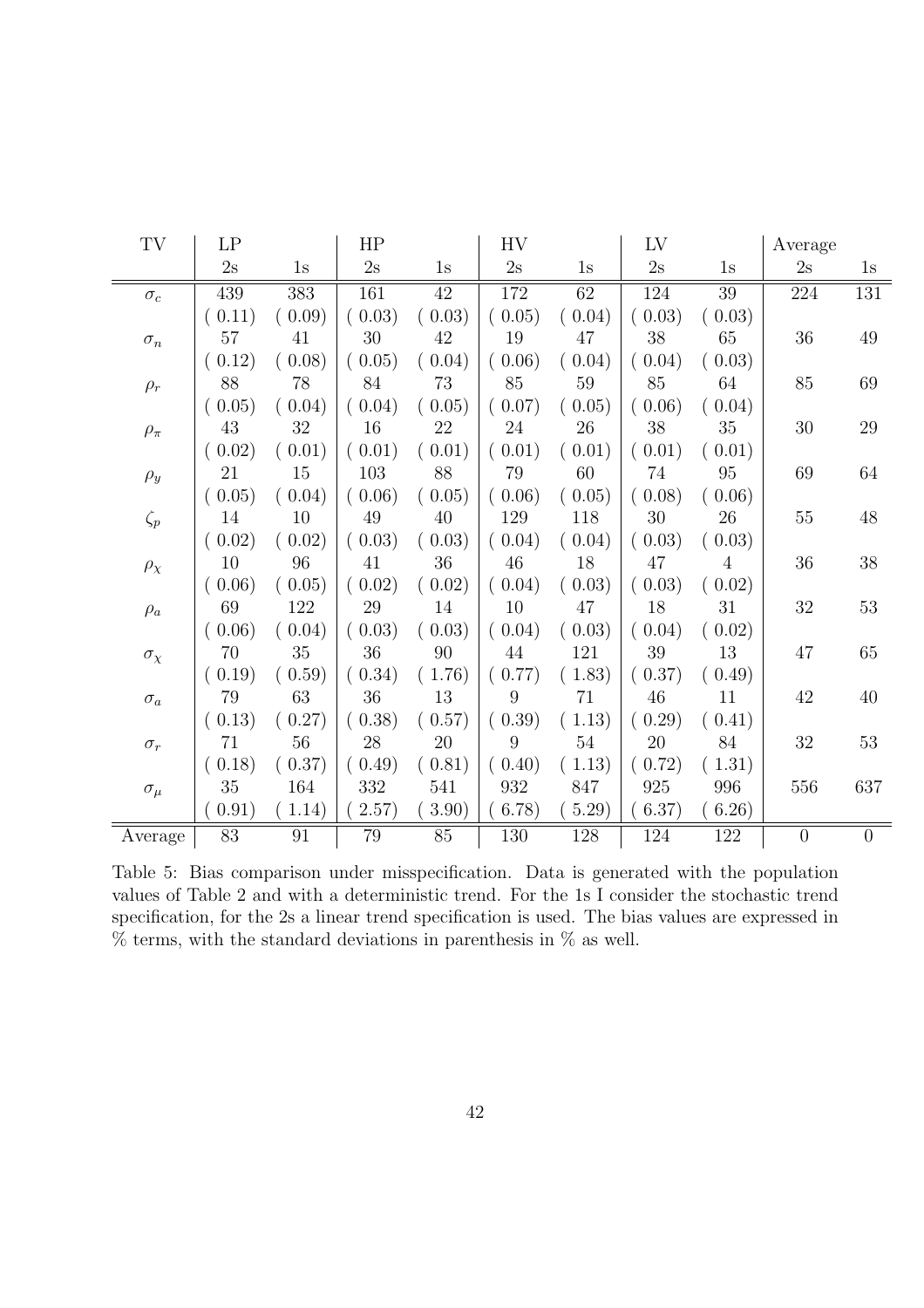| TV              | $\operatorname{LP}$ |        | HP     |                | HV            |        | LV     |        | Average          |          |
|-----------------|---------------------|--------|--------|----------------|---------------|--------|--------|--------|------------------|----------|
|                 | 2s                  | 1s     | 2s     | 1s             | $2\mathrm{s}$ | 1s     | 2s     | 1s     | 2s               | 1s       |
| $\sigma_c$      | 336                 | 357    | 120    | 49             | 132           | 94     | 145    | 67     | 184              | 142      |
|                 | (0.13)              | (0.19) | (0.04) | (0.06)         | (0.05)        | (0.07) | (0.04) | (0.06) |                  |          |
| $\sigma_n$      | 54                  | 13     | 29     | 13             | 19            | 20     | 16     | 42     | 29               | 22       |
|                 | (0.13)              | (0.16) | (0.05) | (0.09)         | (0.06)        | (0.09) | (0.04) | (0.06) |                  |          |
| $\rho_r$        | 83                  | 76     | 83     | 63             | 81            | 66     | 84     | 79     | 83               | 71       |
|                 | (0.04)              | (0.08) | (0.05) | (0.09)         | (0.06)        | (0.09) | (0.06) | (0.09) |                  |          |
| $\rho_\pi$      | 44                  | 51     | 15     | $\overline{7}$ | 17            | 36     | 24     | 35     | 25               | $32\,$   |
|                 | (0.02)              | (0.03) | (0.01) | (0.02)         | (0.01)        | (0.02) | (0.01) | (0.02) |                  |          |
| $\rho_y$        | 28                  | 19     | 121    | 55             | 74            | 175    | 50     | 97     | 68               | 87       |
|                 | (0.05)              | (0.07) | (0.07) | (0.10)         | (0.05)        | (0.07) | (0.07) | (0.13) |                  |          |
| $\zeta_p$       | $\overline{4}$      | 8      | 34     | 6              | 80            | 54     | 16     | 8      | 34               | 19       |
|                 | (0.03)              | (0.05) | (0.03) | (0.06)         | (0.05)        | (0.09) | (0.03) | (0.04) |                  |          |
| $\rho_\chi$     | 10                  | 60     | 23     | $\overline{2}$ | 6             | 63     | 13     | 20     | 13               | 36       |
|                 | (0.07)              | (0.09) | (0.02) | (0.04)         | (0.04)        | (0.04) | (0.03) | (0.04) |                  |          |
| $\rho_a$        | 28                  | 33     | 24     | 26             | 42            | 16     | 6      | 17     | 25               | 23       |
|                 | (0.06)              | (0.09) | (0.04) | (0.05)         | (0.03)        | (0.06) | (0.03) | (0.04) |                  |          |
| $\sigma_{\chi}$ | 75                  | 59     | 89     | 56             | 89            | 56     | 89     | 49     | 86               | 55       |
|                 | (0.15)              | (0.04) | (0.06) | (0.05)         | (0.07)        | (0.04) | (0.06) | (0.04) |                  |          |
| $\sigma_a$      | 90                  | 69     | 89     | 69             | 93            | 82     | 89     | 63     | 90               | 71       |
|                 | (0.07)              | (0.06) | (0.07) | (0.06)         | (0.05)        | (0.04) | (0.06) | (0.06) |                  |          |
| $\sigma_r$      | 90                  | 73     | 70     | 11             | 76            | 34     | 70     | 26     | $77\,$           | 36       |
|                 | (0.06)              | (0.05) | (0.16) | (0.17)         | (0.13)        | (0.15) | (0.21) | (0.17) |                  |          |
| $\sigma_{\mu}$  | 76                  | 45     | 51     | 34             | 71            | 61     | 20     | 11     | 55               | 38       |
|                 | (0.18)              | (0.04) | (0.30) | (0.06)         | (0.19)        | (0.04) | (0.45) | (0.09) |                  |          |
| Average         | $77\,$              | $72\,$ | 62     | $33\,$         | 65            | 63     | 52     | 43     | $\boldsymbol{0}$ | $\theta$ |

Table 6: Bias comparison under misspecification. Data is generated with the population values of Table 2 and with a stochastic trend. For the 1s I consider the deterministic trend specification, for the 2s data is HP filtered. The bias values are expressed in % terms, with the standard deviations in parenthesis in % as well.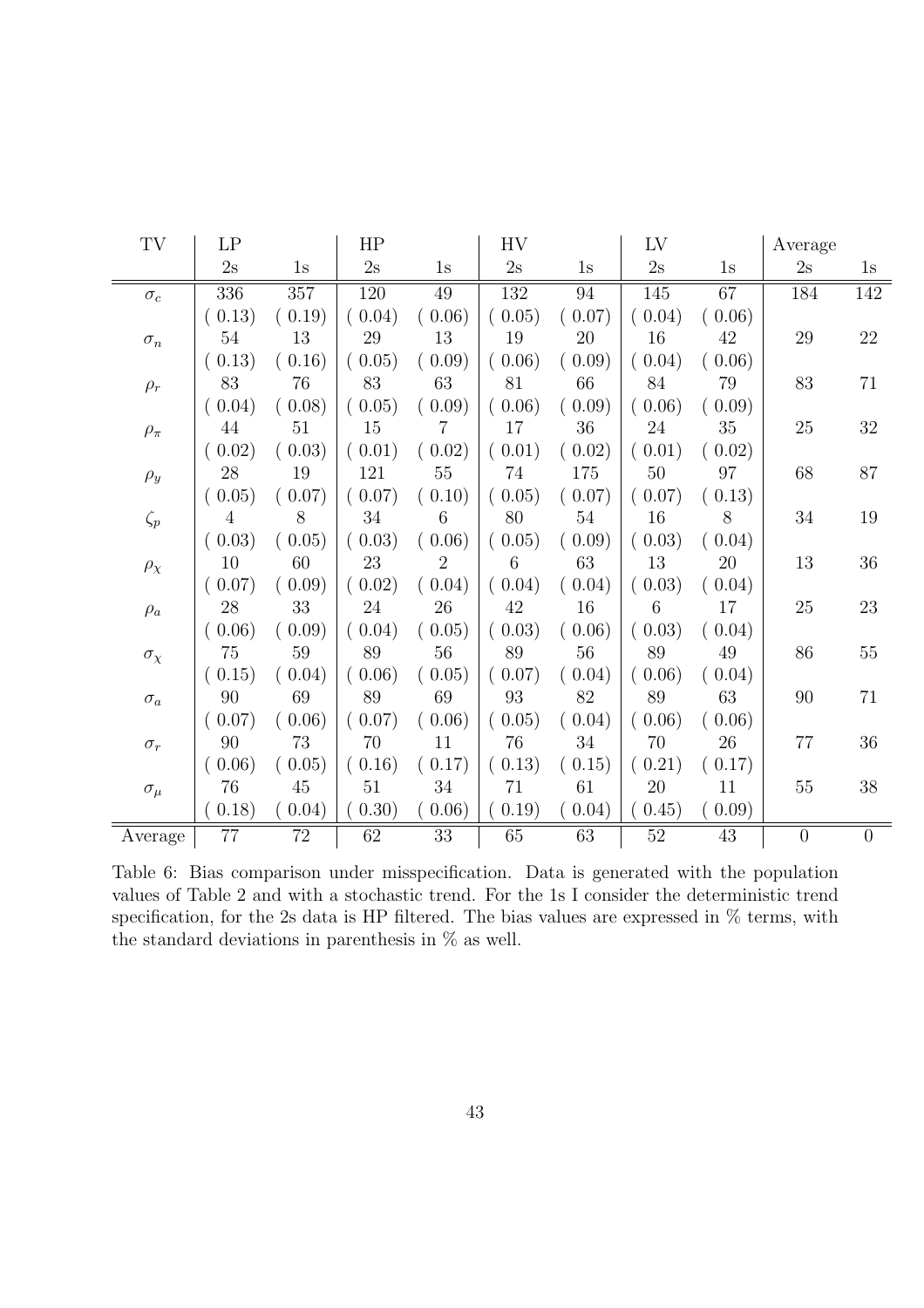| TV             | LP     |        | HP      |        | HV              |        | LV     |        | Average          |                |
|----------------|--------|--------|---------|--------|-----------------|--------|--------|--------|------------------|----------------|
|                | 2s     | 1s     | 2s      | 1s     | 2s              | 1s     | 2s     | 1s     | 2s               | 1s             |
| $\sigma_c$     | 224    | 261    | 20      | 22     | $\overline{52}$ | 34     | 35     | 16     | 83               | $83\,$         |
|                | (0.11) | (0.17) | (0.00)  | (0.06) | (0.05)          | (0.06) | (0.04) | (0.05) |                  |                |
| $\sigma_n$     | 226    | 66     | 97      | 11     | 74              | 24     | 51     | 33     | 112              | 33             |
|                | (0.12) | (0.16) | (0.00)  | (0.08) | (0.05)          | (0.08) | (0.03) | (0.06) |                  |                |
| $\rho_r$       | 89     | 72     | 88      | 72     | 87              | 66     | 86     | 72     | 88               | 70             |
|                | (0.04) | (0.06) | (0.00)  | (0.08) | (0.06)          | (0.09) | (0.05) | (0.08) |                  |                |
| $\rho_{\pi}$   | 49     | 35     | 41      | 11     | 27              | 21     | 54     | 27     | 43               | 23             |
|                | (0.02) | (0.03) | (0.00)  | (0.02) | (0.01)          | (0.02) | (0.01) | (0.02) |                  |                |
| $\rho_y$       | 62     | 31     | 95      | 42     | 112             | 15     | 114    | 39     | 96               | 32             |
|                | (0.05) | (0.07) | (0.00)  | (0.10) | (0.05)          | (0.08) | (0.05) | (0.12) |                  |                |
| $\zeta_p$      | 39     | 22     | 48      | 6      | 68              | 60     | 10     | 9      | 41               | 24             |
|                | (0.03) | (0.05) | (0.00)  | (0.05) | (0.04)          | (0.08) | (0.03) | (0.04) |                  |                |
| $\rho_\chi$    | 19     | 58     | 10      | 19     | 32              | 9      | 17     | 18     | 20               | 26             |
|                | (0.06) | (0.08) | (0.00)  | (0.03) | (0.03)          | (0.06) | (0.02) | (0.04) |                  |                |
| $\rho_a$       | 32     | 18     | 27      | 22     | 14              | 19     | 11     | 31     | 21               | $22\,$         |
|                | (0.06) | (0.08) | (0.00)  | (0.06) | (0.03)          | (0.05) | (0.03) | (0.05) |                  |                |
| $\sigma_\chi$  | 355    | 24     | 1700    | 371    | 2672            | 351    | 330    | 153    | 1264             | 225            |
|                | (1.20) | (0.09) | (0.08)  | (0.36) | (5.40)          | (0.40) | (1.78) | (0.16) |                  |                |
| $\sigma_a$     | 79     | 35     | 51      | 93     | 9               | 202    | 46     | 59     | 46               | 97             |
|                | (0.15) | (0.11) | (0.06)  | (0.35) | (0.35)          | (0.64) | (0.34) | (0.29) |                  |                |
| $\sigma_r$     | 68     | 10     | $32\,$  | 136    | 10              | 215    | 21     | 312    | 33               | 168            |
|                | (0.20) | (0.15) | (0.06)  | (0.45) | (0.44)          | (0.52) | (0.63) | (0.72) |                  |                |
| $\sigma_{\mu}$ | 65     | $58\,$ | 465     | 406    | 65              | 450    | 219    | 701    | 203              | 404            |
|                | (0.18) | (0.15) | 0.08)   | (0.39) | (1.01)          | (0.62) | 1.96)  | 0.71)  |                  |                |
| Average        | 109    | $58\,$ | $223\,$ | 101    | 269             | 122    | 83     | 123    | $\boldsymbol{0}$ | $\overline{0}$ |

Table 7: Correlation Assumption. Data is generated with the population values of Table 2 and with a deterministic trend and allowing for correlation between trend and cycles. The bias values are expressed in % terms, with the standard deviations in parenthesis in % as well.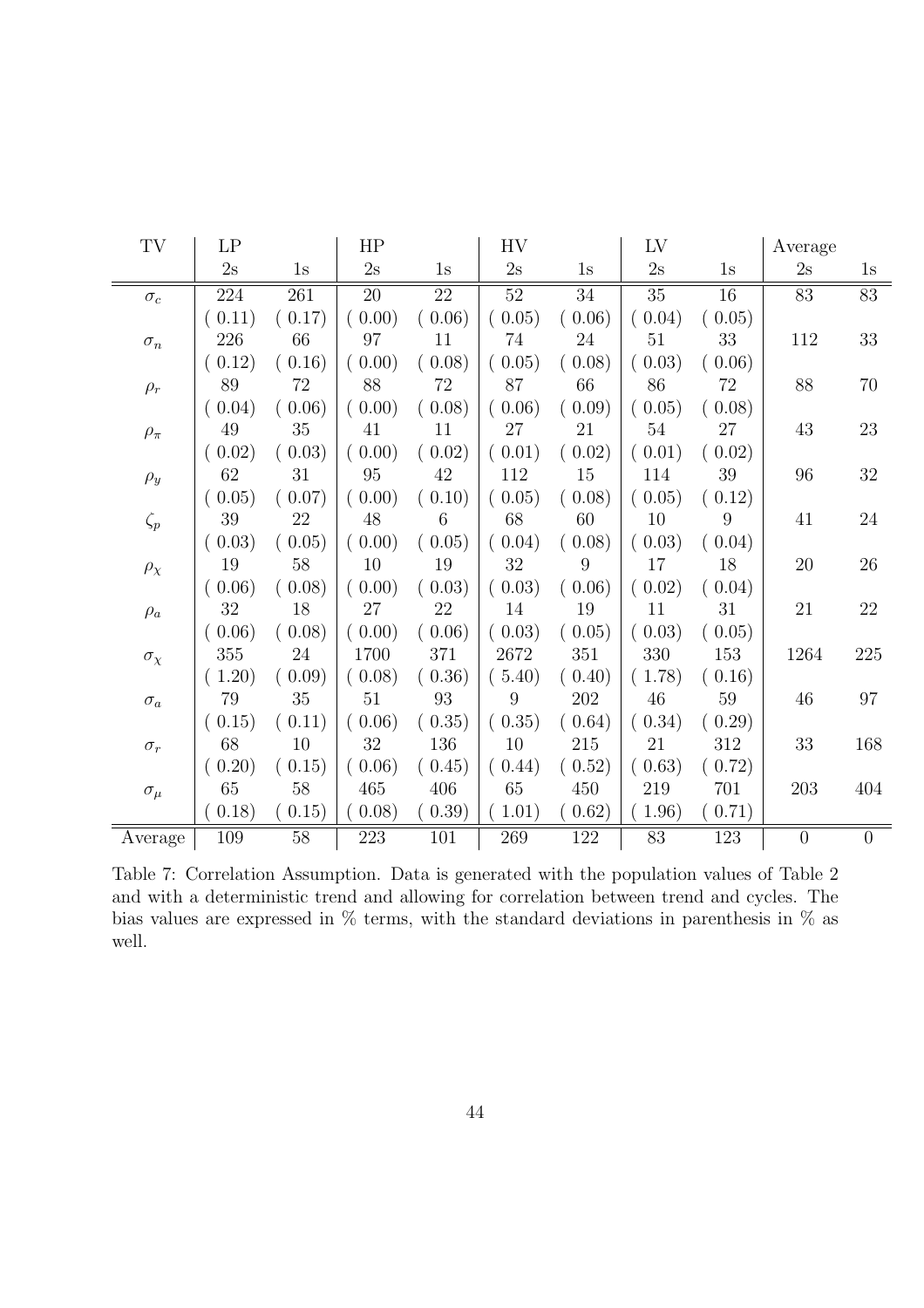| TV              | LP             |        | HP     |        | HV             |        | LV             |        | Average        |                |
|-----------------|----------------|--------|--------|--------|----------------|--------|----------------|--------|----------------|----------------|
|                 | 2s             | 1s     | 2s     | 1s     | 2s             | 1s     | 2s             | 1s     | 2s             | 1s             |
| $\sigma_c$      | 304            | 299    | 171    | 41     | 115            | 83     | 103            | 40     | 173            | 116            |
|                 | (0.13)         | (0.11) | (0.03) | (0.03) | (0.05)         | (0.04) | (0.04)         | (0.03) |                |                |
| $\sigma_n$      | 52             | 26     | 133    | 33     | 36             | 31     | 5              | 51     | 56             | $35\,$         |
|                 | (0.12)         | (0.10) | (0.06) | (0.05) | (0.05)         | (0.05) | (0.03)         | (0.03) |                |                |
| $\rho_r$        | 85             | 70     | 84     | 65     | 84             | 62     | 84             | 71     | 84             | 67             |
|                 | (0.04)         | (0.04) | (0.06) | (0.05) | (0.06)         | (0.06) | (0.05)         | (0.05) |                |                |
| $\rho_\pi$      | 49             | 29     | 10     | 9      | 23             | 24     | 21             | 32     | 26             | 23             |
|                 | (0.02)         | (0.02) | (0.01) | (0.01) | (0.01)         | (0.01) | (0.01)         | (0.01) |                |                |
| $\rho_y$        | 19             | 24     | 63     | 40     | 78             | 17     | 52             | 79     | 53             | 40             |
|                 | (0.05)         | (0.04) | (0.07) | (0.06) | (0.06)         | (0.05) | (0.08)         | (0.07) |                |                |
| $\zeta_p$       | $\overline{4}$ | 8      | 21     | 41     | 83             | 102    | $\overline{2}$ | 24     | 27             | 44             |
|                 | (0.02)         | (0.03) | (0.03) | (0.03) | (0.05)         | (0.05) | (0.03)         | (0.03) |                |                |
| $\rho_\chi$     | 19             | 104    | 11     | 8      | $\overline{5}$ | 41     | 14             | 17     | 12             | 42             |
|                 | (0.06)         | (0.06) | (0.02) | (0.02) | (0.04)         | (0.03) | (0.03)         | (0.02) |                |                |
| $\rho_a$        | 57             | 114    | 17     | 24     | $50\,$         | 47     | 14             | 28     | 35             | $53\,$         |
|                 | (0.05)         | (0.05) | (0.03) | (0.03) | (0.03)         | (0.03) | (0.03)         | (0.03) |                |                |
| $\sigma_{\chi}$ | 79             | 74     | 87     | 74     | 90             | 77     | 91             | 76     | 87             | 75             |
|                 | (0.12)         | (0.25) | (0.08) | (0.22) | (0.06)         | (0.19) | (0.05)         | (0.20) |                |                |
| $\sigma_a$      | 90             | 82     | 89     | 81     | 93             | 89     | 89             | 82     | 90             | 84             |
|                 | (0.06)         | (0.14) | (0.08) | (0.14) | (0.04)         | (0.08) | (0.06)         | (0.12) |                |                |
| $\sigma_r$      | 90             | 86     | 69     | 55     | 76             | 63     | 68             | 56     | 76             | 65             |
|                 | (0.07)         | (0.10) | (0.21) | (0.30) | (0.15)         | (0.26) | (0.23)         | (0.37) |                |                |
| $\sigma_\mu$    | 79             | 36     | 74     | 23     | 75             | 51     | 52             | 53     | 70             | 41             |
|                 | 0.16)          | (0.54) | (0.18) | (0.49) | 0.16)          | (0.40) | (0.30)         | (0.98) |                |                |
| Average         | 77             | 79     | 69     | 41     | 67             | $57\,$ | $50\,$         | 51     | $\overline{0}$ | $\overline{0}$ |

Table 8: Correlation Assumption. Data is generated with the population values of Table 2 and with a stochastic trend and allowing for correlation between trend and cycles. The bias values are expressed in  $\%$  terms, with the standard deviations in parenthesis in  $\%$  as well.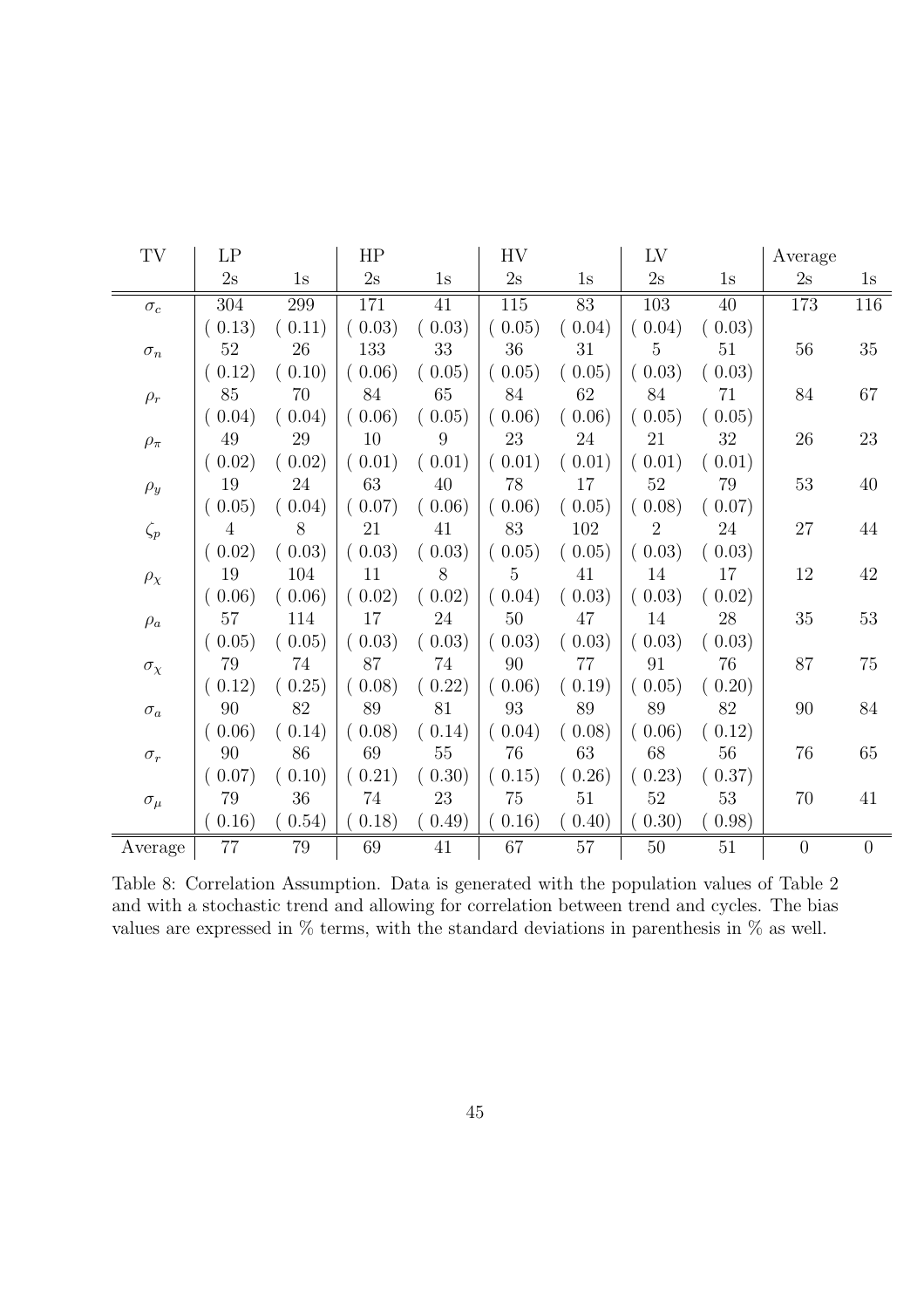| $\theta$      | $T = 160$ |           | $T = 500$ |          | $T = 1000$ |          |
|---------------|-----------|-----------|-----------|----------|------------|----------|
|               | 2s        | 1s        | 2s        | 1s       | 2s         | 1s       |
| Deterministic |           |           |           |          |            |          |
| $\sigma_c$    | 439(0.11) | 343(0.16) | 69(0.02)  | 40(0.00) | 16(0.00)   | 18(0.01) |
| $\sigma_n$    | 57(0.12)  | 14(0.13)  | 10(0.02)  | 40(0.00) | 1(0.00)    | 7(0.01)  |
| $\rho_r$      | 88(0.04)  | 81(0.05)  | 10(0.01)  | 6(0.00)  | 3(0.00)    | 2(0.00)  |
| $\rho_{\pi}$  | 43(0.02)  | 47(0.03)  | 1(0.00)   | 0(0.00)  | 0(0.00)    | 0(0.00)  |
| $\rho_y$      | 21(0.05)  | 17(0.06)  | 5(0.01)   | 4(0.00)  | 1(0.00)    | 1(0.00)  |
| $\zeta_p$     | 14(0.02)  | 10(0.03)  | 10(0.00)  | 2(0.00)  | 6(0.00)    | 3(0.00)  |
| $\rho_{\chi}$ | 10(0.06)  | 18(0.07)  | 5(0.01)   | 1(0.00)  | 5(0.00)    | 2(0.00)  |
| Stochastic    |           |           |           |          |            |          |
| $\sigma_c$    | 336(0.13) | 248(0.10) | 80(0.03)  | 27(0.01) | 14(0.01)   | 8(0.00)  |
| $\sigma_n$    | 54(0.13)  | 14(0.10)  | 18(0.03)  | 4(0.01)  | 2(0.01)    | 1(0.00)  |
| $\rho_r$      | 83(0.04)  | 71(0.04)  | 34(0.01)  | 14(0.01) | 5(0.00)    | 1(0.00)  |
| $\rho_{\pi}$  | 44(0.02)  | 37(0.02)  | 5(0.00)   | 0(0.00)  | 2(0.00)    | 1(0.00)  |
| $\rho_y$      | 28(0.05)  | 5(0.04)   | 7(0.01)   | 2(0.01)  | 0(0.00)    | 1(0.00)  |
| $\zeta_p$     | 4(0.03)   | 10(0.02)  | 2(0.01)   | 3(0.00)  | 1(0.00)    | 2(0.00)  |
| $\rho_\chi$   | 10(0.07)  | 83(0.05)  | 2(0.01)   | 4(0.01)  | 1(0.00)    | 2(0.00)  |
| $\rho_z$      | 28(0.06)  | 118(0.05) | 5(0.01)   | 5(0.01)  | 3(0.00)    | 3(0.00)  |

Table 9: Bias comparison using different samples length. Data is simulated using the first population value.

| True DGP                                              |        |             | HP HV LV   |      |
|-------------------------------------------------------|--------|-------------|------------|------|
| Deterministic with $corr(y_t^c, y_t^{\tau}) = 0$   72 |        | -81         |            |      |
| Stochastic with $corr(y_t^c, y_t^{\tau}) = 0$         | -8     | -11-        | $-44 - 38$ |      |
| Deterministic with $corr(y_t^c, y_t^{\tau}) \neq 0$   | 143 95 |             | 140        | - 83 |
| Stochastic with $corr(y_t^c, y_t^{\tau}) \neq 0$      |        | $-7$ $-147$ | $-99 - 73$ |      |

Table 10: Difference between the (log) Posterior Odds of lt-dsge and hp-dsge specifications.

 $=$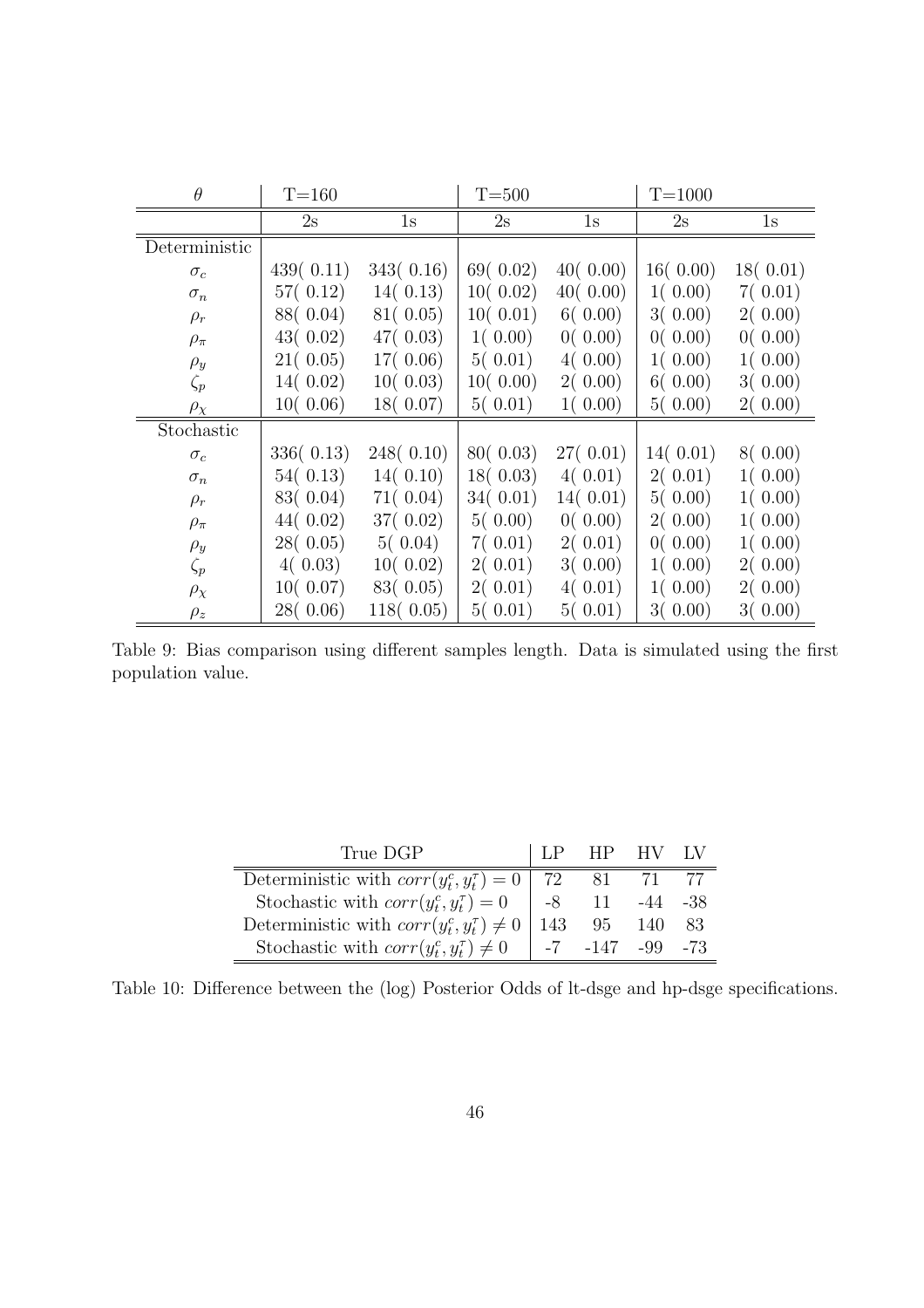| $\mathcal{F}$                         | lt                |        | hp     |          | fd     |        |
|---------------------------------------|-------------------|--------|--------|----------|--------|--------|
|                                       | 2s(1)             | 1s(2)  | 2s(3)  | 1s(4)    | 2s(5)  | 1s(6)  |
| $\sigma_c$                            | $\overline{1}.57$ | 3.82   | 5.28   | 4.78     | 5.56   | 4.55   |
|                                       | (1.12)            | (0.48) | (0.80) | (0.83)   | (1.09) | (0.50) |
| $\sigma_n$                            | 0.57              | 1.69   | 2.34   | 1.93     | 1.49   | 1.31   |
|                                       | (0.67)            | (0.28) | (0.33) | (0.38)   | (0.38) | (0.26) |
| $\rho_r$                              | 0.14              | 0.22   | 0.28   | 0.15     | 0.18   | 0.11   |
|                                       | (0.07)            | (0.06) | (0.06) | (0.05)   | (0.08) | (0.05) |
| $\rho_{\pi}$                          | 1.77              | 1.63   | 1.73   | 1.64     | 1.53   | 1.71   |
|                                       | (0.17)            | (0.12) | (0.16) | (0.12)   | (0.16) | (0.15) |
| $\rho_y$                              | 0.17              | 0.22   | 0.12   | 0.47     | 0.43   | 0.46   |
|                                       | (0.16)            | (0.16) | (0.13) | (0.11)   | (0.10) | (0.08) |
| $\zeta_p$                             | 0.69              | 0.78   | 0.58   | 0.65     | 0.59   | 0.65   |
|                                       | (0.03)            | (0.03) | (0.03) | (0.04)   | (0.03) | (0.03) |
| $\rho_{\chi}$                         | 0.91              | 0.79   | 0.98   | 0.79     | 0.51   | 0.57   |
|                                       | (0.10)            | (0.10) | (0.11) | (0.08)   | (0.09) | (0.07) |
| $\rho_a$                              | 0.98              | 0.55   | 0.38   | 0.87     | 0.93   | 0.48   |
|                                       | (0.14)            | (0.11) | (0.08) | (0.08)   | (0.13) | (0.08) |
| $\sigma_{\chi}$                       | 0.08              | 0.58   | 0.38   | 0.23     | 0.44   | 0.31   |
|                                       | (0.08)            | (0.14) | (0.10) | (0.05)   | (0.12) | (0.05) |
| $\sigma_a$                            | 0.07              | 0.17   | 0.09   | 0.10     | 0.08   | 0.16   |
|                                       | (0.03)            | (0.16) | (0.02) | (0.02)   | (0.02) | (0.02) |
| $\sigma_r$                            | 1.22              | 0.21   | 0.10   | 0.10     | 0.11   | 0.17   |
|                                       | (0.15)            | (0.14) | (0.02) | (0.02)   | (0.02) | (0.02) |
| $\sigma_{\mu}$                        | 1.44              | 0.78   | 0.25   | 0.27     | 0.74   | 0.34   |
|                                       | (0.55)            | (0.15) | (0.15) | (0.09)   | (0.22) | (0.07) |
| $g(\mathcal{F}_i)$                    |                   | 1/3    |        | 1/3      |        | 1/3    |
| $\ln p(y \mathcal{M}, \mathcal{F}_i)$ |                   | 1203   |        | 1171     |        | 1301   |
| $ln(PO)$ w.r.t lt-dsge                |                   | 0.00   |        | $-31.80$ |        | 98.47  |

Table 11: Structural estimates comparison between 2 step and 1 step with real data. Median and standard deviations in parenthesis. Structural standard deviations are expressed in percentage terms.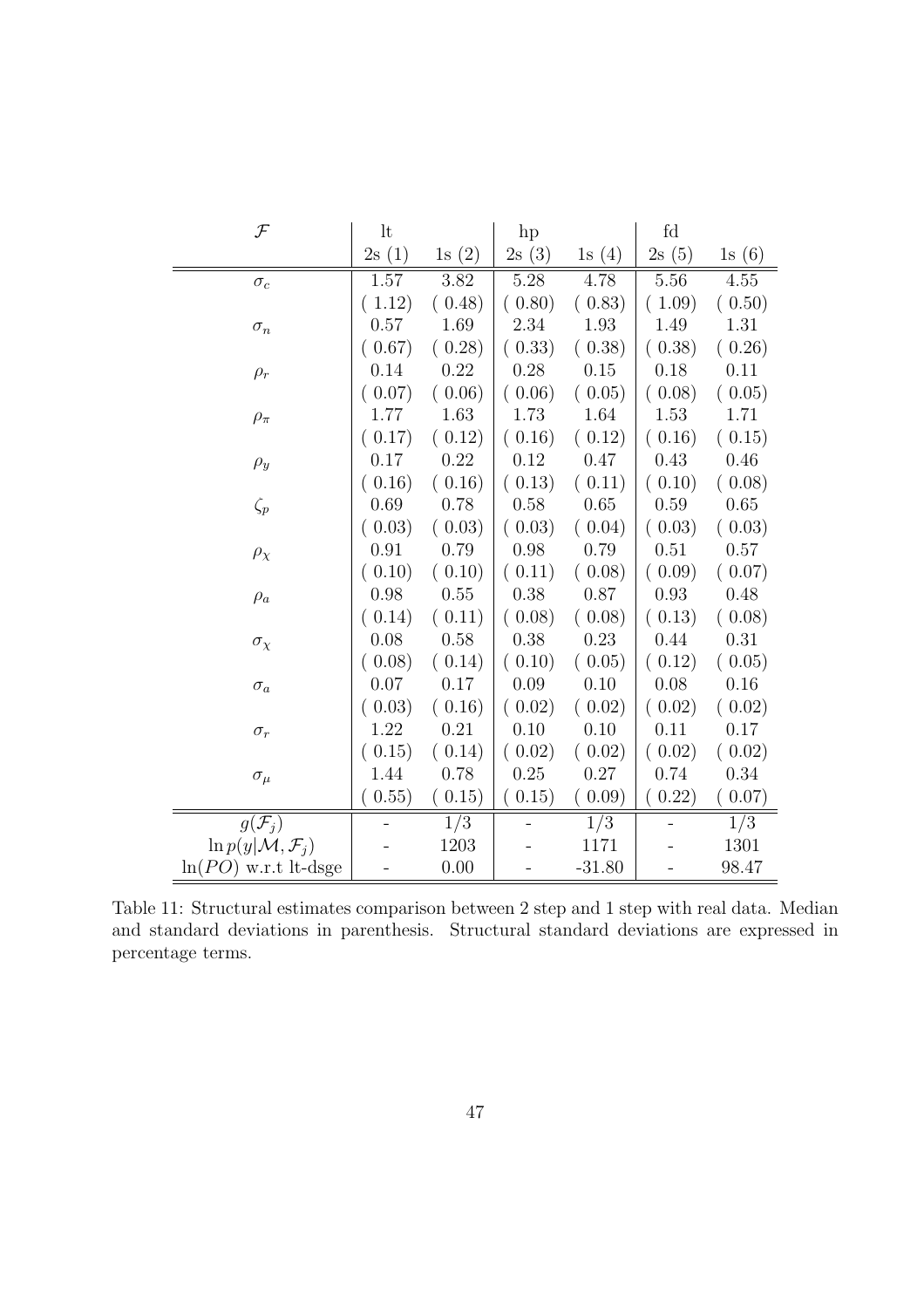| $\theta$           | Description                                     | Prior                | mean     | sd   |
|--------------------|-------------------------------------------------|----------------------|----------|------|
| Behavioral         |                                                 |                      |          |      |
| $100(1/\beta - 1)$ | $\beta$ time discount factor                    | $\Gamma(6.25, 0.04)$ | 0.25     | 0.10 |
| $\sigma_c$         | intertemporal elasticity of substitution        | N(1.5, 0.27)         | 1.50     | 0.27 |
| $\sigma_n$         | elasticity of labor supply                      | N(2, 0.75)           | 1.99     | 0.75 |
| $\alpha$           | capital share                                   | N(0.3, 0.03)         | $0.30\,$ | 0.05 |
| $\phi_p$           | 1 plus the share of fixed cost in production    | N(1.25, 0.12)        | 1.25     | 0.12 |
| $100(\pi - 1)$     | $\pi$ steady state inflation                    | $\Gamma(38,0.01)$    | 0.62     | 0.10 |
| $\boldsymbol{h}$   | habit in consumption                            | B(14,6)              | 0.70     | 0.10 |
| $\psi$             | elasticity capital utilization adjustment costs | B(5.05, 5.05)        | 0.50     | 0.15 |
| $\varphi$          | st. st. elasticity of capital adjustment costs  | N(4, 1.5)            | 4.00     | 1.50 |
| $\zeta_p$          | price stickiness                                | B(12, 12)            | $0.50\,$ | 0.10 |
| $\zeta_\omega$     | wage stickiness                                 | B(12, 12)            | 0.50     | 0.10 |
| $i_p$              | price indexation                                | B(1,1)               | 0.50     | 0.29 |
| $i_{\omega}$       | wage indexation                                 | B(1,1)               | 0.50     | 0.29 |
| $\rho_R$           | monetary policy autoregressive coeff.           | B(13,4)              | 0.75     | 0.10 |
| $\rho_{\pi}$       | monetary policy response to $\pi$               | N(1.5, 0.25)         | 1.50     | 0.25 |
| $\rho_y$           | monetary policy response to y                   | N(0.12, 0.25)        | 0.12     | 0.05 |
| AR Coeff           |                                                 |                      |          |      |
| $\rho_a$           | technology autoregressive coeff.                | B(2.6, 2.6)          | 0.50     | 0.20 |
| $\rho_g$           | gov spending autoregressive coeff.              | B(2.6, 2.6)          | 0.50     | 0.20 |
| $\rho_i$           | investment autoregressive coeff.                | B(2.6, 2.6)          | 0.50     | 0.20 |
| $\rho_r$           | monetary innovation autoregressive coeff.       | B(2.6, 2.6)          | 0.50     | 0.20 |
| $\rho_p$           | price markup autoregressive coeff.              | B(2.6, 2.6)          | 0.50     | 0.20 |
| $\rho_\omega$      | wage markup autoregressive coeff.               | B(2.6, 2.6)          | 0.50     | 0.20 |
| $\rho_b$           | risk premium autoregressive coeff.              | B(2.6, 2.6)          | 0.50     | 0.20 |
| $\rho_{ga}$        | cross coefficient tech-gov                      | B(2.6, 2.6)          | 0.50     | 0.20 |
| Sd                 |                                                 |                      |          |      |
| $\sigma_a$         | sd technology                                   | $\Gamma^{-1}(3,1)$   | 0.50     | 0.25 |
| $\sigma_g$         | sd gov spending                                 | $\Gamma^{-1}(3,1)$   | $0.50\,$ | 0.25 |
| $\sigma_i$         | sd investment                                   | $\Gamma^{-1}(3,1)$   | $0.50\,$ | 0.25 |
| $\sigma_r$         | sd mp                                           | $\Gamma^{-1}(3,1)$   | 0.50     | 0.25 |
| $\sigma_p$         | sd price markup                                 | $\Gamma^{-1}(3,1)$   | 0.50     | 0.25 |
| $\sigma_w$         | sd wage markup                                  | $\Gamma^{-1}(3,1)$   | 0.50     | 0.25 |
| $\sigma_b$         | sd preference                                   | $\Gamma^{-1}(3,1)$   | 0.50     | 0.25 |
| MA Coeff           |                                                 |                      |          |      |
| $\mu_p$            | MA coeff. on price markup innovation            | B(2.6, 2.6)          | 0.50     | 0.20 |
| $\mu_\omega$       | MA coeff. on wage markup innovation             | B(2.6, 2.6)          | 0.50     | 0.20 |

Table 12: Parameters Description and Priors of the Smets and Wouters (2007) model.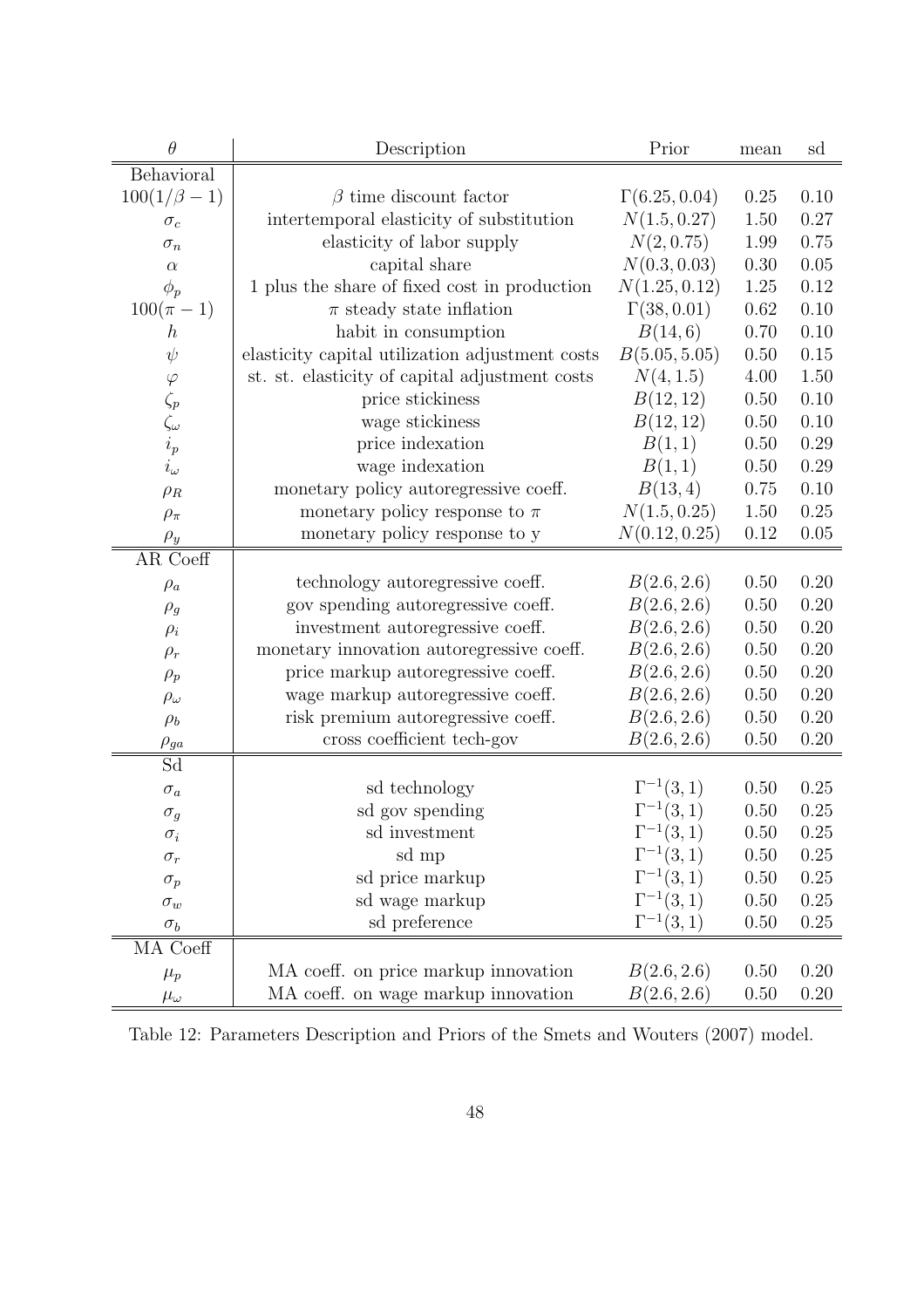|                                       | $ $ lt-dsge | hp-dsge fd-dsge |         |
|---------------------------------------|-------------|-----------------|---------|
| $q(\mathcal{F}_i)$                    | 1/3         | 1/3             | 1/3     |
| $\ln p(y \mathcal{M}, \mathcal{F}_i)$ | $-1135$     | -1417           | $-1049$ |
| $ln PO$ w.r.t lt-dsge                 | 0.0         | $-282.3$        | 85.8    |

Table 13: Posterior Odds across specifications.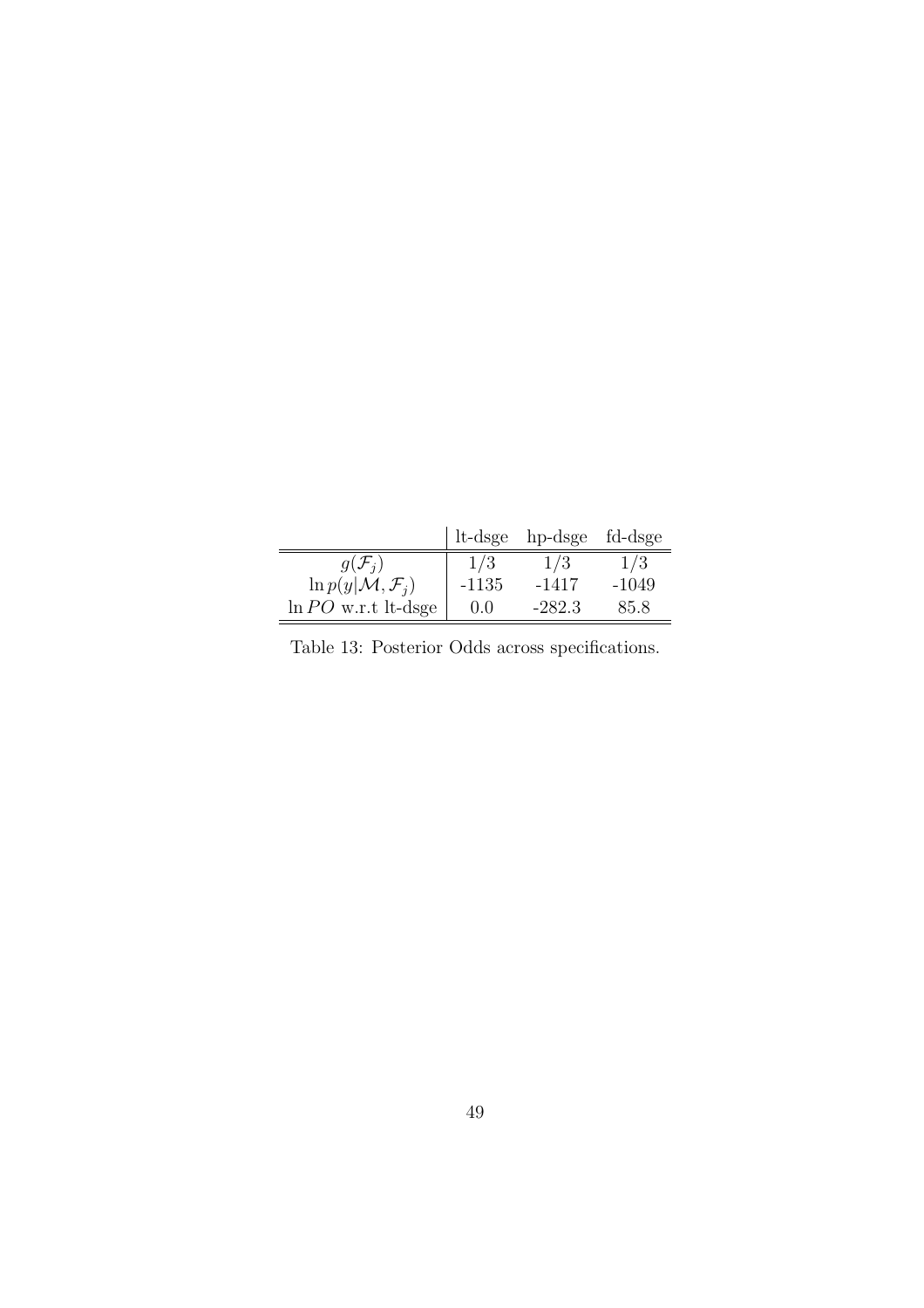

Figure 1: Plots of filtered data; from left to right GDP, hour worked, real wages and inflation. Form top, linear detrended data, hp filtered data and first differenced data.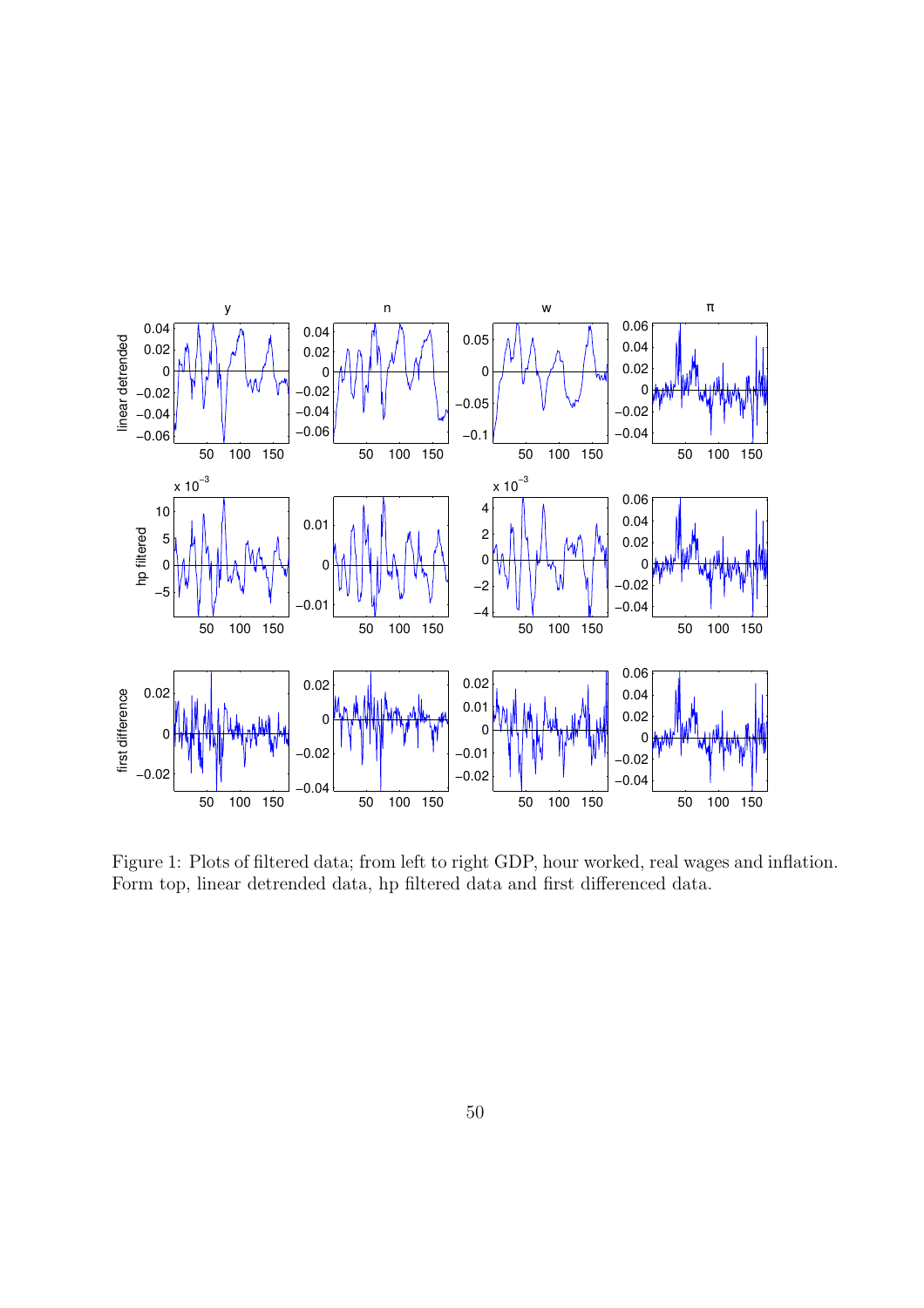

Figure 2: Impulse response of a 1 % increase in the preference (top line) and technology (bottom line) processes for GDP, hour worked, real wages and inflation with 2s approach. The solid blue line represents the response using the median values for the parameters estimates with linear detrended data, the red dashed line the response using the median values for the parameters estimates with hp filtered data, the green dash dotted line the response using the median values for the parameters estimates with first difference data.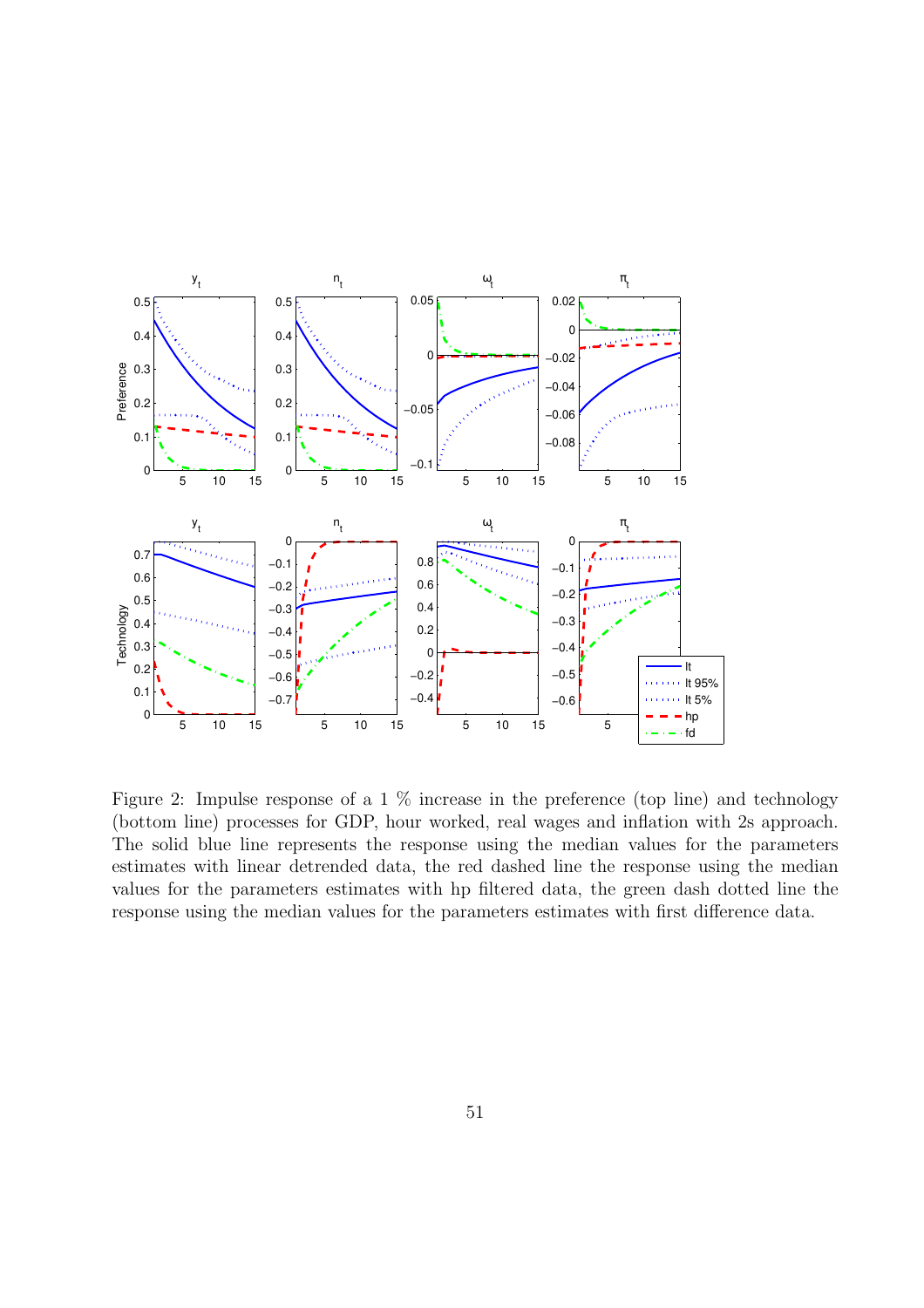

Figure 3: Impulse response of a 1 % increase in the preference (top line) and technology (bottom line) processes for GDP, hour worked, real wages and inflation with 1s approach. The solid blue line represents the response using the median values for the parameters estimates with linear detrended data, the red dashed line the response using the median values for the parameters estimates with hp filtered data, the green dash dotted line the response using the median values for the parameters estimates with first difference data.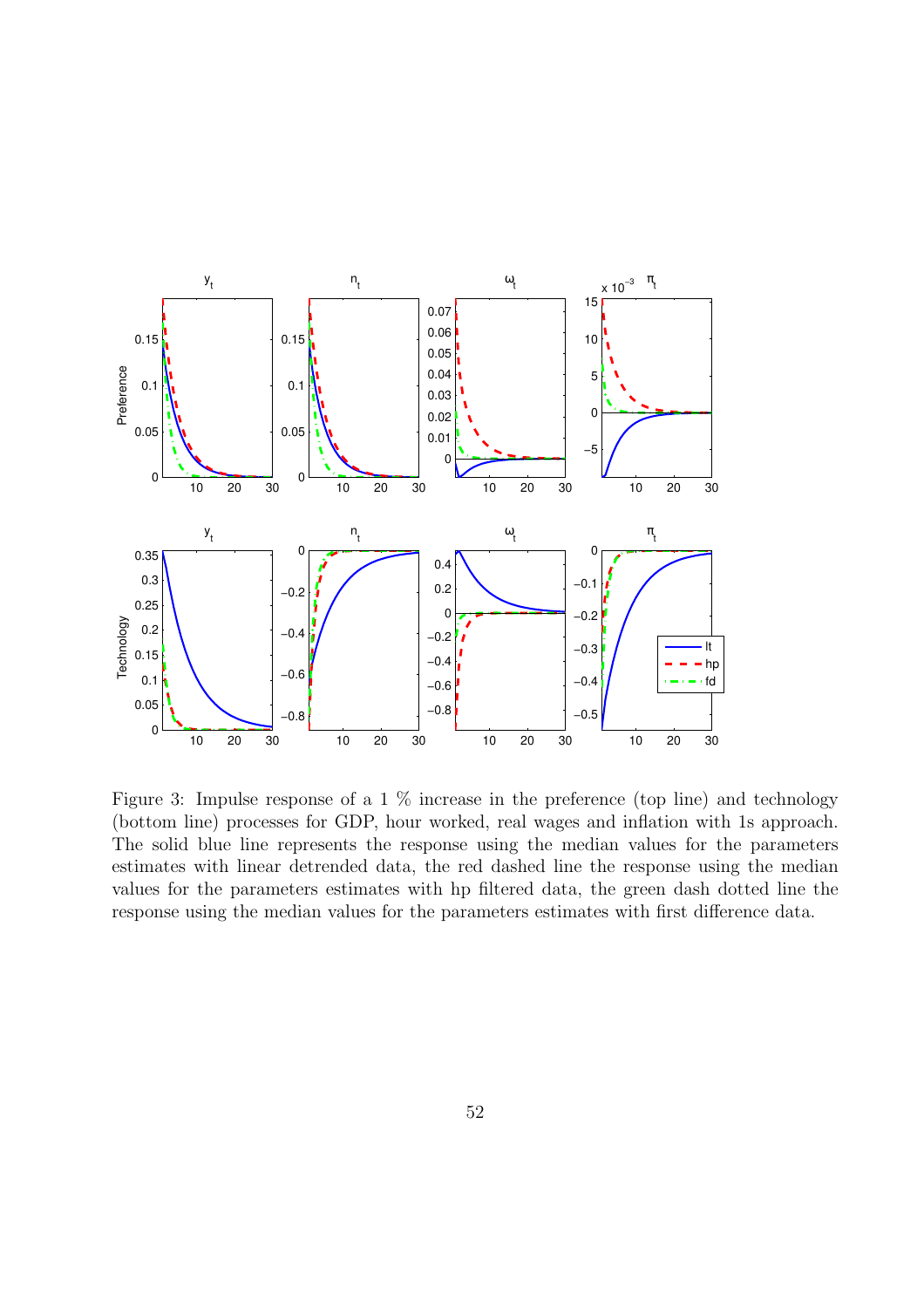

Figure 4: Impulse response of a 1  $\%$  increase in the exogenous processes for GDP, employment, consumption, investment with two step approach. The solid blue line represents the response using the median values for the parameters estimates with linear detrended data, the red dashed line the response using the median values for the parameters estimates with HP filtered data, the green dash dotted line the response using the median values for the parameters estimates with first difference data.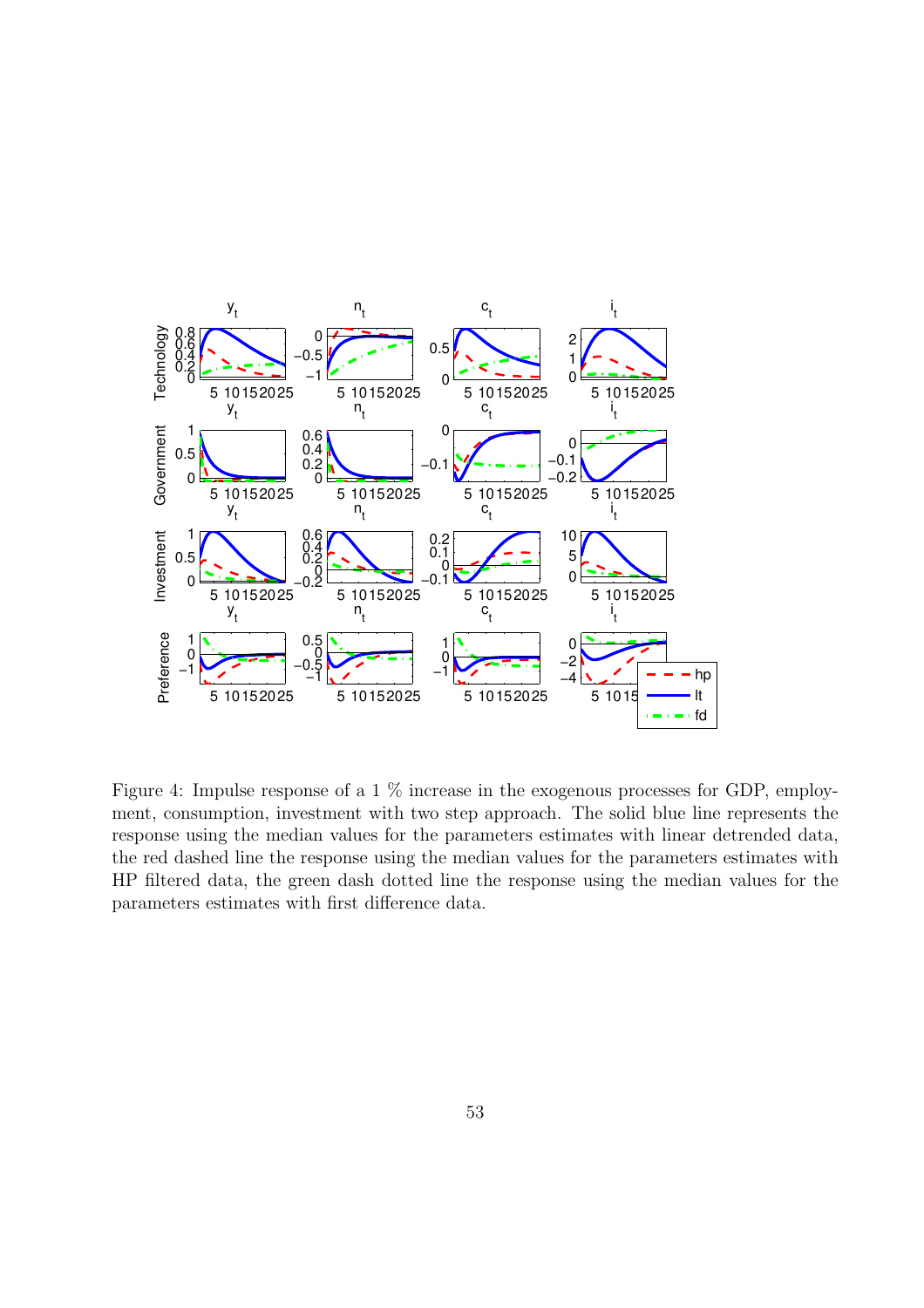

Figure 5: Variance decomposition of GDP in terms of the exogenous processes with the two step approach. The x-axis indicates the k-steps ahead error. The top left plot represents the decomposition using the median values for the parameters estimates with HP filtered data, the top right plot the decomposition using the median values for the parameters estimates with linear detrended data, the bottom plot the decomposition using the median values for the parameters estimates with first difference data.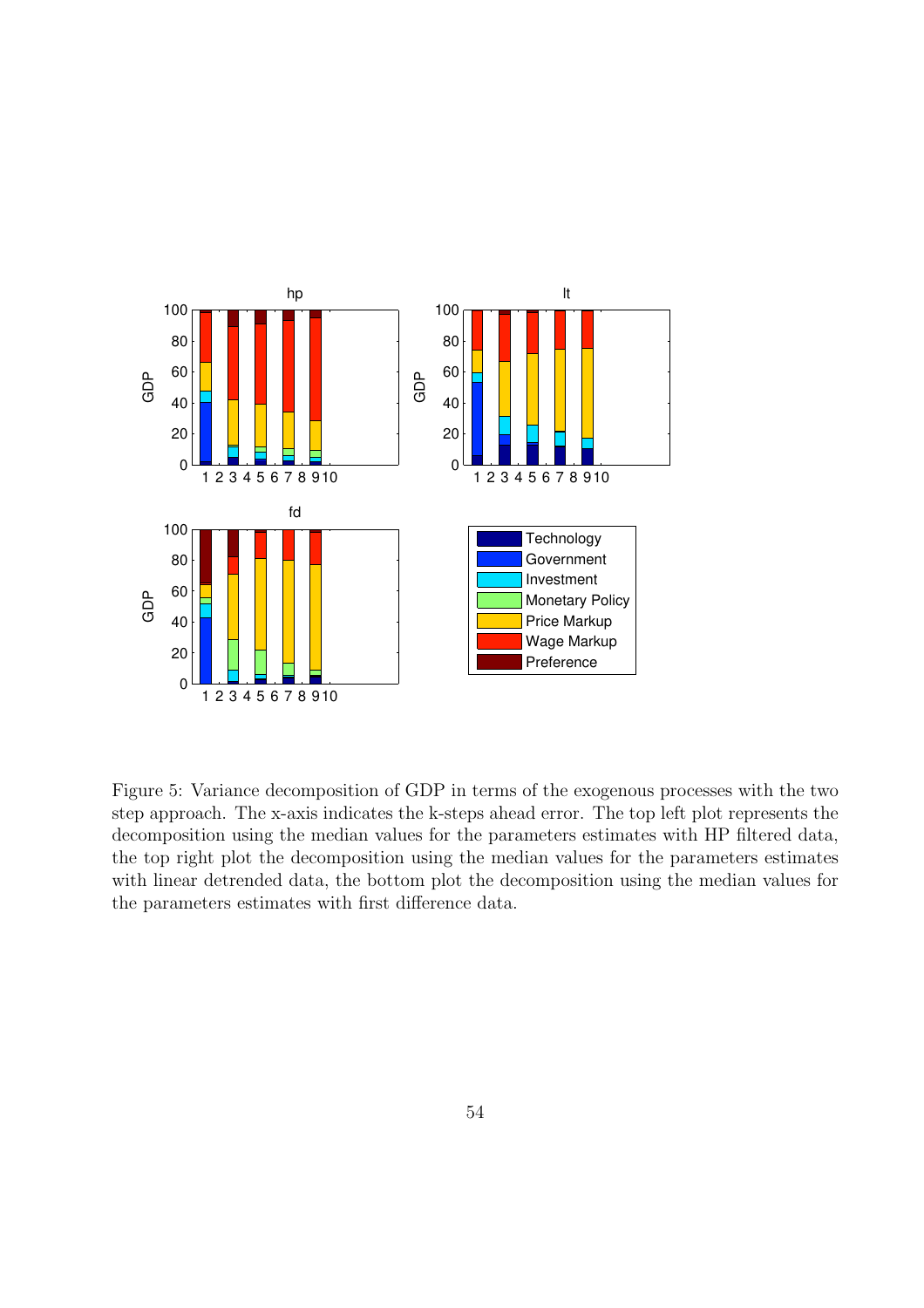

Figure 6: Impulse response of a 1 % increase in the exogenous processes for GDP, employment, consumption, investment with one step approach. The solid blue line represents the response using the median values for the parameters estimates with linear detrended data, the red dashed line the response using the median values for the parameters estimates with HP filtered data, the green dash dotted line the response using the median values for the parameters estimates with first difference data.